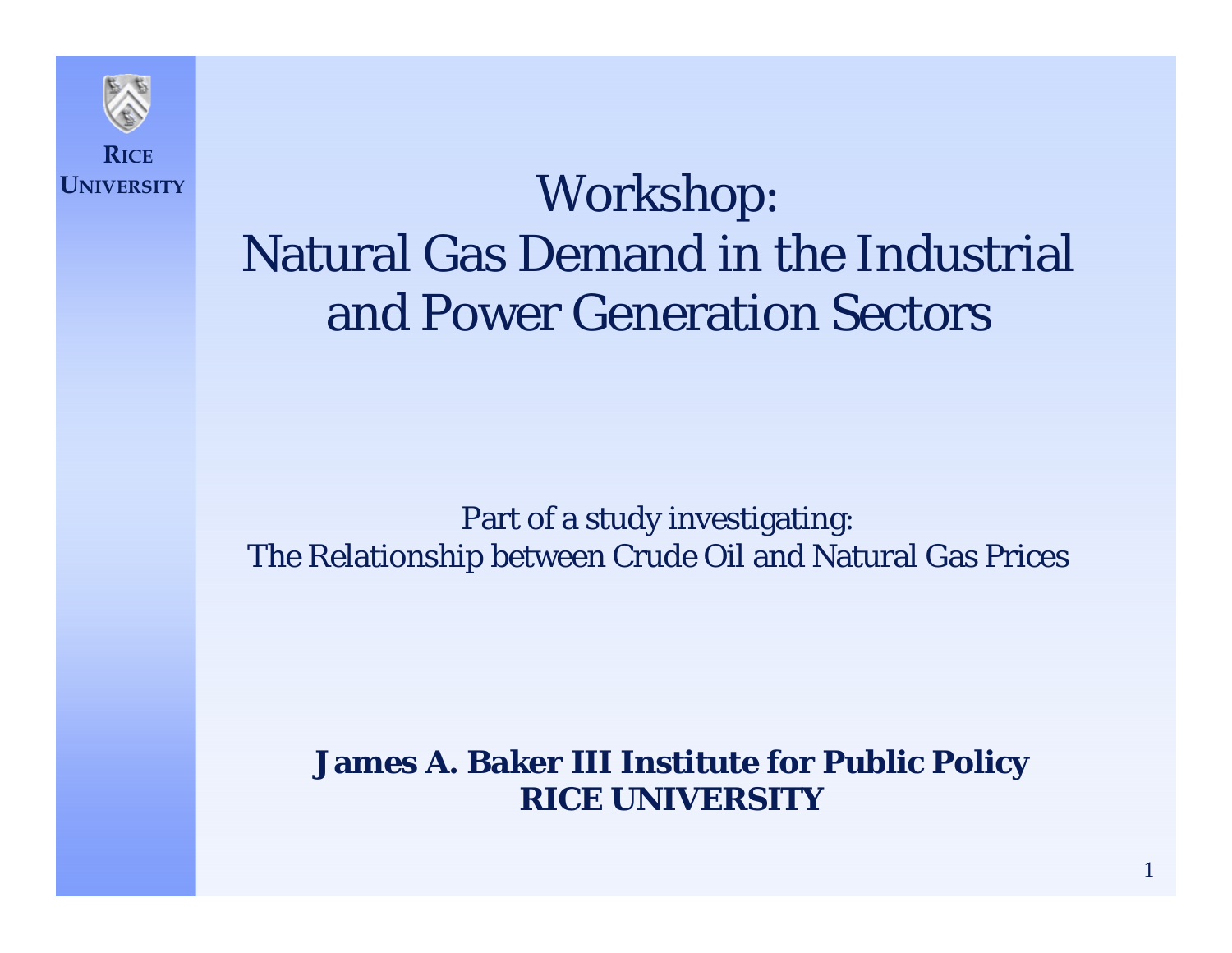

## Agenda

- **9:00 – 9:15 am**: Welcome and Introductions
	- •Introductions
	- •Background and purpose of the study
- **9:15 – 9:30 am**: Motivation with a brief overview of recent trends
	- •Market price
	- •Power generation sector
	- •Industrial sectors
- **9:30 – 10:30 pm**: A focus on demand a methodology and preliminary results
	- •Power generation sector
	- •Detail the steps taken in this study to date
	- •Preliminary results
	- •Discussion
- **10:30 – 10:45 am**: Break
- **10:45 – 12:00 pm**: A focus on demand a methodology and preliminary results (cont.)
	- •Industrial sector
	- •Detail the steps taken in this study to date
	- •Preliminary results
	- •Discussion
- **12:00 – 1:00 pm**: Lunch
- **1:00 – 2:00 pm**: Fuel switching and the natural gas-crude oil price relationship
	- •Past, present and future
	- •Possible modeling approaches
	- •Discussion
- **2:00 – 2:30 pm**: Comments and suggestions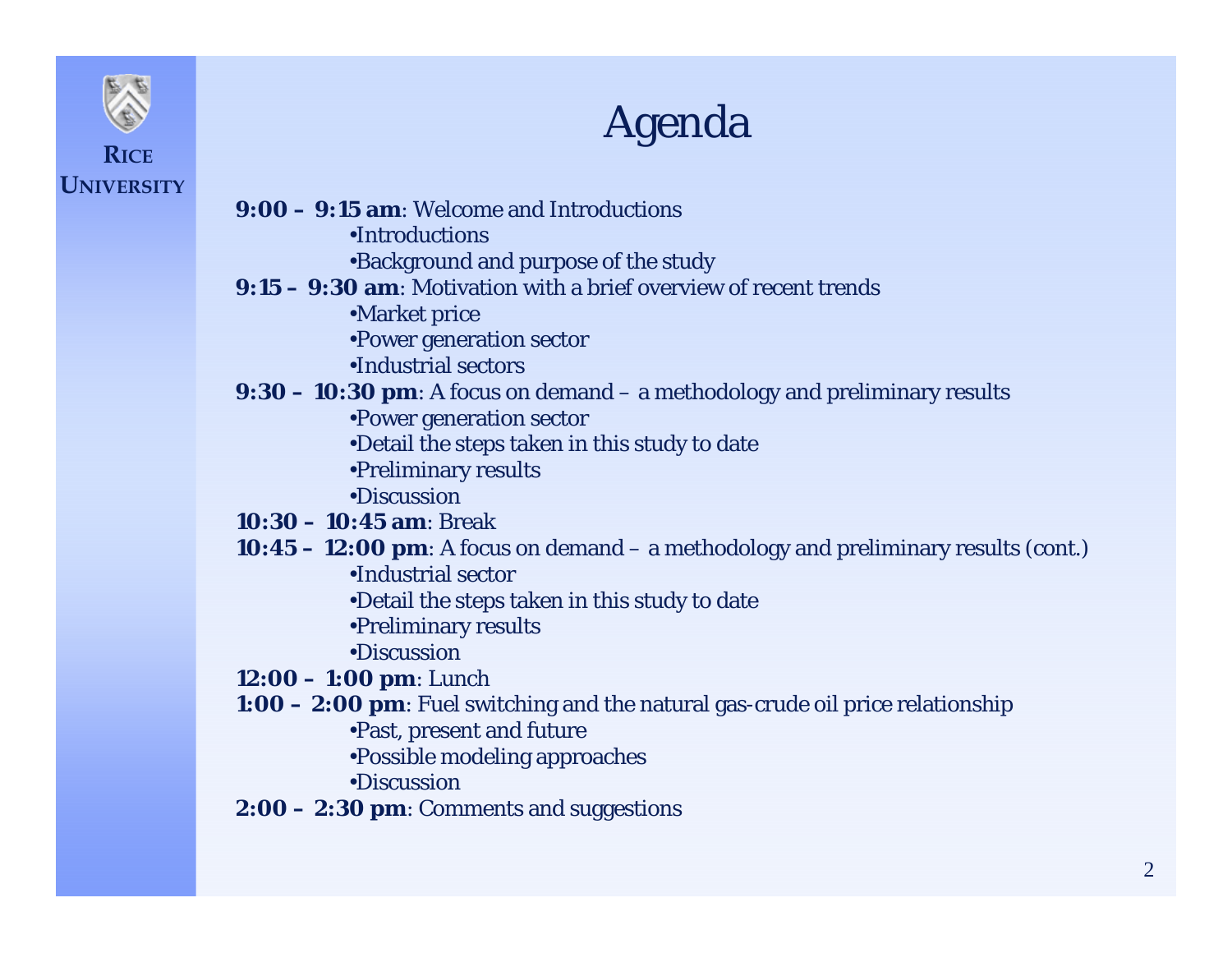

**UNIVERSITY**

#### A General Comment on Energy Demand in North America

П Energy demand has grown substantially over the past 30 years, with periods of decline due to conservation/efficiency encouraged by periods of high prices.

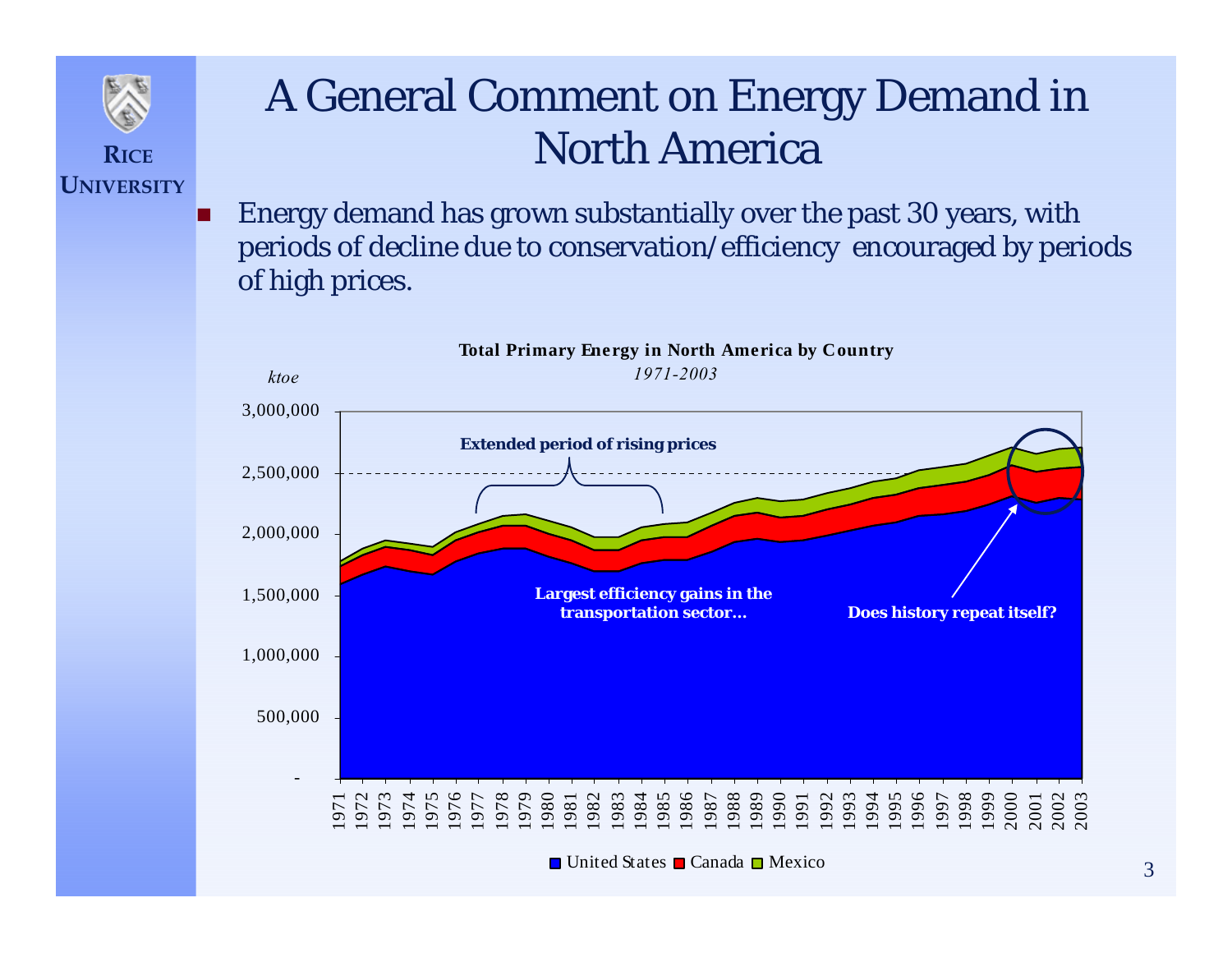

#### Historical Natural Gas Demand, 1986-2003

п Focusing on one time frame gives one indication as to the nature of growth in natural gas demand…



П North America – 2.00% per year

 $\blacklozenge$  US – 1.73% per year; Canada – 2.99% per year; Mexico – 4.11% per year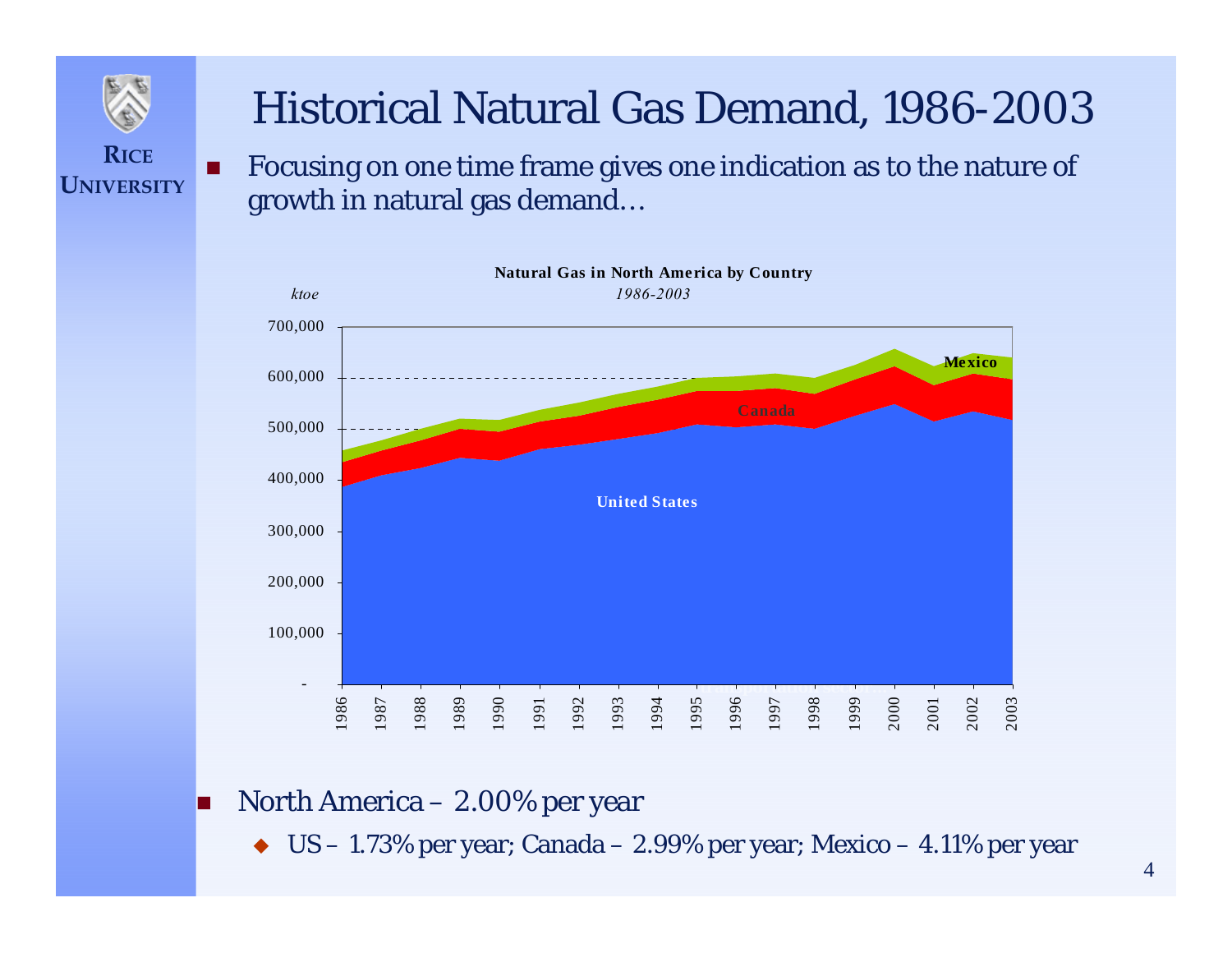

П

### Historical Natural Gas Demand, 1971-2003

 Focusing on another time frame gives a completely different indication as to the nature of growth in natural gas demand…



- **T**  North America – 0.42% per year
	- ♦ US – 0.01% per year; Canada – 2.87% per year; Mexico – 4.86% per year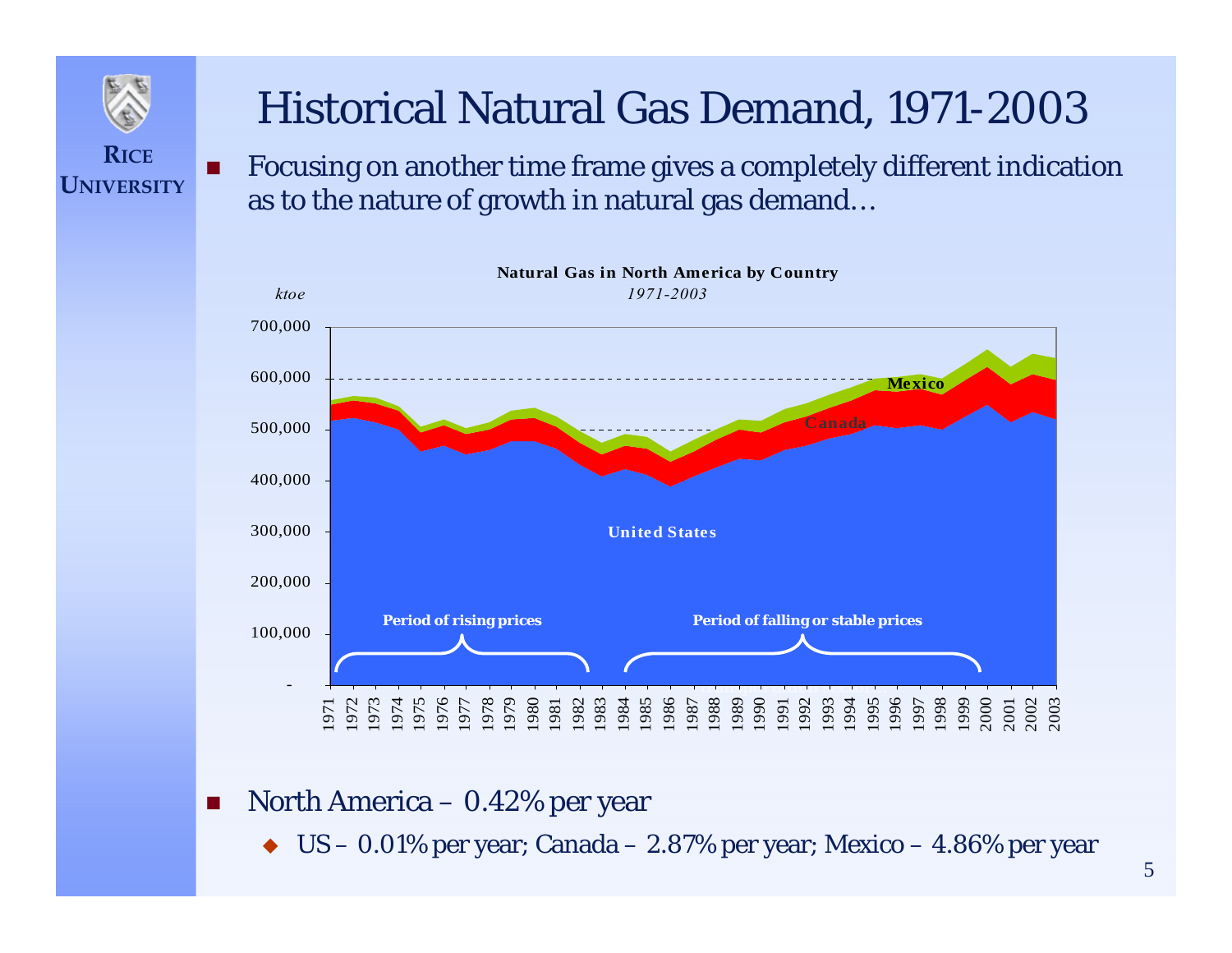

**UNIVERSITY**

#### Historical Natural Gas Demand, 1971-2003 (cont.)

#### $\blacksquare$ One potential explanation is price…



#### п Of note:

- ♦ US natural gas demand is only slightly above where it was 35 years ago.
- ◆ We typically focus on the period 1986-present. ♦
	- **Example 1 Regulatory reform in Canada market-based procedures for determining exports** rather than R/P requirements
	- $\mathcal{L}_{\mathcal{P}}$  NGPA (1978) decontrolled wellhead prices by 1985, allowed rents to accrue to producers
- ♦ Prior to the mid-1990s, demand was driven largely by residential and commercial capital equipment and industrial activity. More recently, growth is driven by power generation demand.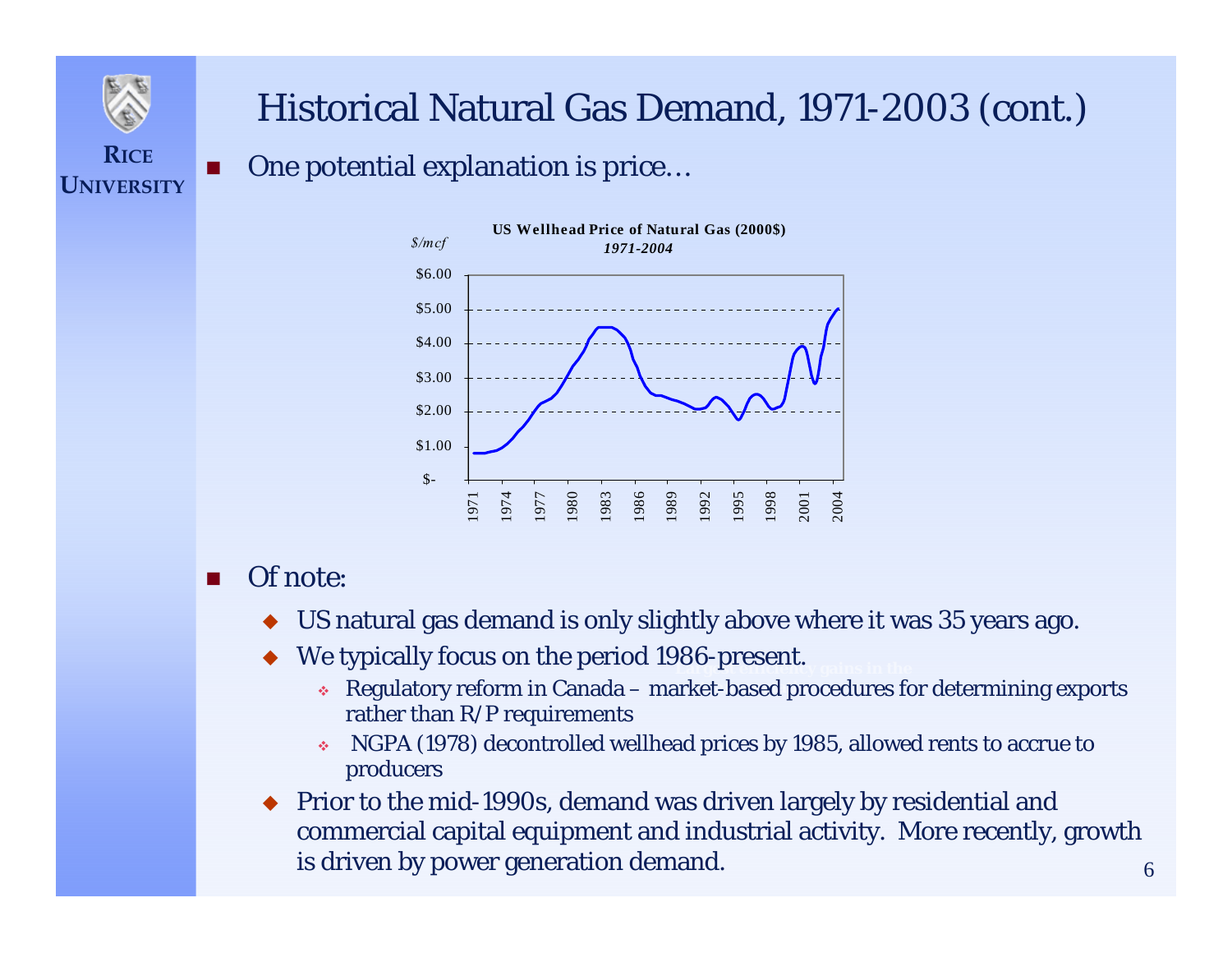

**UNIVERSITY**

## Natural Gas Demand is highly seasonal

- **The Second Second** Residential demand has been the primary driver of seasonal variation
- **The Second** The power generation sector contributes to a summer peak
- П The industrial sector accounts for the largest proportion of total natural gas demand, followed by power generation sector



#### **U.S. Natural Gas Demand** *January 2001-July2005*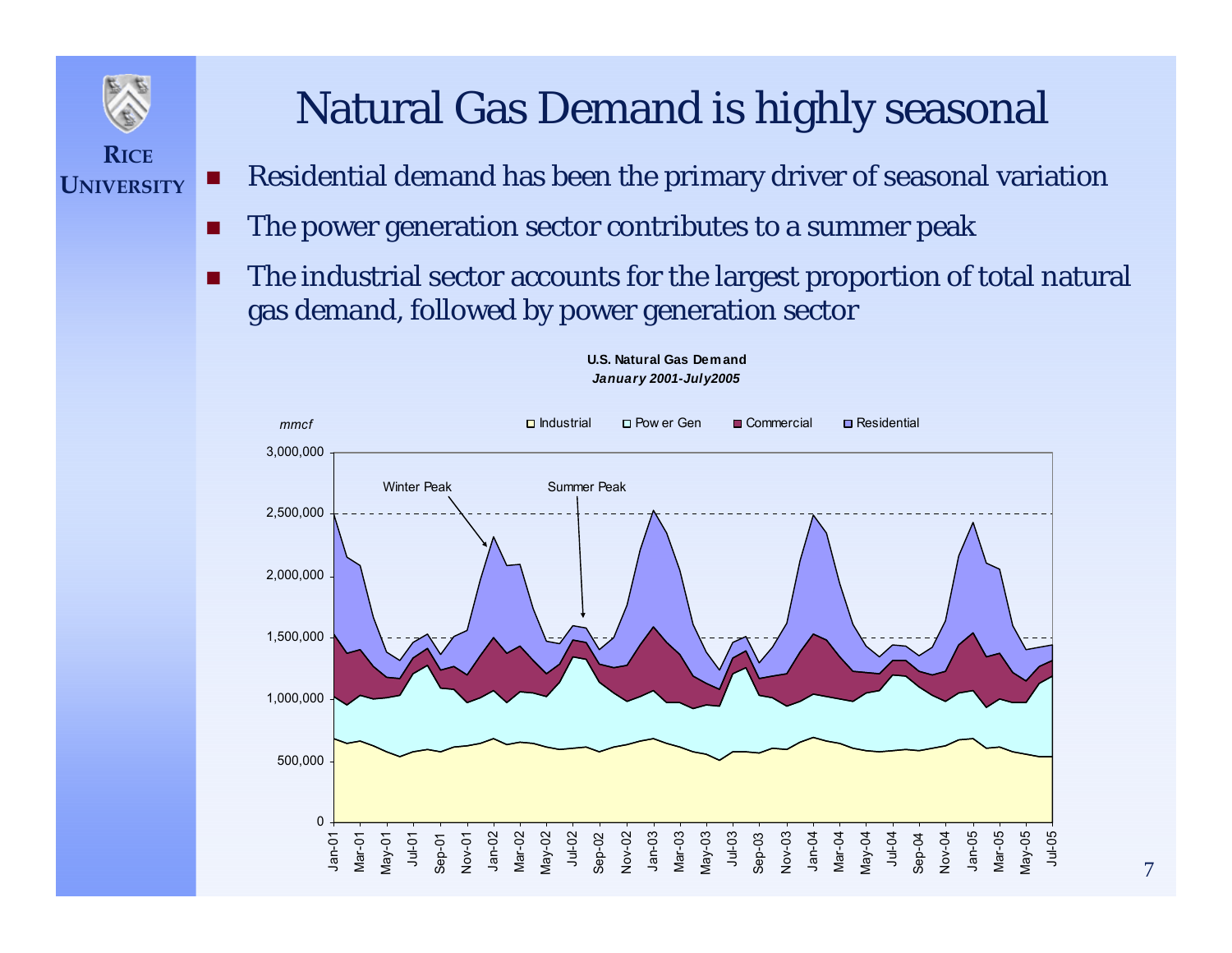

### Natural Gas Demand for Power Gen

- П Power generation will be the main driver of demand for natural gas…
	- ♦ Technological improvements in the use of gas to generate electricity has spurred a shift in the demand curve.
	- ♦ Much of the witnessed growth has been driven by capacity investment (long term expectations of low gas prices made NGCC competitive with coal for base load)
	- П … or will it? The expectation of long term low prices has since changed, and capacity investment in gas has slowed.



#### **US-Pow er Gen Dem and**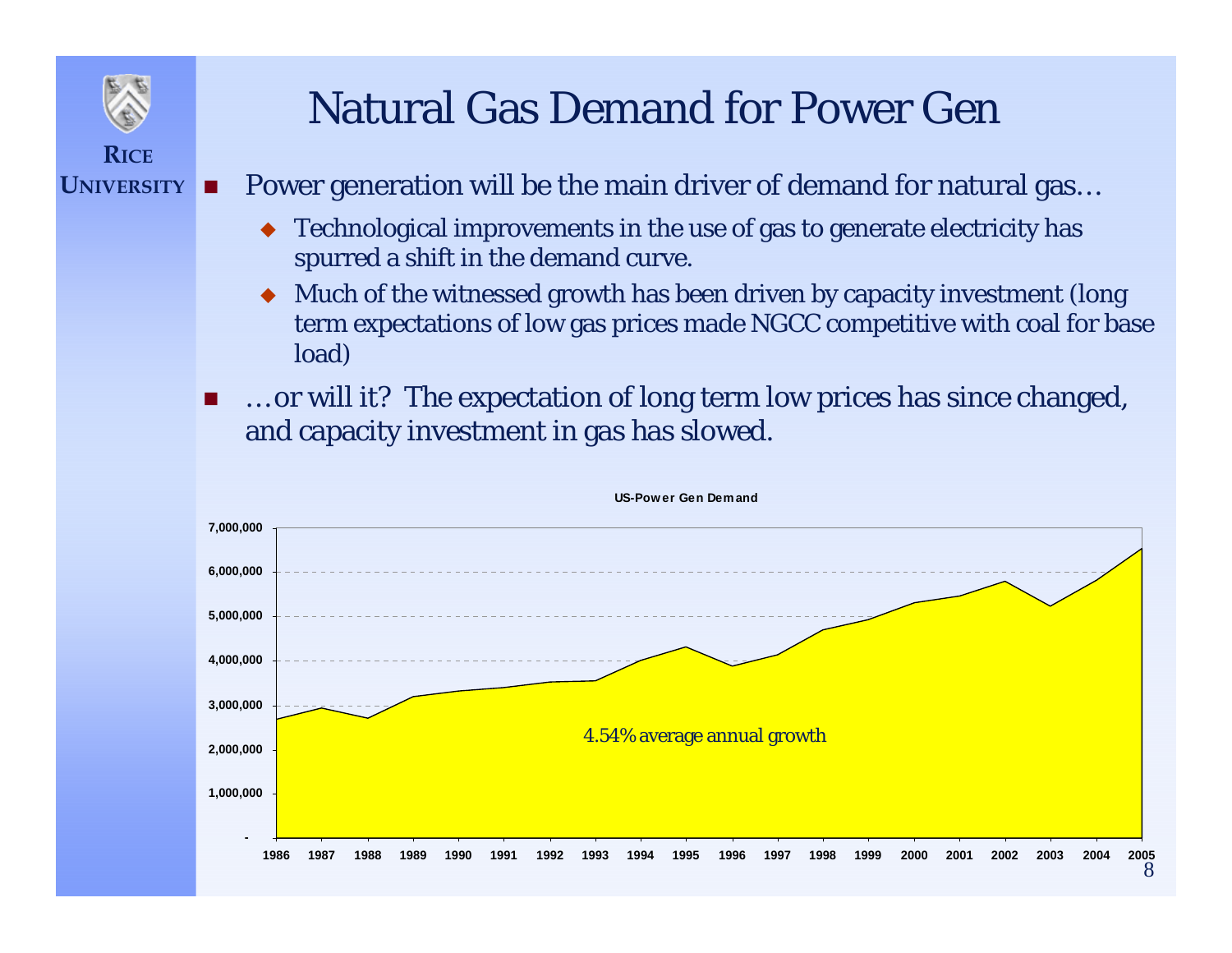

### Industrial Natural Gas Demand

- **RICEUNIVERSITY**п
	- High natural gas prices threaten to permanently disable certain portions of industrial demand
		- ♦ Fuel switching in near term is temporary. It will not necessarily drive a downward trend.
		- ♦ Long term demand "destruction" can result from things such as certain sectors relocating offshore.
		- ♦ High final product demand can allow some industrials to absorb higher prices, as the price of the finished good also rises.



#### **US-Industrial Dem and**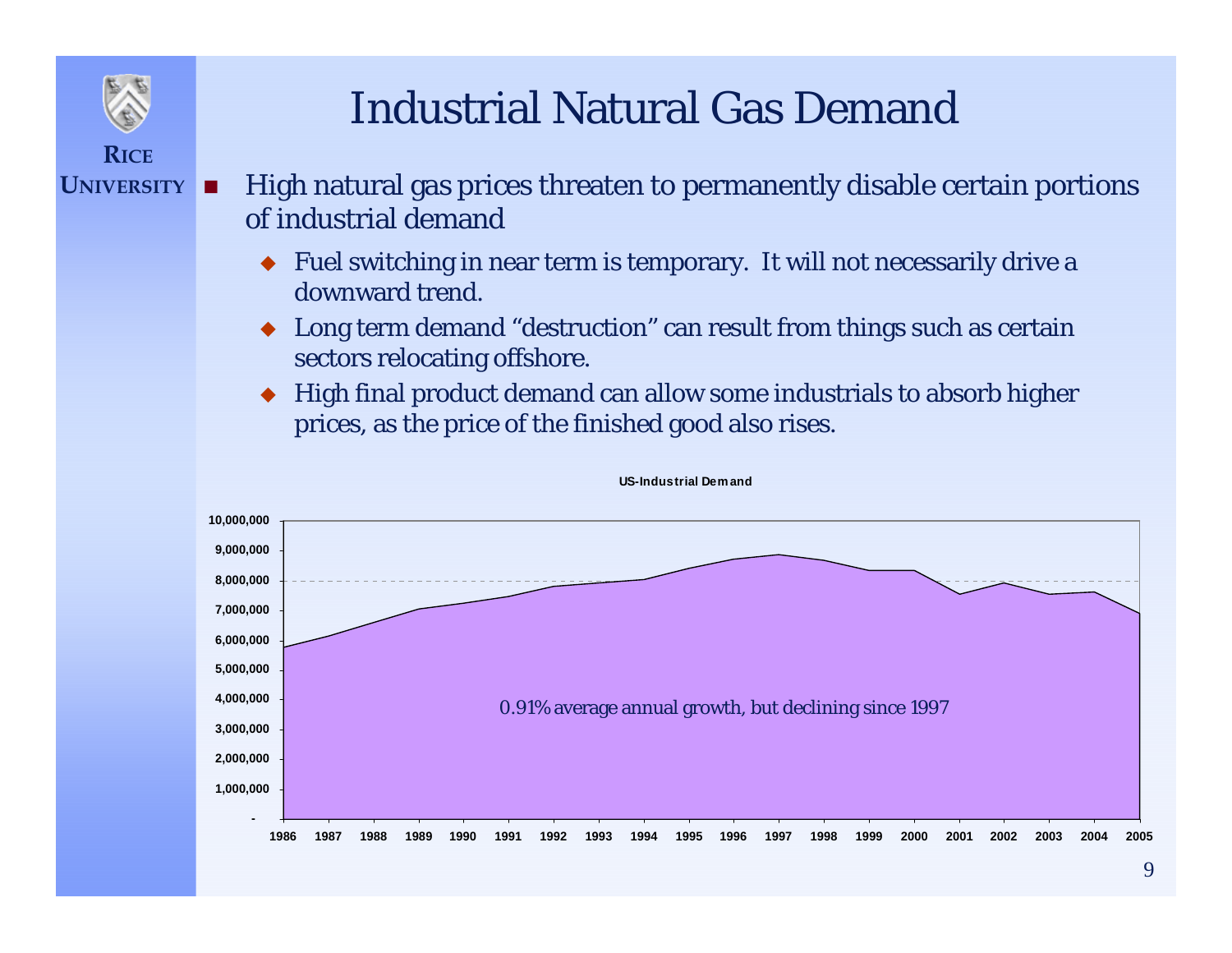

### The Future of Natural Gas

- **RICE**UNIVERSITY **N** 
	- Residential and commercial demand will remain the primary driver for seasonality in demand.
		- П Power demand could cause Summer peaks to intensify, but price plays an important role.
		- П On an annual basis, demand has not apparently grown in the past few years… so what is going on?
			- ◆ Price vs. income effects
			- ◆ *Potential* demand (power sector) effects

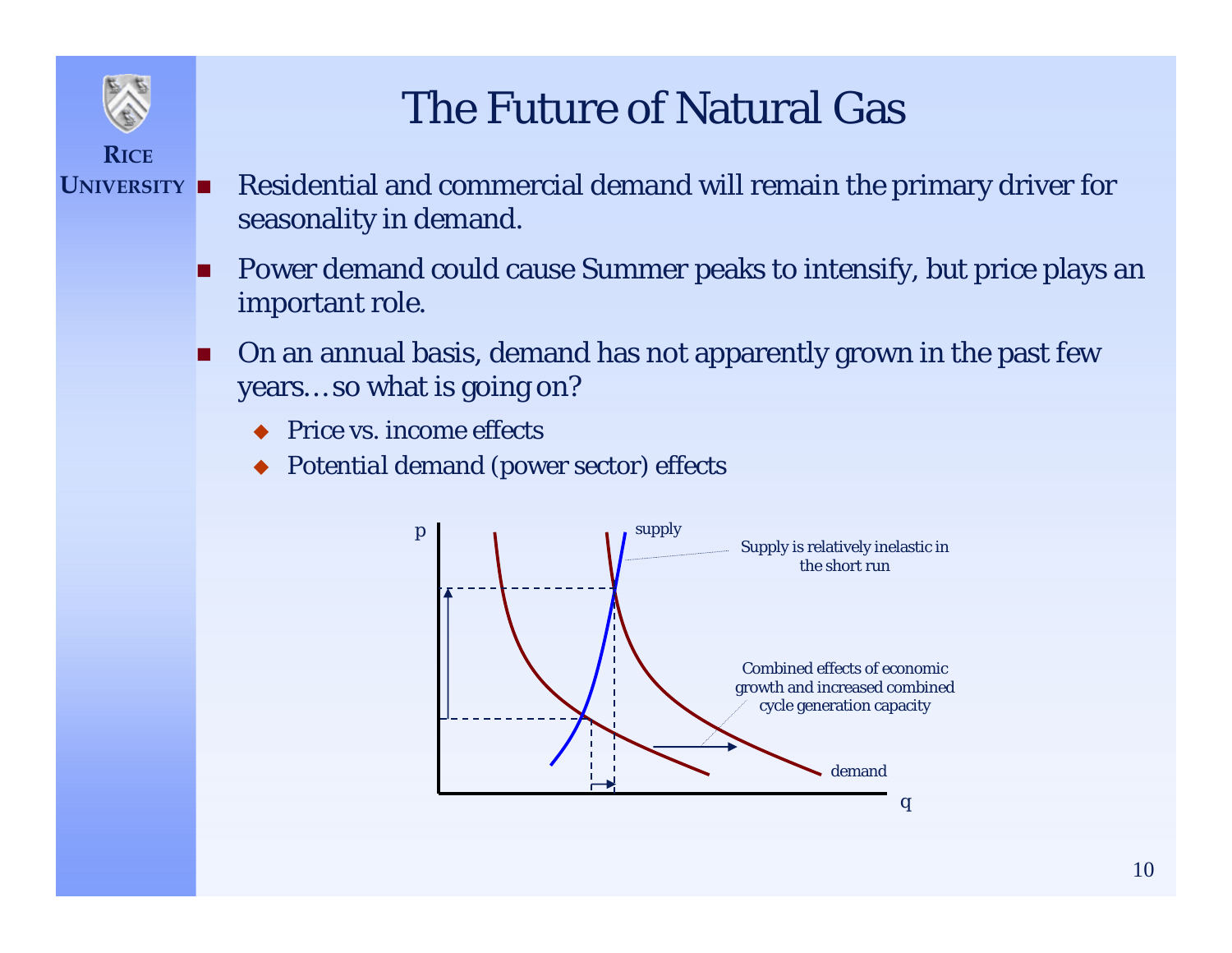### The Future of Natural Gas (cont.)

**UNIVERSITY**П Long term supply is much more elastic

**RICE**

П High prices encourage efficiency and LR fuel switching in end-use

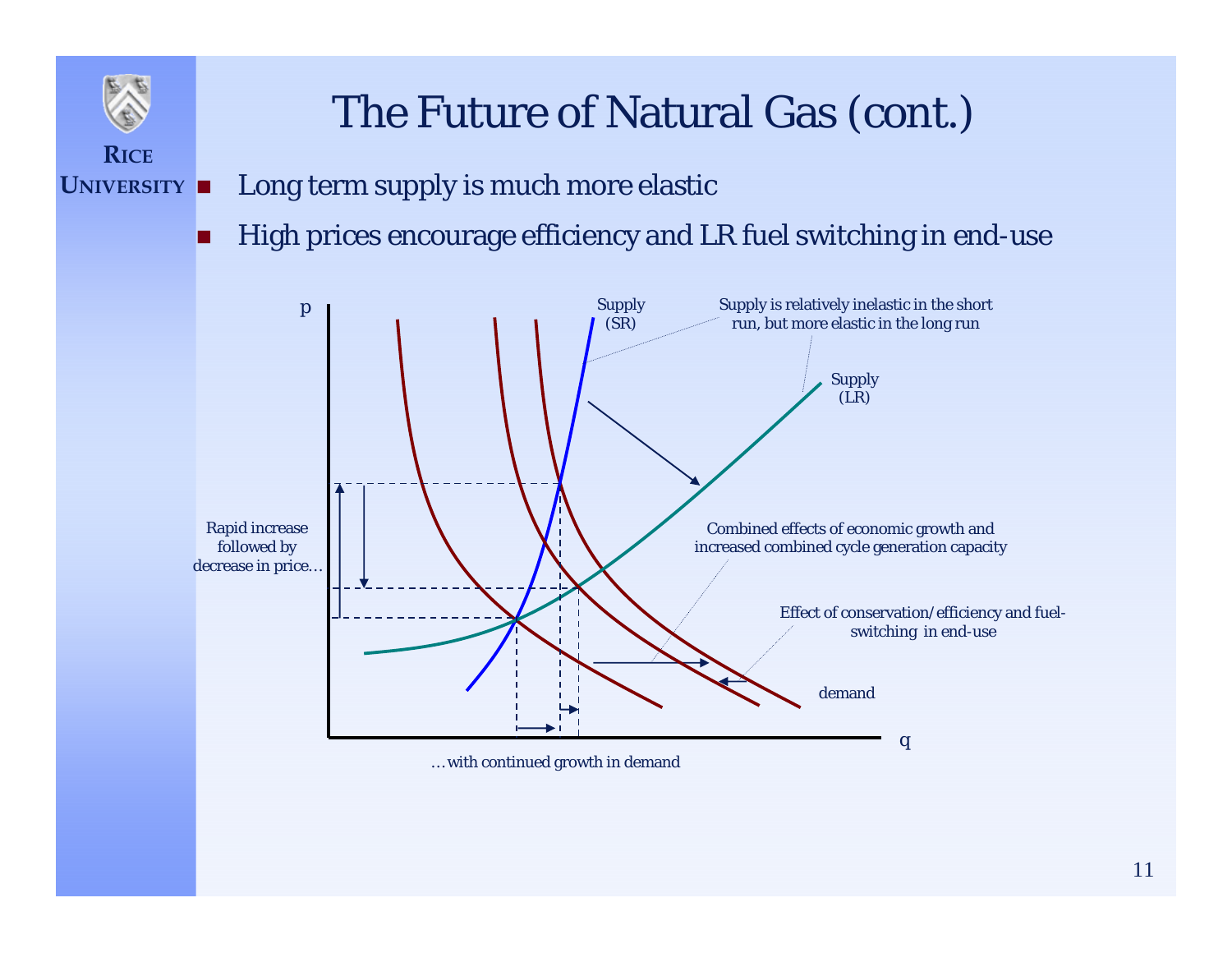

## The convergence of crude oil and natural gas?

**RICEUNIVERSITY**

Г

 When factors create tightness in the natural gas market, natural gas prices tend to price higher against crude.

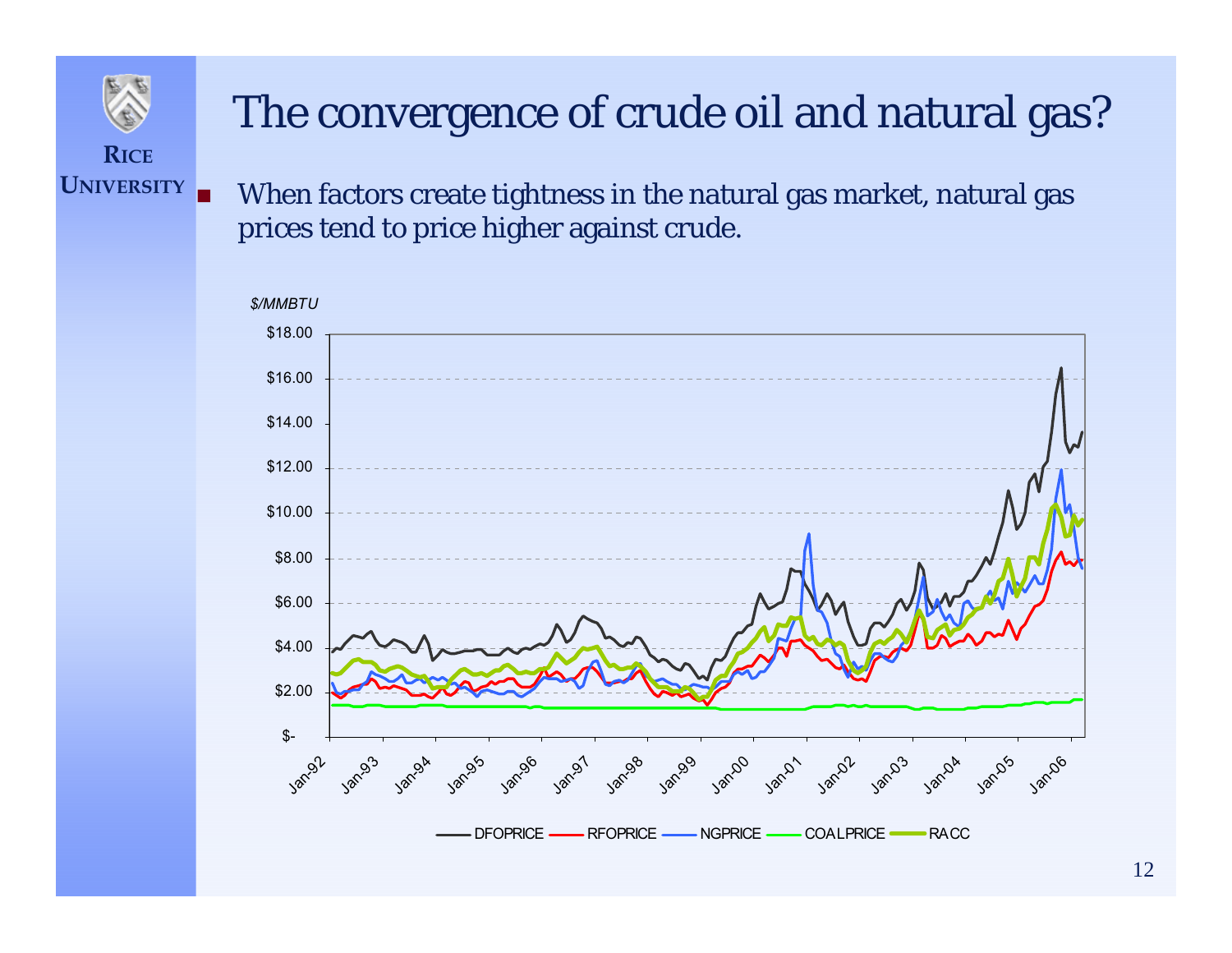

# Power Generation Demand for Natural Gas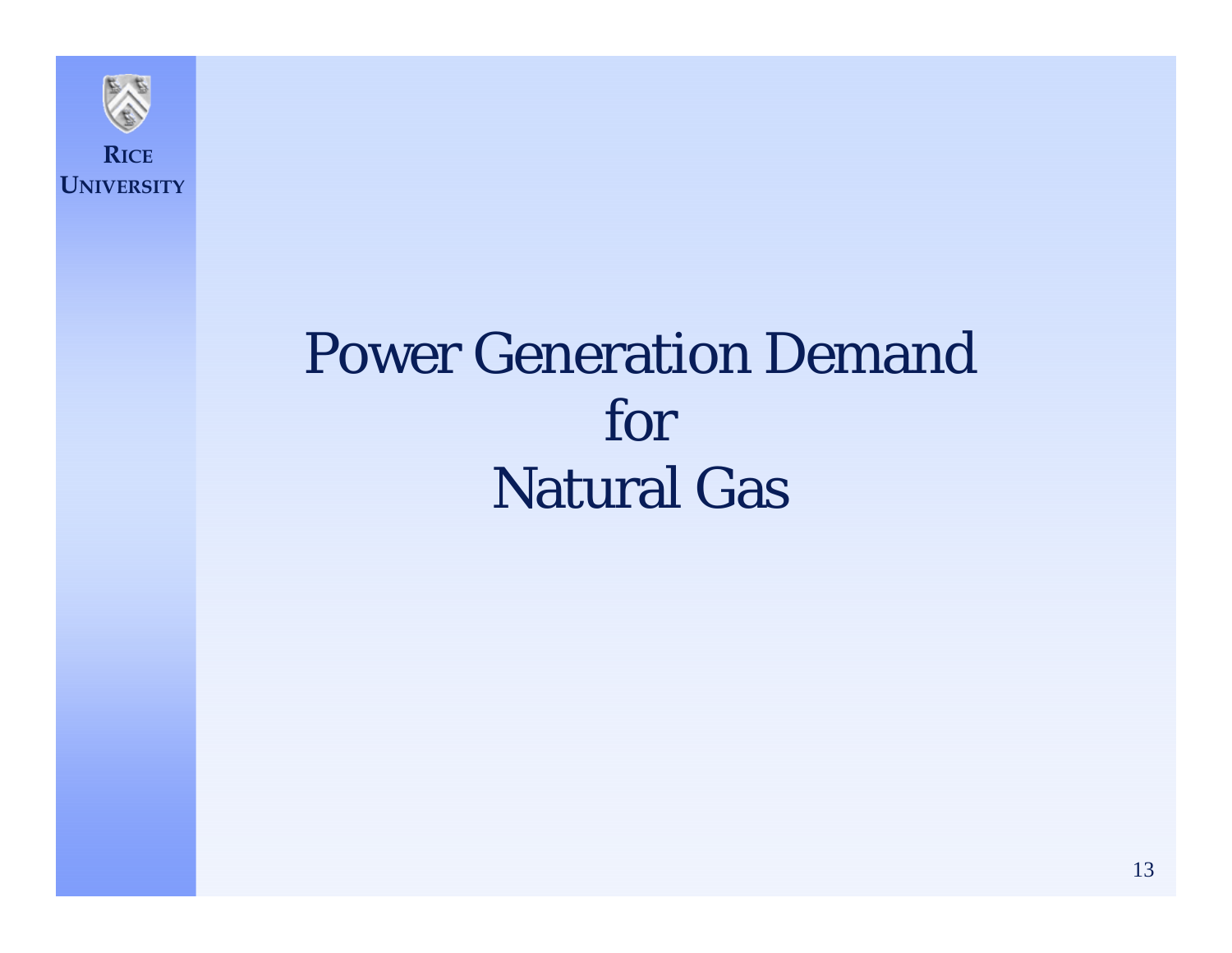

# A Modeling Approach

- **UNIVERSITY** Consider a cost-minimizing agent that determines fuel consumption as an input to the production of electricity.
	- **This motivates a choice of variables that should be important in** determining fuel choice in any given time period.
		- ◆ Cost to use fuel for power generation matters, not price. Thus, if any factor serves to reduce cost for a given price, it will favor that particular fuel.
			- Variable: Price\*HeatRate
		- Total power generation will be important in determining natural gas demand since natural gas is one possible input into the production of electricity.
			- Variable: Total Electricity Generation
		- Installed capacity is a function of expectations regarding profitability. Once the fixed cost is borne and capacity is in place it should tend to influence demand.
			- Variable: Gas-fired generation capacity
		- ◆ Degree days allow for variation in peak. Thus, for a given gen set, higher CDDs should push us up the supply stack.
			- Variable: CDD, HDD
		- Hydro capacity can follow load to the extent that the capacity is available. This will tend to negate the need for gas
			- Variable: Hydro Generation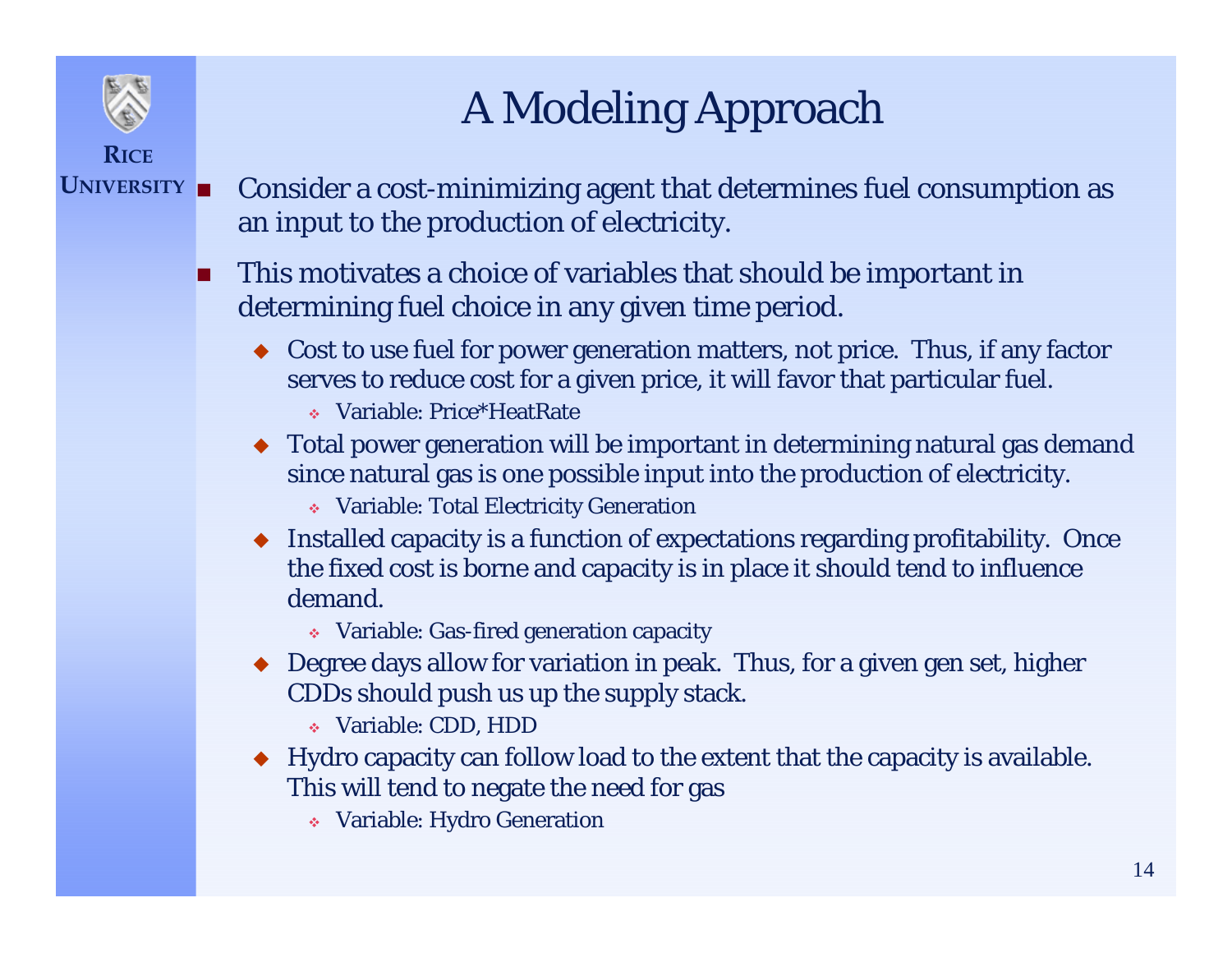

#### Data

#### **UNIVERSITY**Electricity (January 1992 – March 2006)

- ♦ Generation: EIA-906 and EIA-920
- ♦ Capacity: EIA Annual Electric Generator Report EIA-860
- ♦ Heat Rates: EPA NEEDS data (v2.1, 2000, 2004)
	- ❖ Matched EPA heat rates to plants and took averages for plants built in that year when exact match not available
- ♦ CDD and HDD: NOAA population weighted averages by NERC region – each state was assigned to a single NERC region/subregion
- ♦ Fuel Prices: purchase price consumption weighted average by NERC region – Energy Velocity/FERC Form 423
- П Gas-fired generation grouped into two major categories: Combined cycle and Other
	- ♦ Combined cycle consists of: Combined Cycle Steam Part (CA), Combined Cycle Turbine Part (CT), Combined Cycle Single Shaft – combustion turbine and steam turbine share the same generator (CS)
- П Competing facilities are grouped broadly as:
	- ♦ Coal
	- ♦ Distillate Fuel Oil
	- ◆ Residual Fuel Oil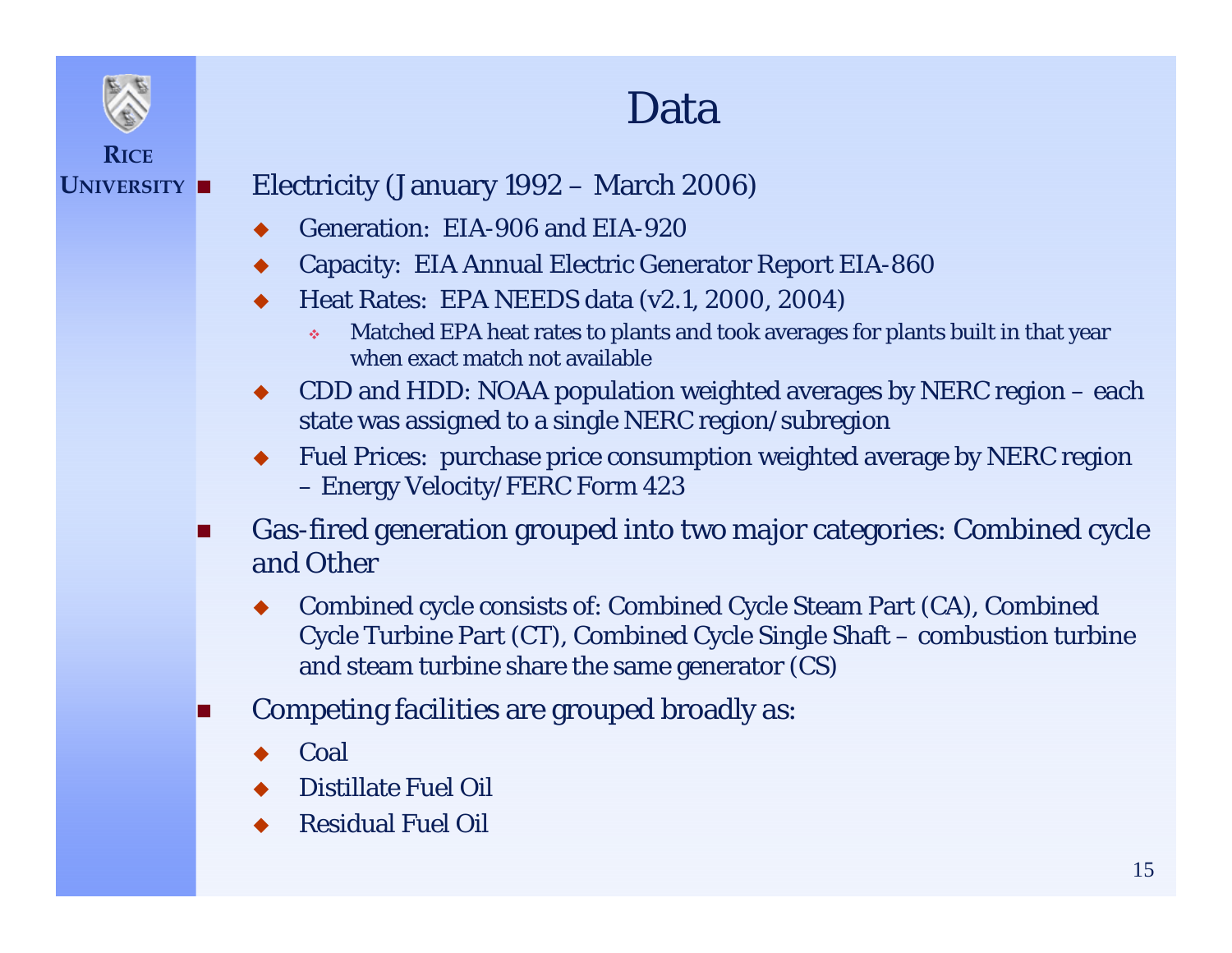#### Data (cont.)



#### **RICEUNIVERSITY**

F

 Aggregate measure of US gas-fired capacity reveals shift to higher efficiency means of power generation



NGCCCAP **■** NGGTCAP

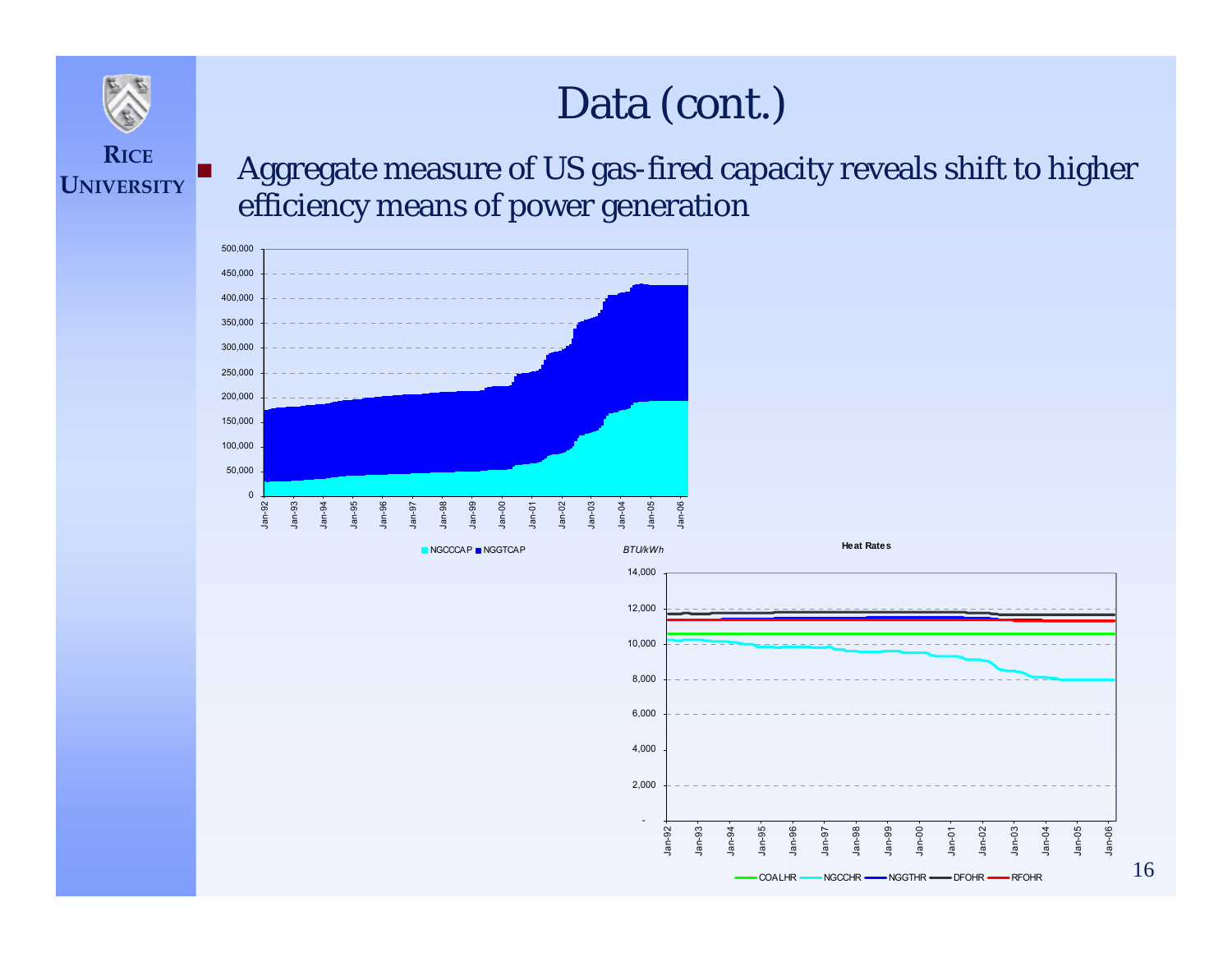

F

 The shift to higher efficiency has implications for the price competitiveness of natural gas with other fuels in power generation…

| -          |    |       |           |    | <b>NG Heat Rate</b> |            |            |               |        |                 |
|------------|----|-------|-----------|----|---------------------|------------|------------|---------------|--------|-----------------|
|            |    |       |           |    | cc                  |            | <b>AVG</b> |               | GT     |                 |
|            |    | Price | <b>HR</b> |    | 7,956               |            | 9,790      |               | 11,310 |                 |
|            | \$ | 1.70  | 10,571    | \$ | 2.26                | -\$        | 1.84       | -\$           | 1.59   |                 |
| Coal       | \$ | 1.35  | 10,571    | \$ | 1.80                | $\sqrt{3}$ | 1.46       | -\$           | 1.27   |                 |
|            | \$ | 1.22  | 10,571    | \$ | 1.62                | - \$       | 1.32       | -\$           | 1.14   |                 |
|            | \$ | 16.53 | 11,631    | \$ | 24.17               | \$         | 19.64      | \$            | 17.00  | Implied         |
| <b>DFO</b> | \$ | 5.64  | 11,631    | \$ | 8.24                | -\$        | 6.70       | - \$          | 5.80   | Competitive     |
|            | \$ | 2.58  | 11,631    | \$ | 3.77                | \$         | 3.07       | \$            | 2.65   | <b>NG Price</b> |
|            | \$ | 8.28  | 11,286    | \$ | 11.75               | -\$        | 9.55       | \$            | 8.27   |                 |
| <b>RFO</b> | \$ | 3.28  | 11,286    | \$ | 4.66                | $\sqrt{3}$ | 3.78       | -\$           | 3.28   |                 |
|            | \$ | 1.46  | 11,286    | \$ | 2.07                | \$         | 1.68       | $\frac{1}{2}$ | 1.45   |                 |

|              |                | 70.43 |
|--------------|----------------|-------|
| Implied RACC | $\mathfrak{s}$ | 24.03 |
|              |                | 11.00 |

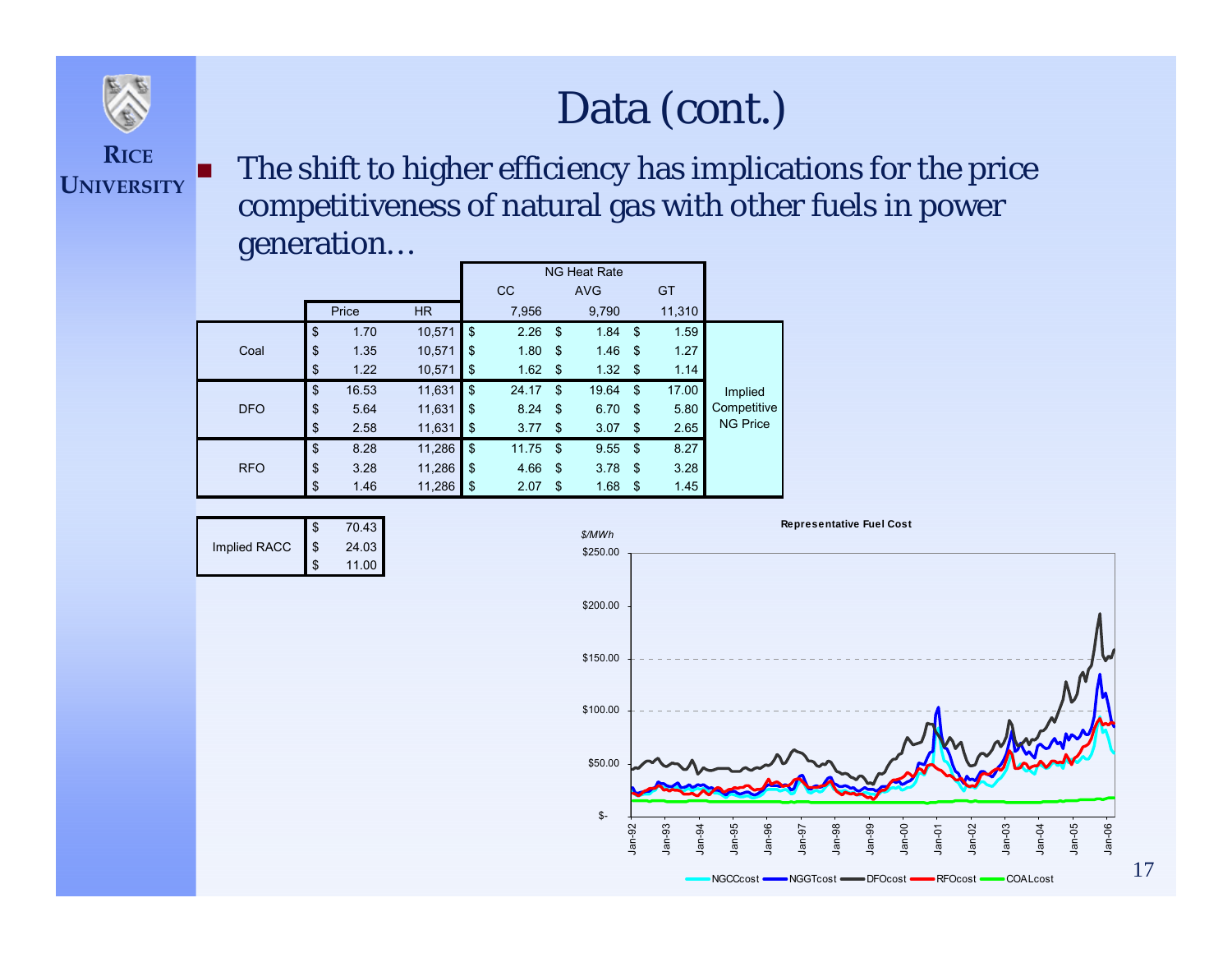## Regression Analysis

#### **RICEUNIVERSITY**Estimate longitudinal dataset:

- ◆ 14 NERC regions
	- ECAR, ERCOT, FERC, MAAC, MAIN, MAPP, NPCCI, NPCCN, SERC, SPPN, SPPS, VACAR, WECC, WECC-C
- Monthly data span January 1992 through March 2006
	- Allows for significant variation in price
	- Allows for substantial capacity additions in NGCC in particular
- П Using the cost minimizing agent as motivation, we allow for fuel competition, region-specific variation based on month, own price effects, weather related effects, capacity influence, technological change, total generation requirement, hydro effects
	- Switching is possible at the plant level or at the system level. The latter is an important aspect of the grid that provides flexibility to minimize system costs.
- **Contract**  Important caveat: Monthly data do not allow analysis of hourly dispatch decisions dictated by a position in the supply stack. Thus, the cumulative effect of all dispatch when measured against a monthly price may not yield what one might otherwise expect.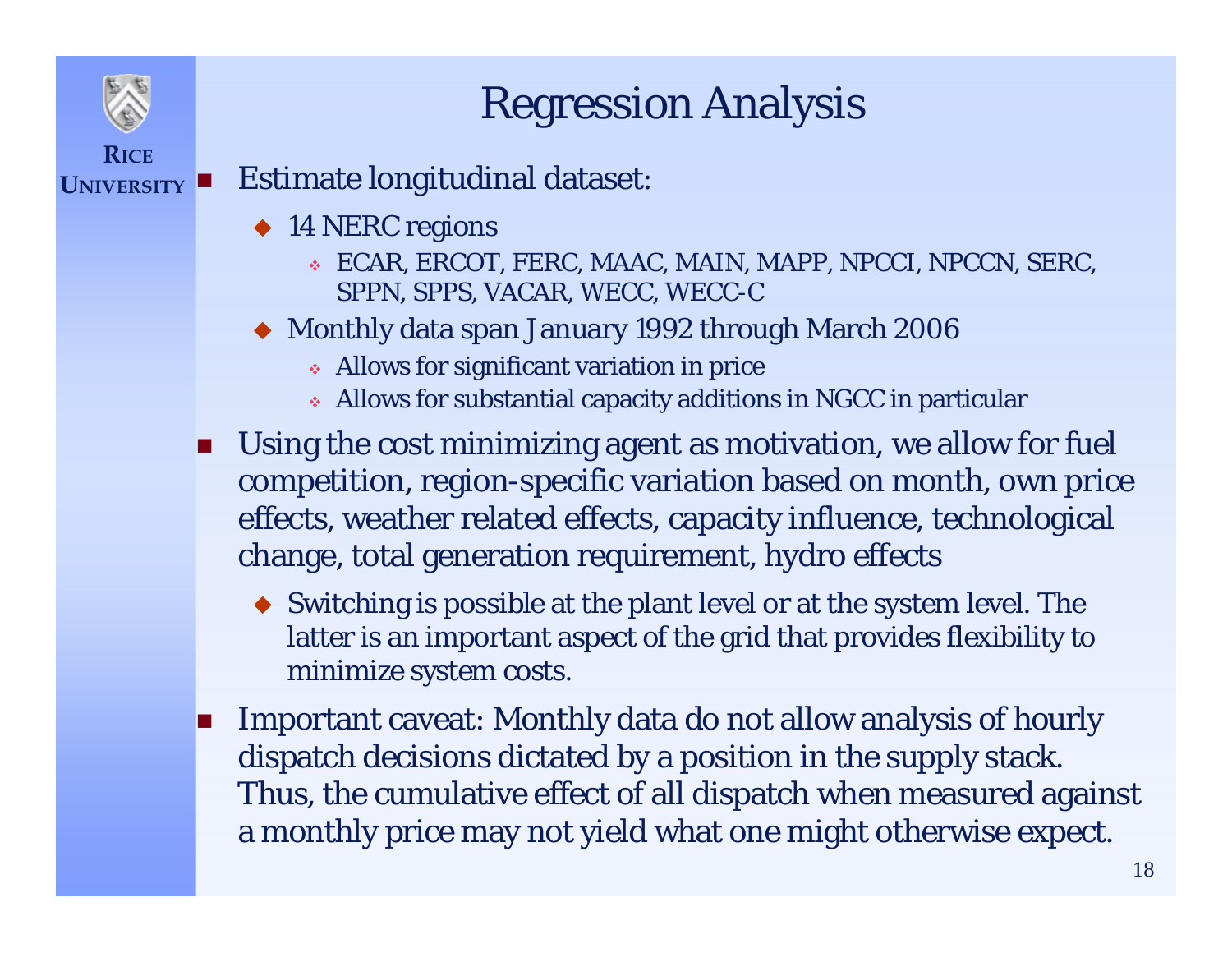

#### Regression Analysis (cont.)

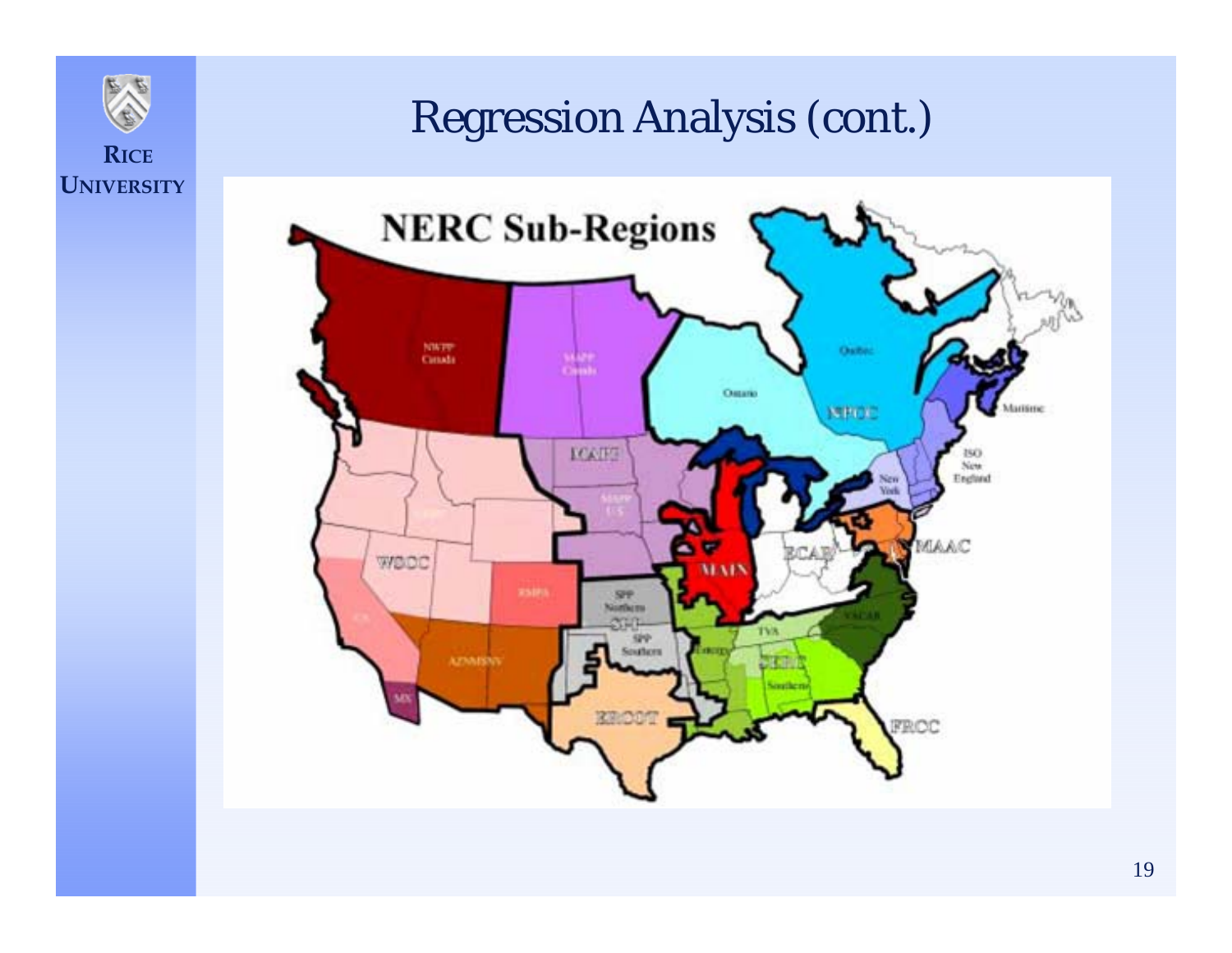

### Regression Results

- **RICEUNIVERSITY**
	- П Total gas-fired variable yields the best fit
	- П Gas-fired capacity additions push demand up
	- П Hydro availability dampens the need for gas
	- П Cost variables have better explanatory power than price alone
	- П DFO seems to capture switching
		- One explanation is that in monthly time series the competition between gas and RFO is infra-marginal. In fact, the "cost" variable implies a general ranking of facility type – COAL, NGCC, RFO, NGGT, DFO
		- The data do not indicate any statistically significant influence from coal
	- П CDDs demonstrate a non-linear effect on gas burn
	- П  $R$ -squared = 0.9719

|             |              | <b>Panel-corrected Std.</b> |         |       |            |                      |
|-------------|--------------|-----------------------------|---------|-------|------------|----------------------|
| Inngcon     | Coef.        | Err.                        |         | P> t  |            | [95% Conf. Interval] |
| Inegen      | 0.50769      | 0.06430                     | 7.90    |       | 0.38167    | 0.63371              |
| Inhydgen    | $-0.01295$   | 0.00807                     | $-1.61$ | 0.108 | $-0.02876$ | 0.00286              |
| hdd         | 0.00031      | 0.00015                     | 2.07    | 0.039 | 0.00002    | 0.00060              |
| cdd         | 0.00438      | 0.00064                     | 6.81    | 0     | 0.00312    | 0.00564              |
| cddsg       | $-2.850E-06$ | 1.010E-06                   | $-2.82$ | 0.005 | 0.00000    | 0.00000              |
| Inngtotcap  | 0.24228      | 0.05249                     | 4.62    |       | 0.13940    | 0.34516              |
| Inngtotcost | $-0.26446$   | 0.07484                     | $-3.53$ | 0     | $-0.41115$ | $-0.11778$           |
| Indfocost   | 0.12049      | 0.08274                     | 1.46    | 0.145 | $-0.04167$ | 0.28265              |
| laginngcon  | 0.69959      | 0.02006                     | 34.87   | 0     | 0.66027    | 0.73891              |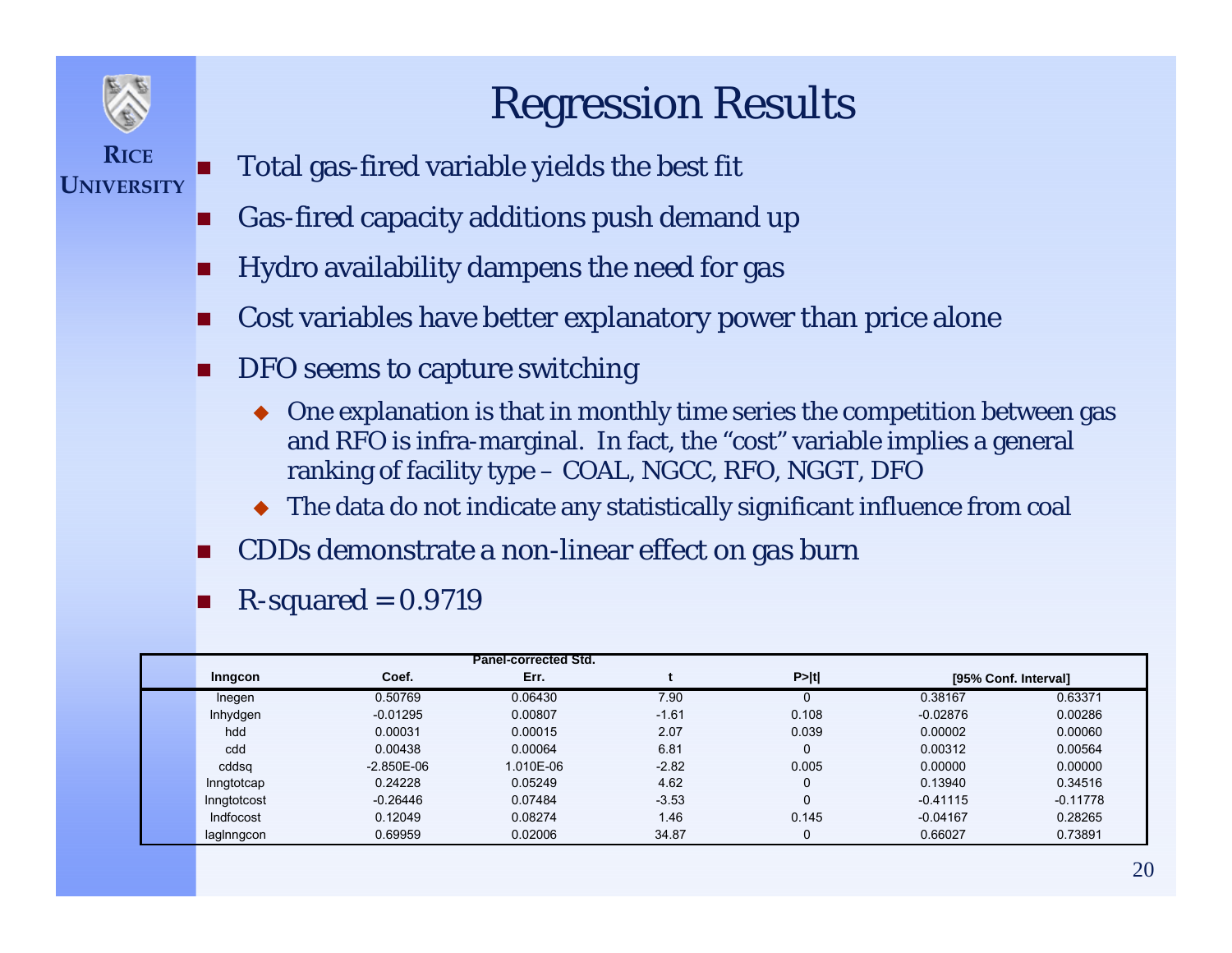

#### Regression Results: Fitted vs. Actual

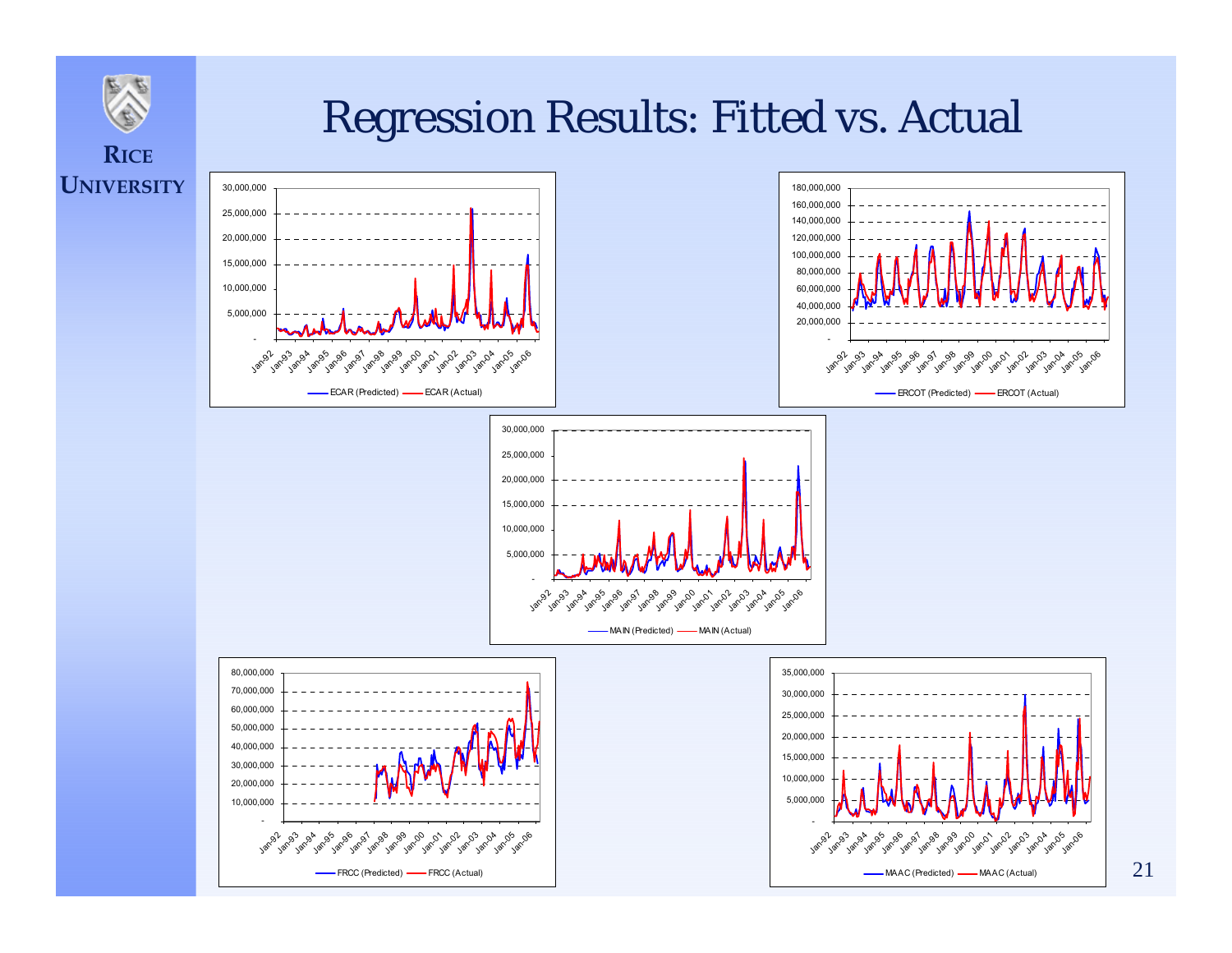

## Regression Results: Fitted vs. Actual (cont.)

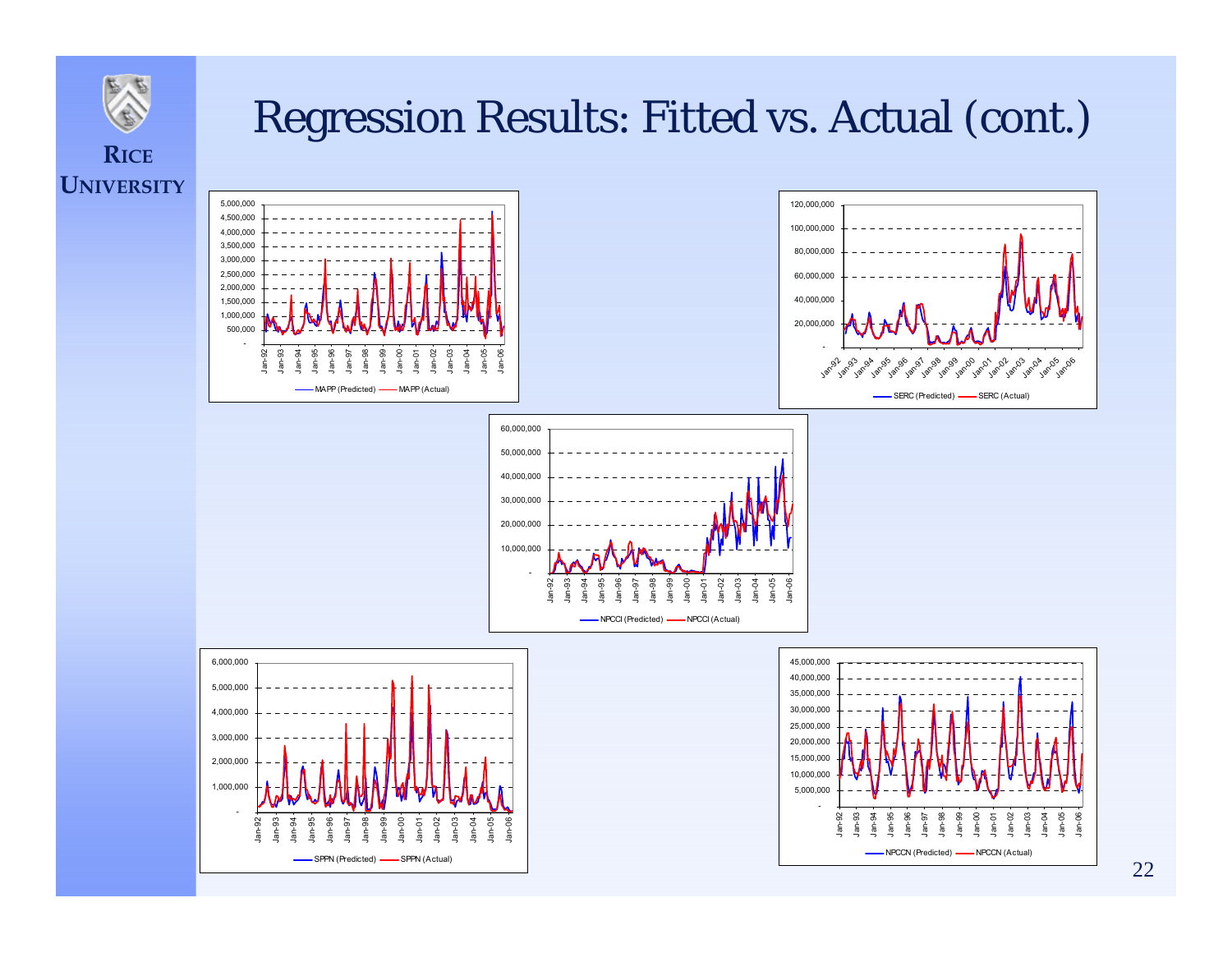

### Regression Results: Fitted vs. Actual (cont.)

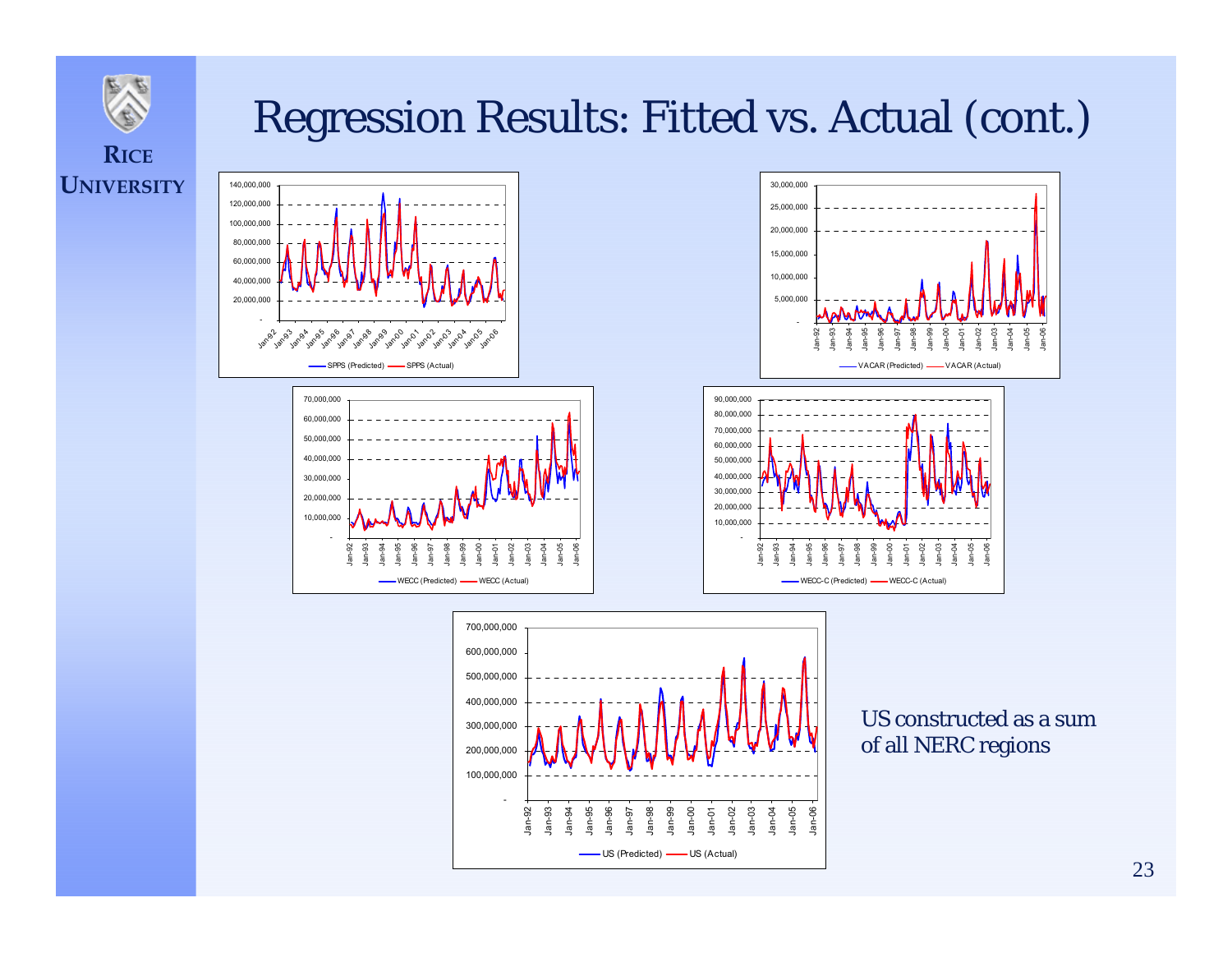## Future Work

**RICEUNIVERSITY**

- Investigate a more non-linear approach to better approximate the "on-off" nature of switching
	- . Analyze a sub-sample of facilities with dual-fuel capability. How (and why) might this differ from system-wide switching capability?
	- **Time series approach to NERC region data to separate and** identify important aspects (as they may vary) of different regions
		- Dual-fired capacity is variable across regions. Does this ultimately matter?
	- **Nhat are the decision variables for long term and short term** switching?
		- Capacity investment vs. dispatch alternatives
	- Comments or suggestions???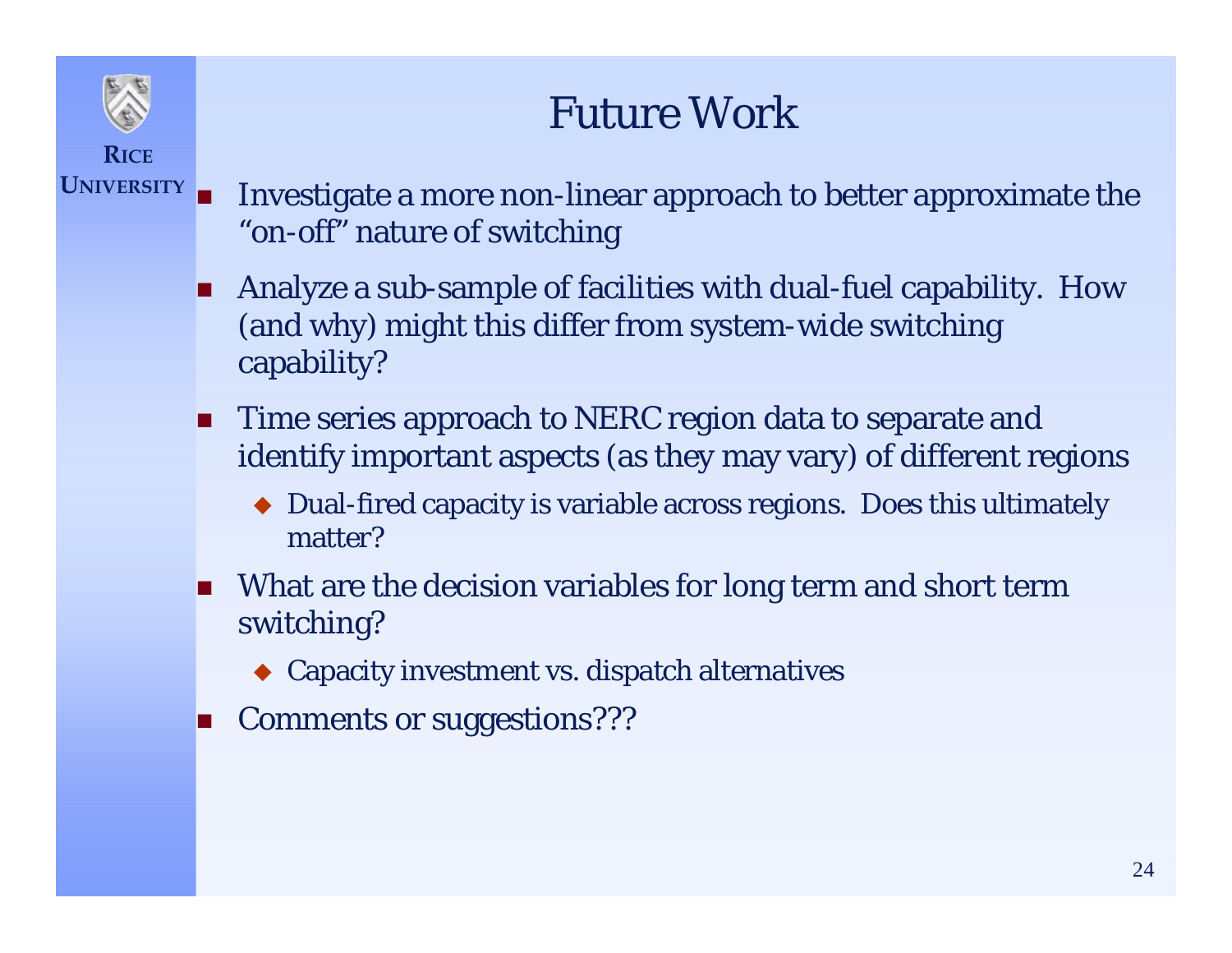

# Industrial Demand for Natural Gas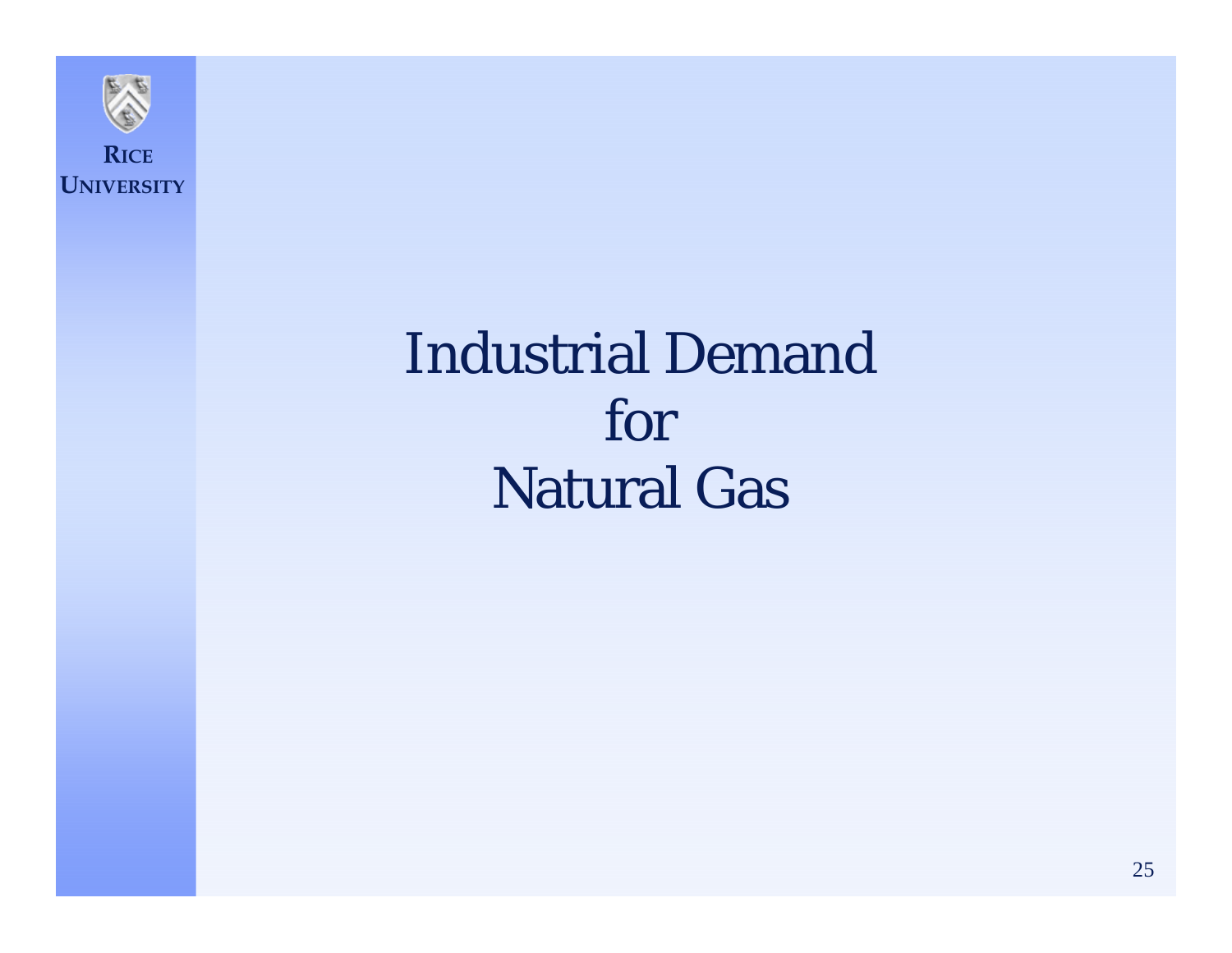

**UNIVERSITY**

# **RICE**

#### US Industrial Demand for Natural Gas

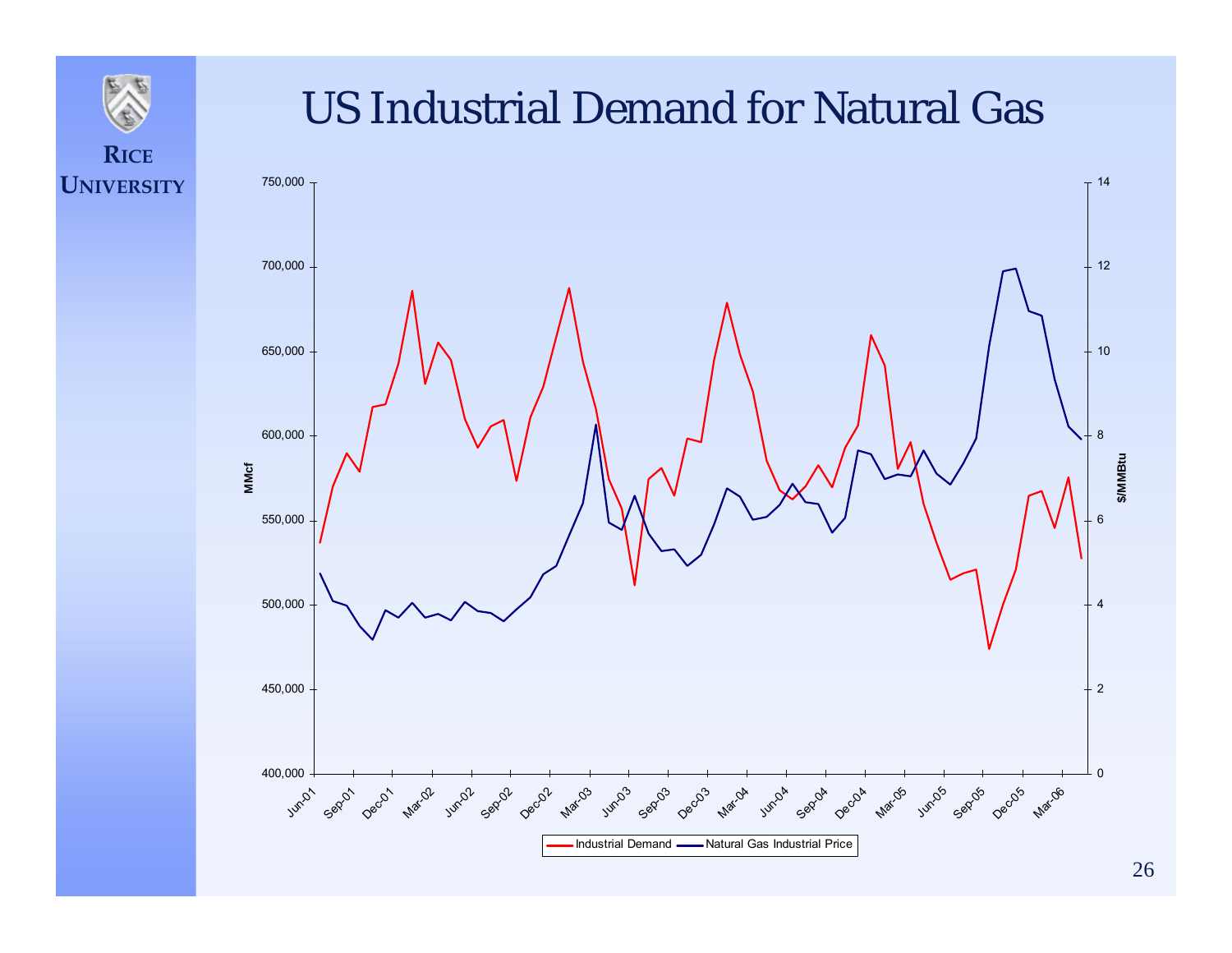## NPC Study

- **UNIVERSITY** Demand for natural gas is not expected to change dramatically in the industrial sector, but some industries will be more responsive to prices.
	- Used MECS data to focus on 6 most gas-intensive industries comprising 80% of industrial natural gas demand.
	- п Main drivers:
		- ◆ Industrial production
		- ◆ Energy prices
		- ◆ Technology
		- ◆ Fuel switching
		- ◆ Regionality
		- ◆ Seasonality
	- **Designation**  This study focuses on similar industry groups using econometric analysis to determine long run and short run sector level price responses.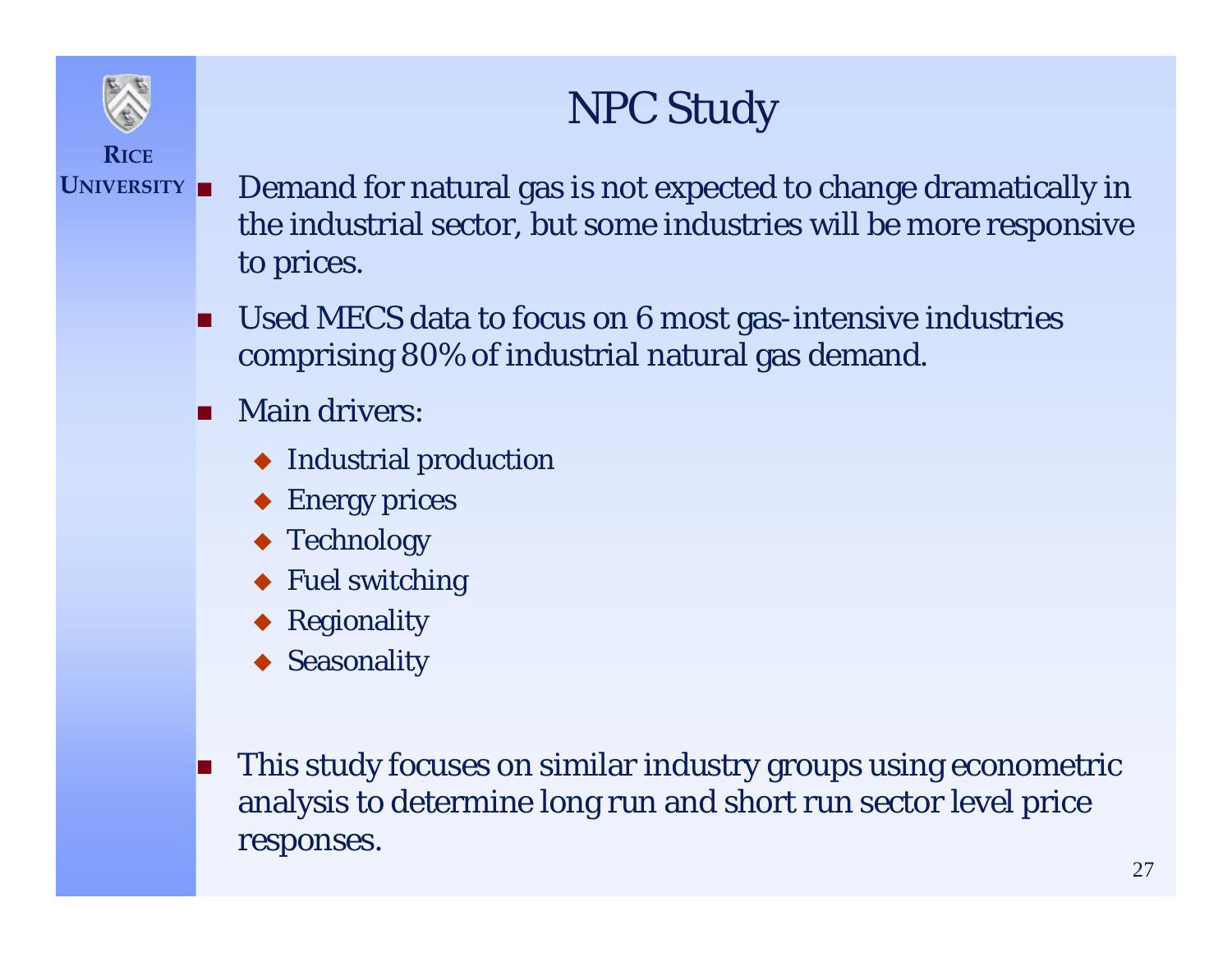

**UNIVERSITY**

## A Structural Model as Motivation

- **Similar to that used for power generation sector**
- F. Independent Variables
	- ◆ Industrial Production
	- ◆ Production Price Index
	- ◆ Fuel Prices
		- Natural Gas
		- Distillate
		- Residual Fuel
		- Electricity
	- Lagged Dependent Variable
	- Monthly Dummies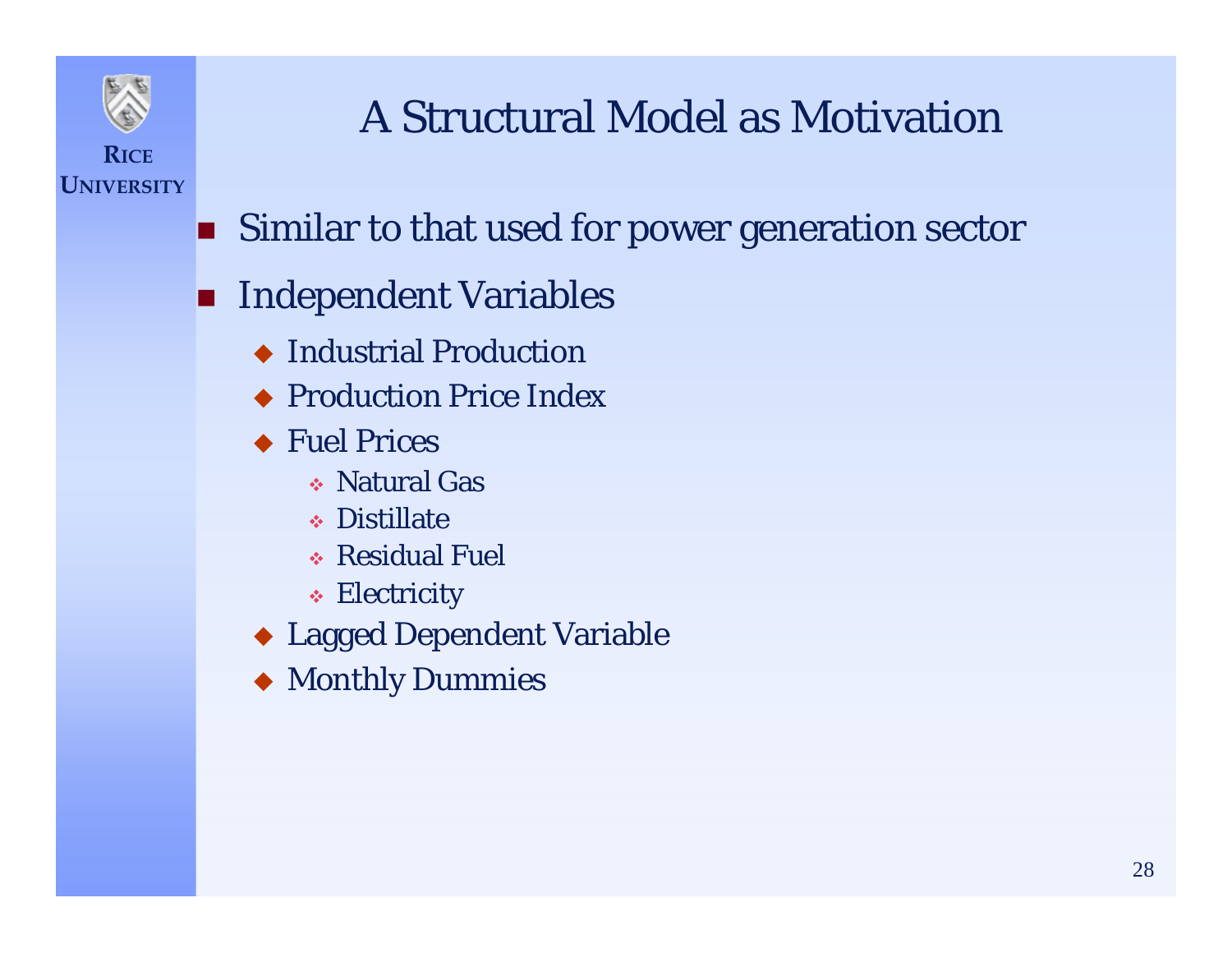

#### Data

- **RICEUNIVERSITY**
- Monthly industrial consumption by state, June 2001 April 2006 (EIA)
- F. Industrial Production Indices (Federal Reserve Bank)
- **Producer Price Index (Bureau of Labor Statistics)**
- F. Prices
	- Natural Gas prompt month contract (EIA/NYMEX), spot price for industrial consumers
	- ◆ Petroleum Products spot price for distillate and residual fuel, futures price for crude oil (EIA/NYMEX)
	- ◆ Electricity ICE Entergy Price via Energy Velocity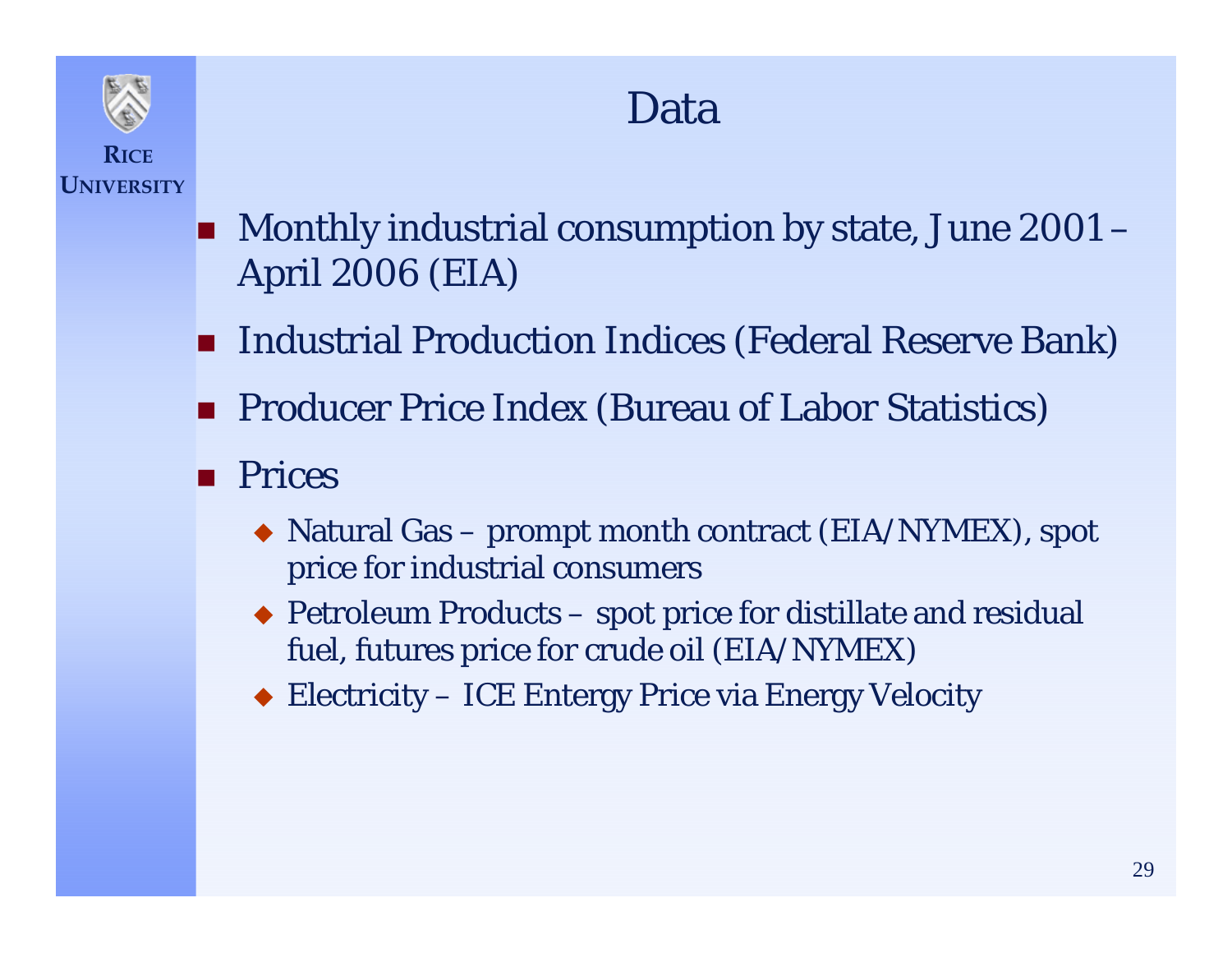#### More on Prices

**RICEUNIVERSITY**

F.

 Different prices used to account for contracting behavior

- ◆ Spot Prices
	- First day of the month
	- Average
- ◆ Futures Prices
	- First day of the month
	- $\bullet$  Average of days  $10-20$
	- Last week of the month average
- **Normalization using the PPI** 
	- Shows input price relative to output price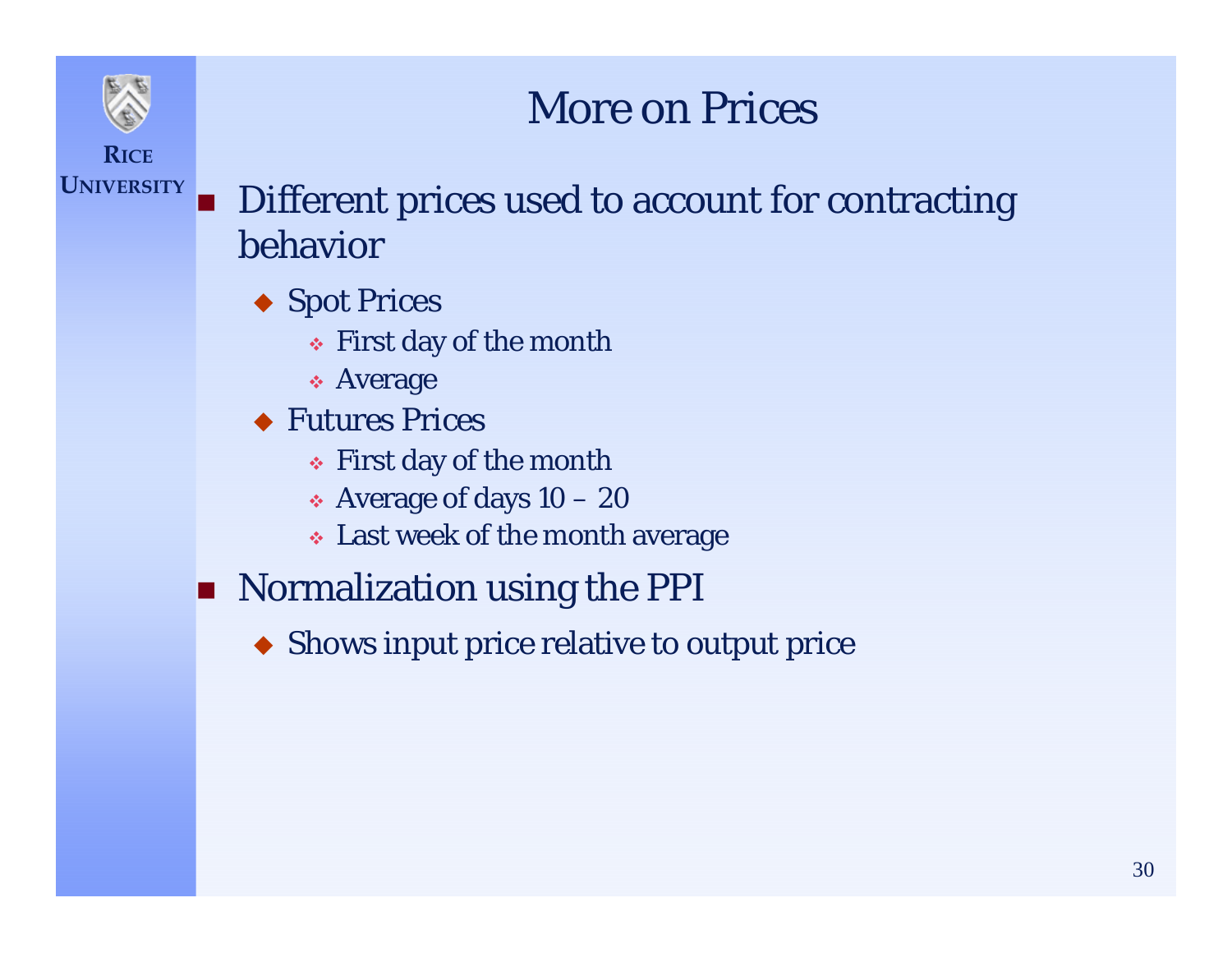

#### Monthly Crude Oil Price Measurements

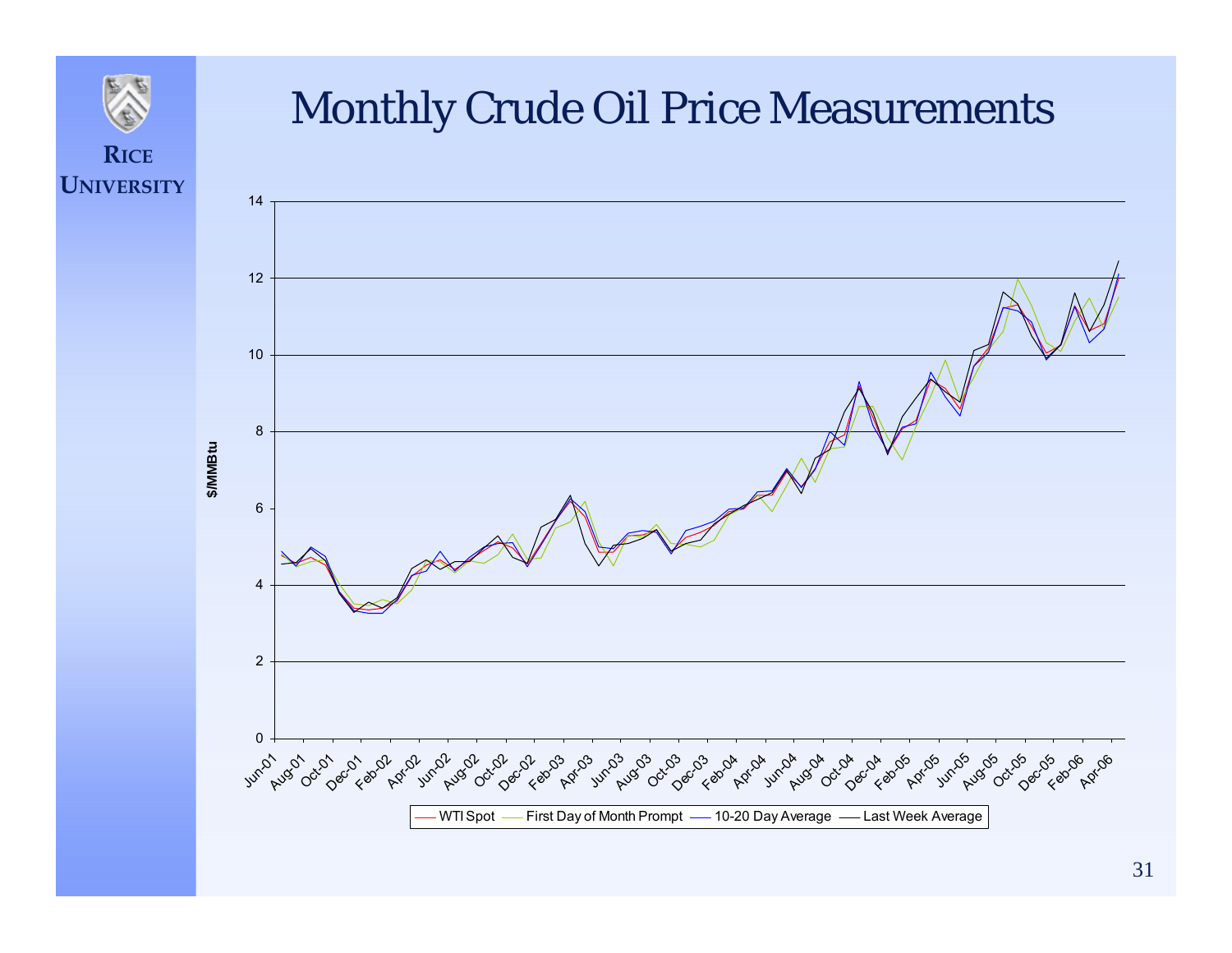

#### Estimated Regression

 $\ln NG_{i,t}^{} = \alpha_i^{} + \beta_0^{} + \beta_1^{} \ln NGPrice_{i,t}^{} + \beta_2^{} \ln DieselPrice_{i,t}^{} + \beta_3^{} \ln ResidPrice_{i,t}^{}$  $+$   $\beta_4$   $\ln$   $ElecPrice_{i,t}$   $+$   $\beta_5$   $\ln$   $IPI_{i,t}$   $+$   $\beta_6$   $\ln$   $NG_{i,t-1}$   $+$   $\sum_j \beta_j$   $Month_{j,t}$ 

- F. Instruments are used as a proxy for lagged natural gas consumption
- F. Coefficients estimate price elasticities of demand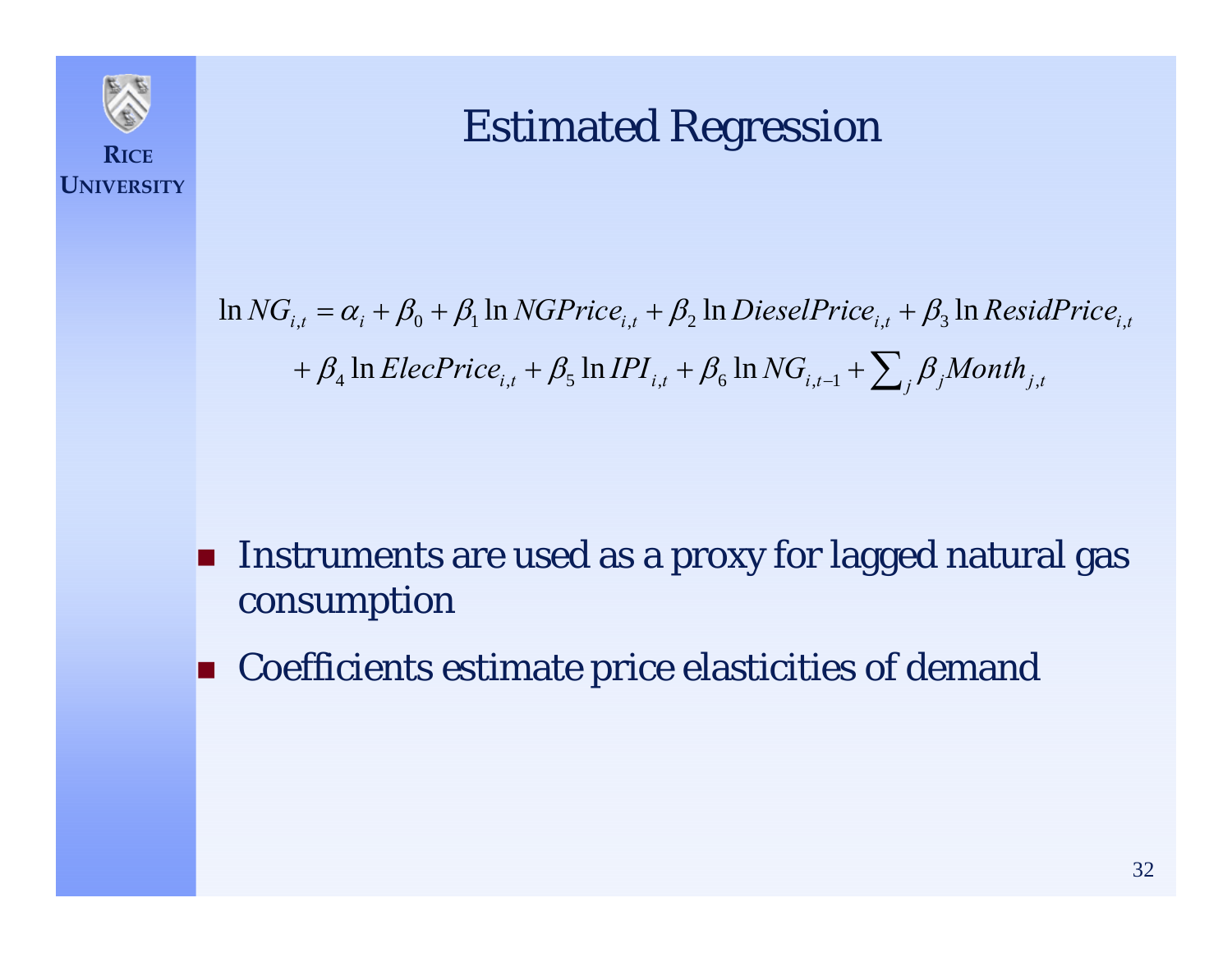#### Preliminary Results

**RICEUNIVERSITY**

F Found that real natural gas price was significant, but not other fuel prices

ln  $NG_{i,t} = \alpha_i + 0.397 + 0.837 \cdot \ln NG_{i,t-1} - 0.063 \cdot \ln (NGPrice_{i,t})$  0.08\*Feb – 0.06\*Mar – 0.12\*Apr – 0.13\*May 0.13\*June -0.10\*Jul – 0.04\*Aug – 0.09\*Sep  $+ 0.02*$ Oct  $+ 0.04*$ Dec

Results indicate significant persistence in industrial demand and an own price elasticity of approximately 0.063.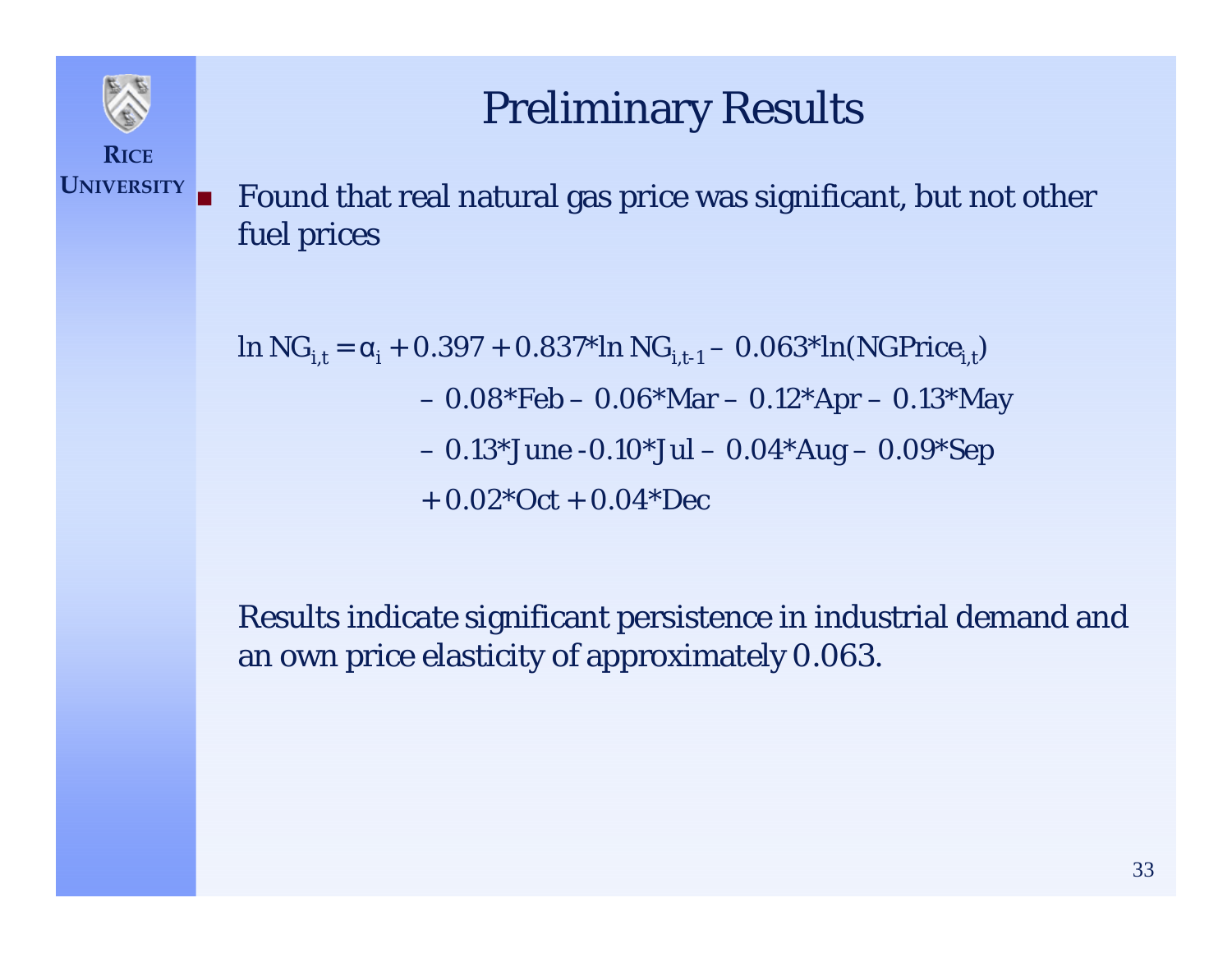

### Disaggregate Industrial Sector Analysis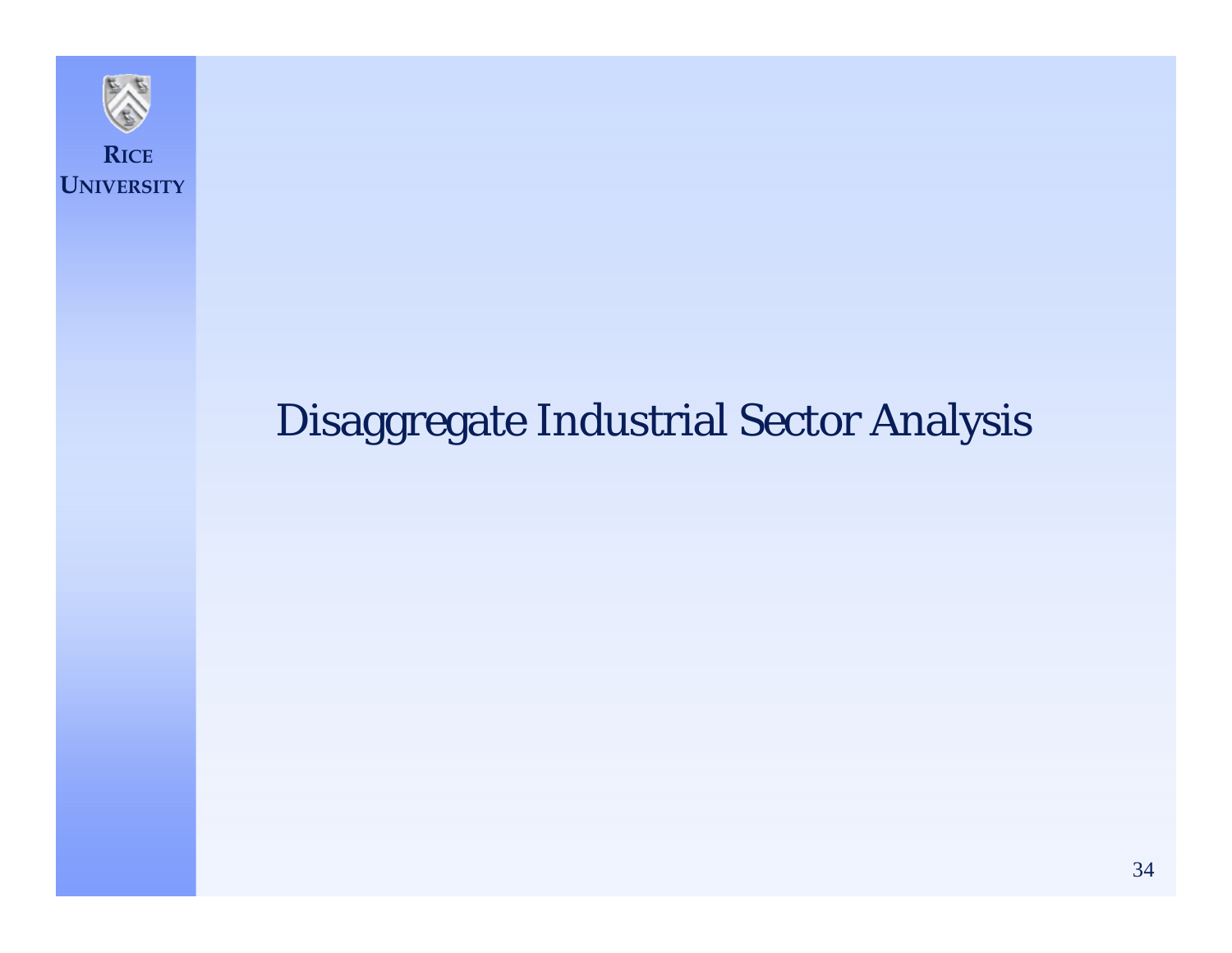### Industry Sectors

**RICEUNIVERSITY**

- **Testing different industry sectors allows us to** determine where the price response comes from
	- Refining (NAICS 324)
	- ◆ Chemicals (NAICS 325)
	- Pulp and Paper (NAICS 322)
	- Primary Metals (NAICS 331)
- $\mathbf{r}$  Industry level consumption data is not easily available except in MECS
	- Published every four years, this does not give us enough data to discern short run response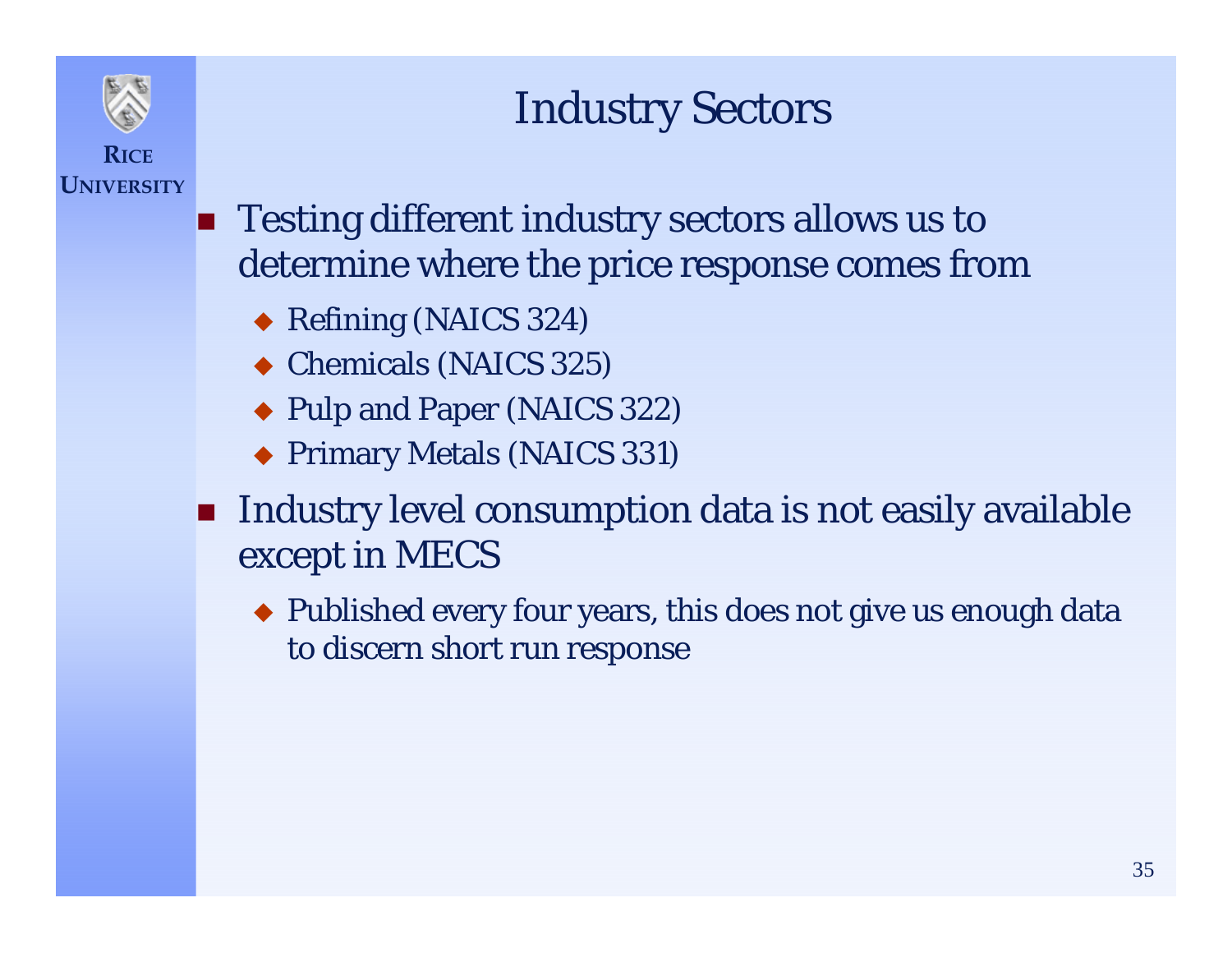

## Energy Velocity Pipeline Data

- F. Consumption data at metering stations along natural gas pipelines
- **Daily reports of scheduled deliveries and capacity**
- **Flow points are assigned an NAICS code to designate** their industry
	- Sorted by three digit NAICS code for regression analysis
- Some pipeline data goes back as far as 2000, others go back to 2004
	- Estimating a regression for each pipeline separately will allow us to use all the data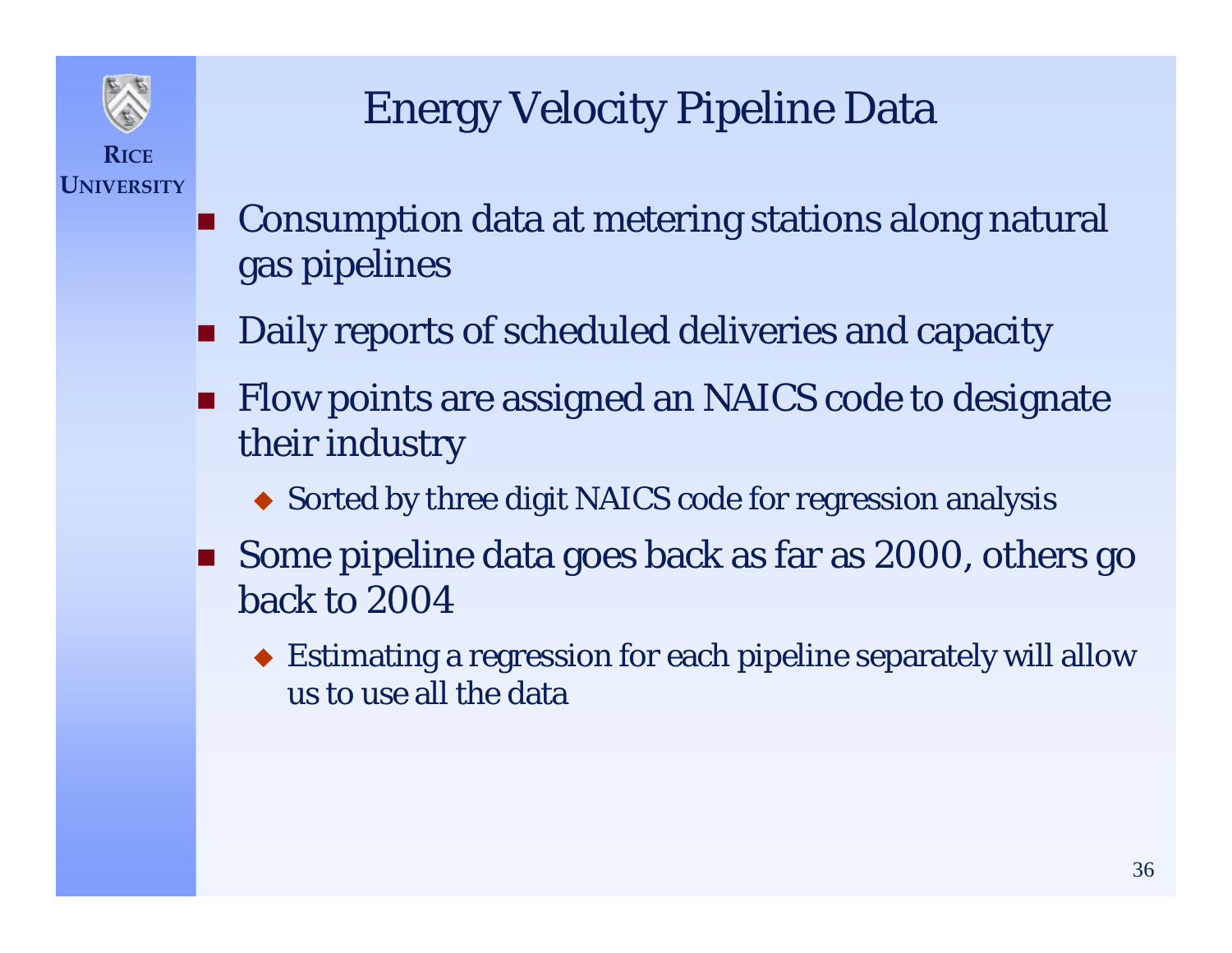

### Pipelines for analysis

- п ANR
- п Columbia
- п **Centerpoint**
- П Dominion
- П El Paso
- $\blacksquare$ Florida Gas
- п Gulf South
- $\mathbf{r}$ Gas Transmission Northwest
- **The State** Mississippi River Transmission
- $\mathcal{L}_{\mathcal{A}}$ Northern Border
- п NGPL
- $\blacksquare$ **Northwest**
- п Panhandle Eastern
- п Portland
- П Tennessee
- . Texas Eastern
- $\mathbf{r}$ Texas Gas
- $\mathbf{r}$ **Transco**
- $\mathcal{L}_{\mathcal{A}}$ **Trunkline**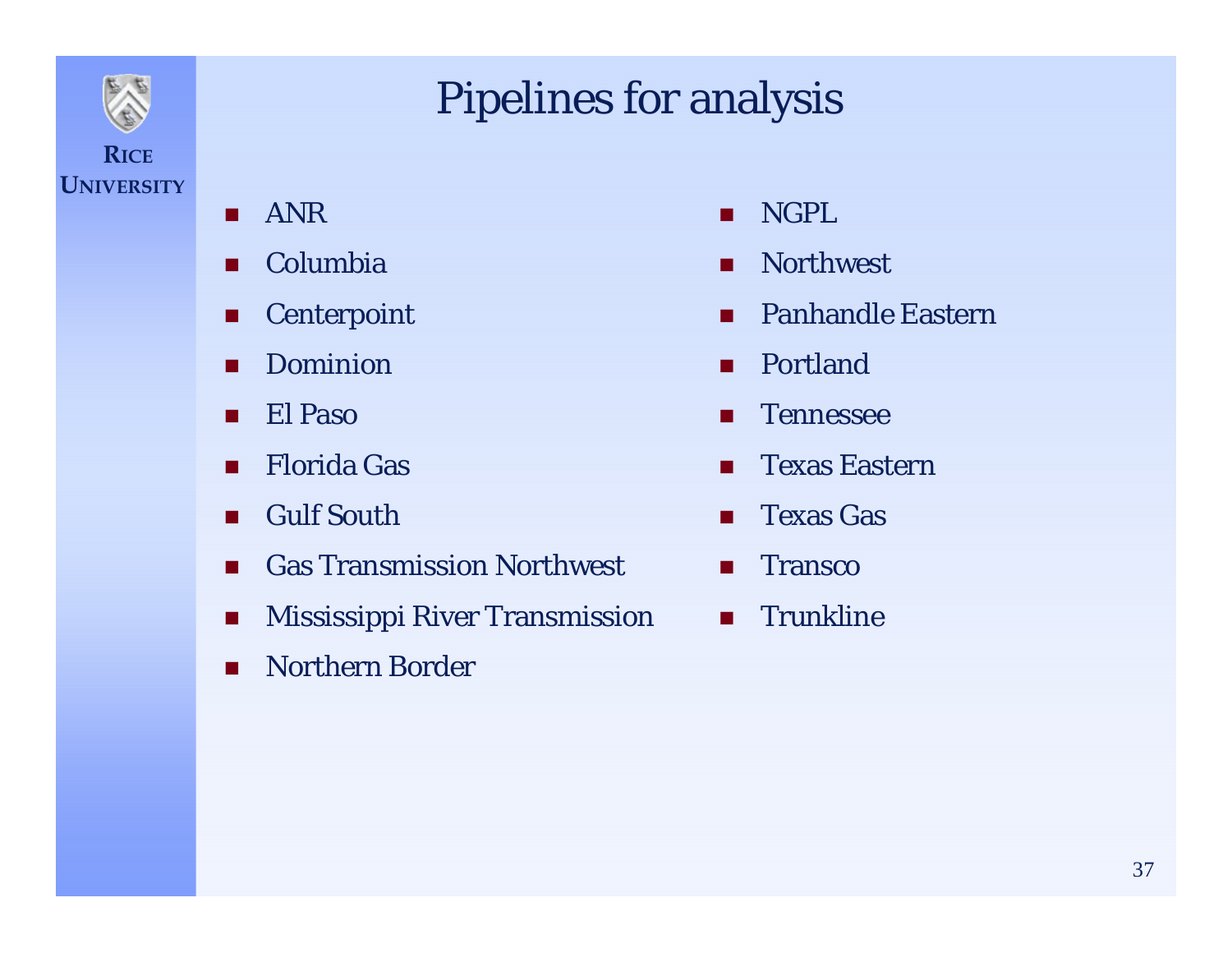

## Gulf South Pipeline

#### **UNIVERSITY**F. Data from May 2001 – July 2006

- F. Includes consumption in Texas (<1%), Louisiana (7%), Alabama (2%), Florida (12%), and Mississippi (6%)
- **Aggregated the daily data into monthly and daily** time series by three digit NAICS code for each industry of interest and ran separate regressions for each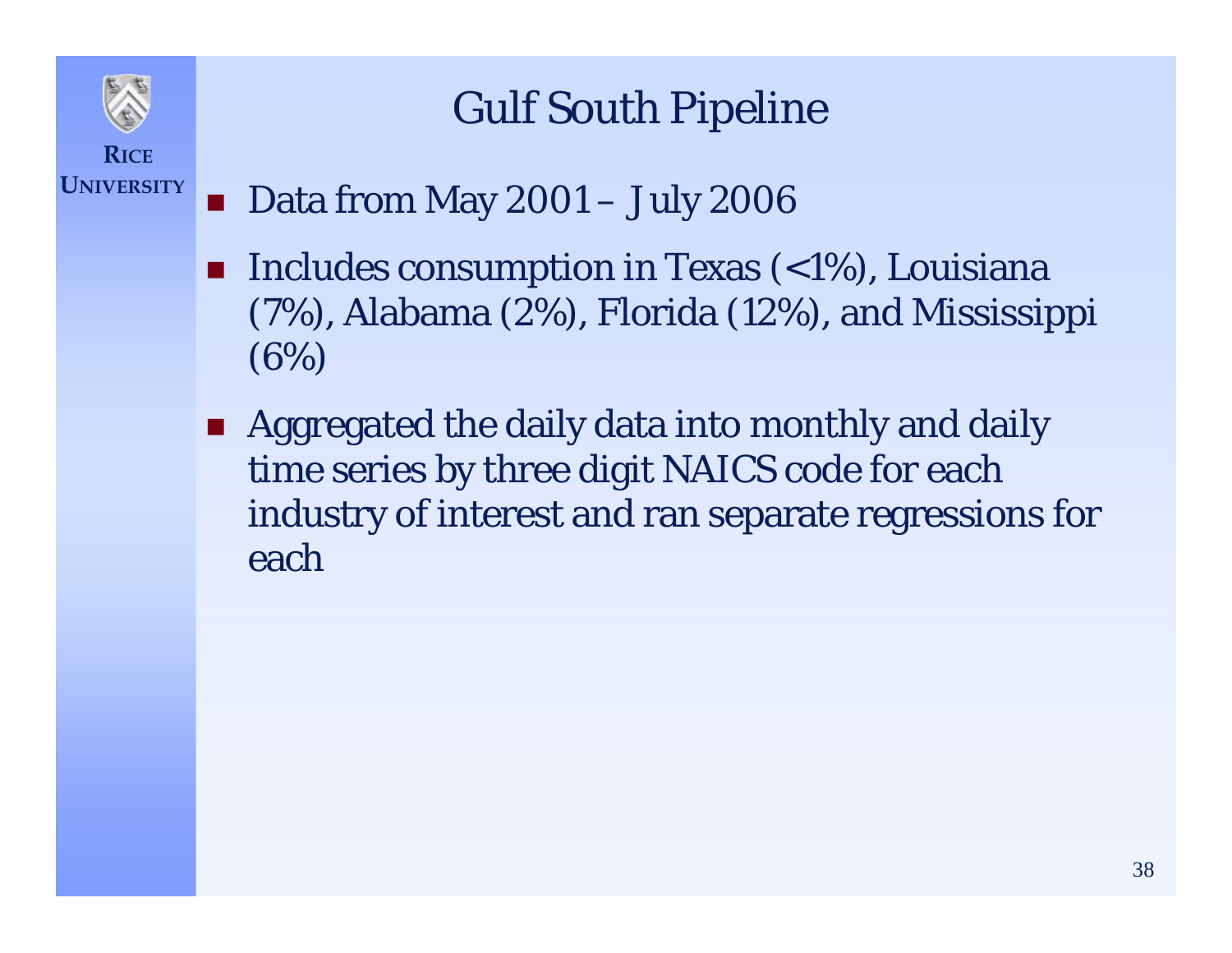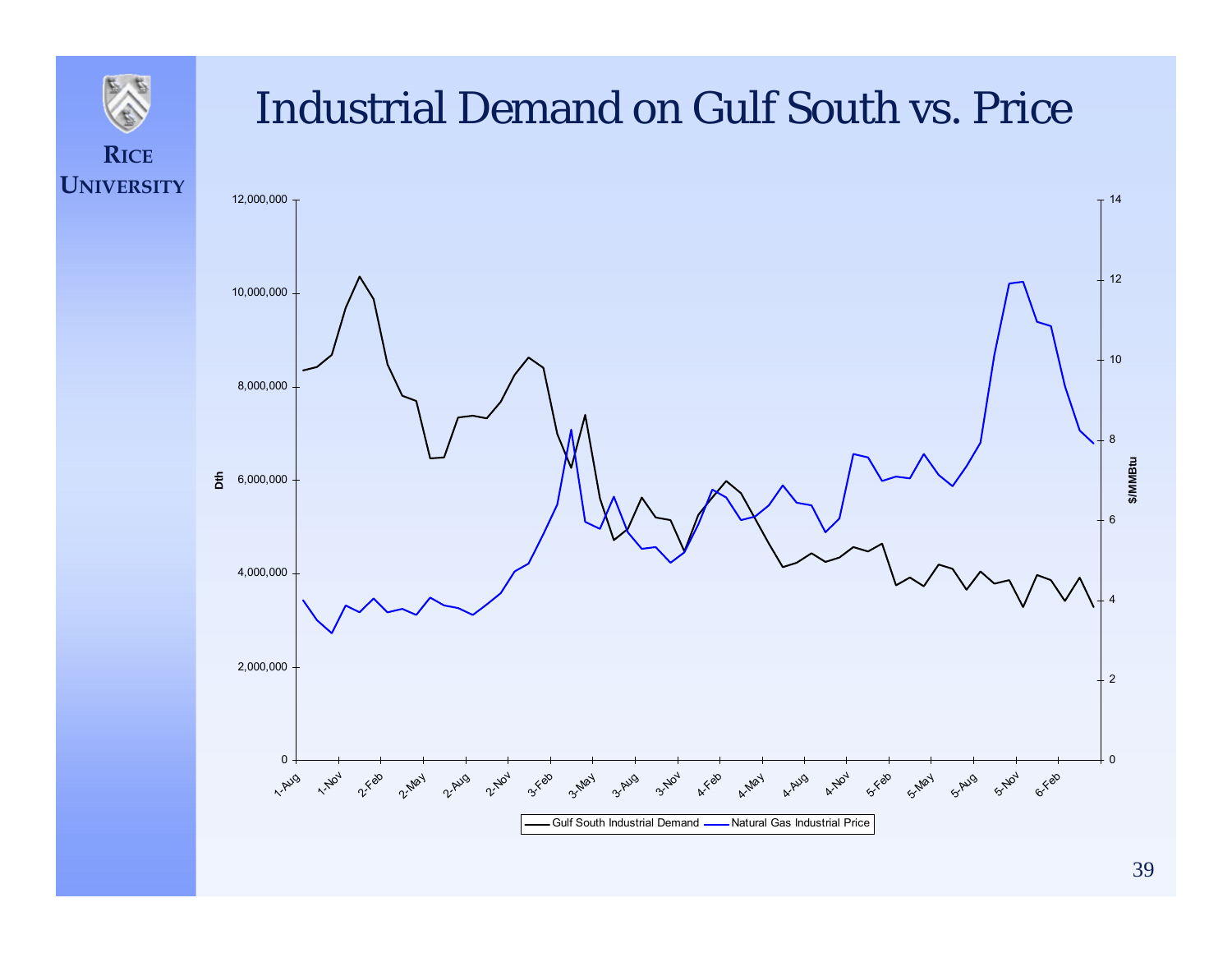#### **UNIVERSITY**Gulf South Pipeline: Monthly Consumption by Industrial Sector 01,000,000 2,000,000 3,000,000 **、名** 4,000,000 5,000,000 6,000,000 7,000,000 8,000,000  $\mu_{q_2}$  Oct-02  $\epsilon_{q_2}$   $\epsilon_{q_1}$   $\epsilon_{q_2}$   $\epsilon_{q_3}$   $\epsilon_{q_4}$   $\epsilon_{q_5}$   $\epsilon_{q_6}$   $\epsilon_{q_7}$   $\epsilon_{q_8}$   $\epsilon_{q_9}$   $\epsilon_{q_9}$   $\epsilon_{q_1}$   $\epsilon_{q_2}$   $\epsilon_{q_3}$   $\epsilon_{q_4}$   $\epsilon_{q_5}$   $\epsilon_{q_6}$   $\epsilon_{q_7}$   $\epsilon_{q_8}$   $\epsilon_{q_9}$   $\epsilon_{$ L O 200,000 400,000 600,000 800,000 1,000,000 1,200,000 1,400,000 1,600,000  $-1,800,000$ **Dth** ChemicalsPulp and Paper - Primary Metals - Refining

**RICE**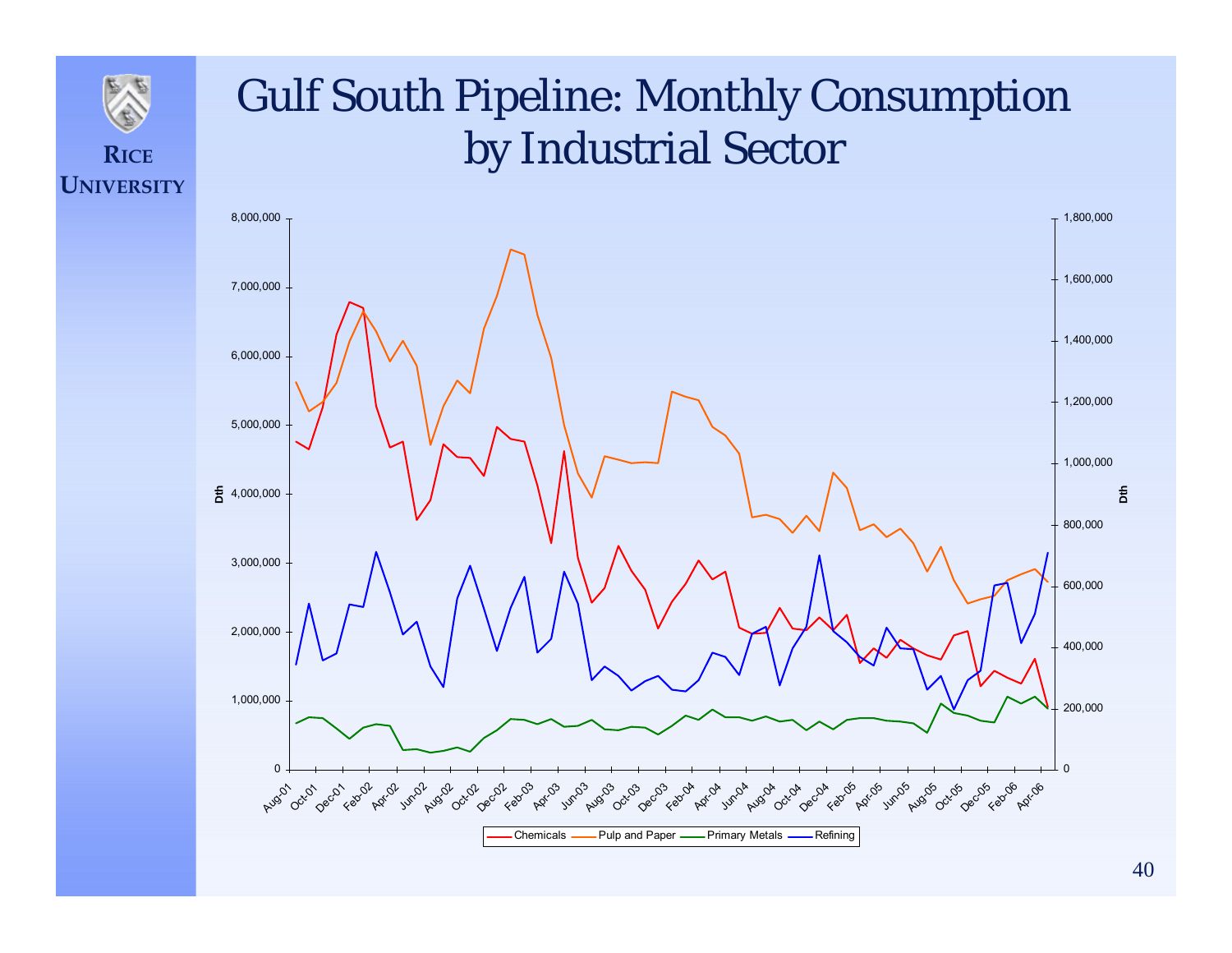

#### Capacity Utilization

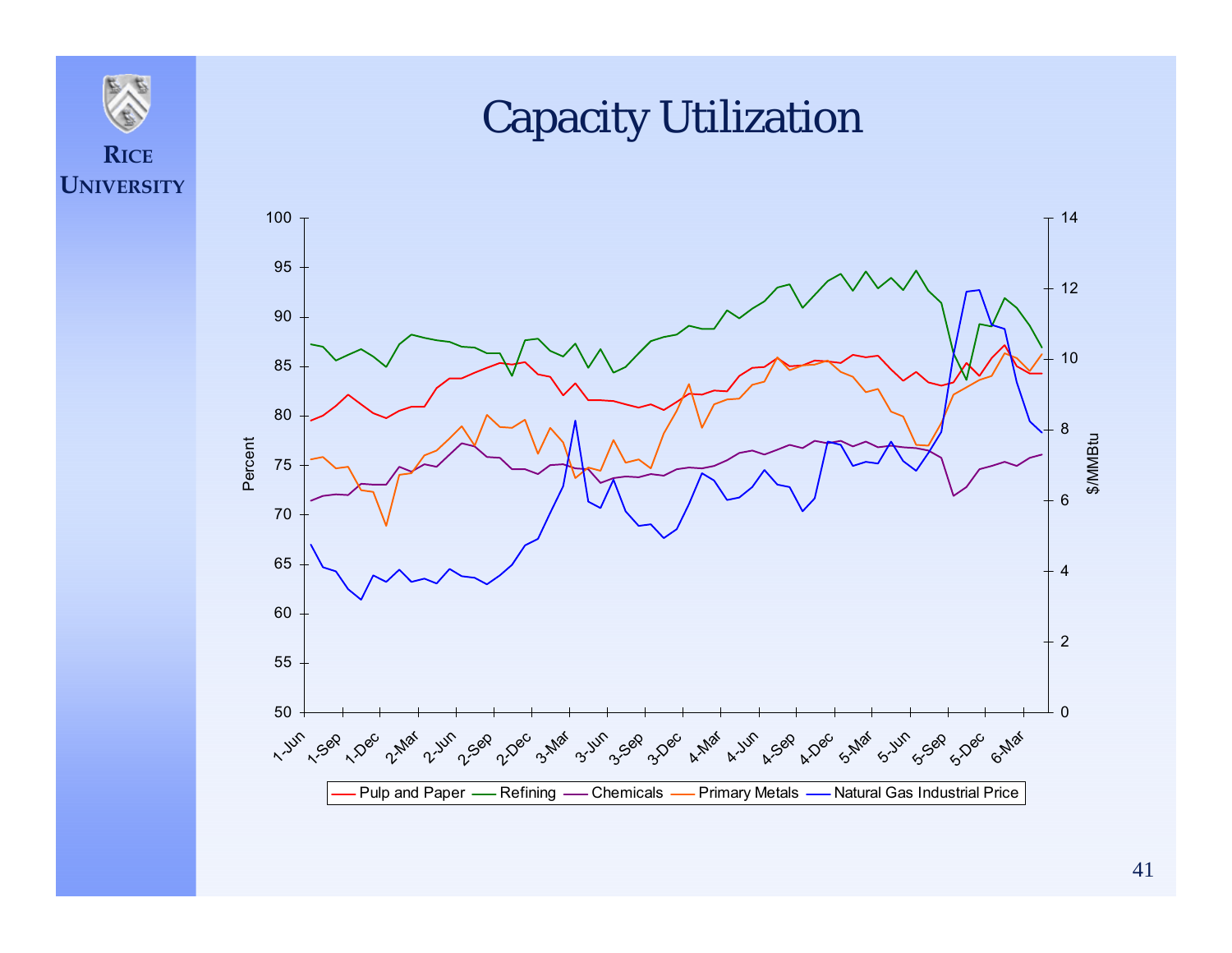

F.

# Gulf South Pipeline: Regression Analysis Estimated Equation

 $\tan{NG}_t = \beta_0 + \beta_1 \ln{NGPrice}_t + \beta_2 \ln{DieselPrice}_t + \beta_3 \ln{ResidPrice}_t$  $+$   $\beta_{\scriptscriptstyle 4}$   $\ln$   $ElecPrice_{\scriptscriptstyle i} + \beta_{\scriptscriptstyle 5}$   $\ln$  IPI  $_{\scriptscriptstyle i}$   $+$   $\sum_{\scriptscriptstyle j}$   $\beta_{\scriptscriptstyle j}$ Month  $_{\scriptscriptstyle j,t}$ 

- Fuel choice for each industry sector based on switching in the industry (NPC)
	- Chemicals natural gas, petroleum products
	- Primary metals natural gas
	- Refining natural gas
	- ◆ Pulp and paper natural gas
- **Mixed results in terms of significance of coefficients** and magnitude of effects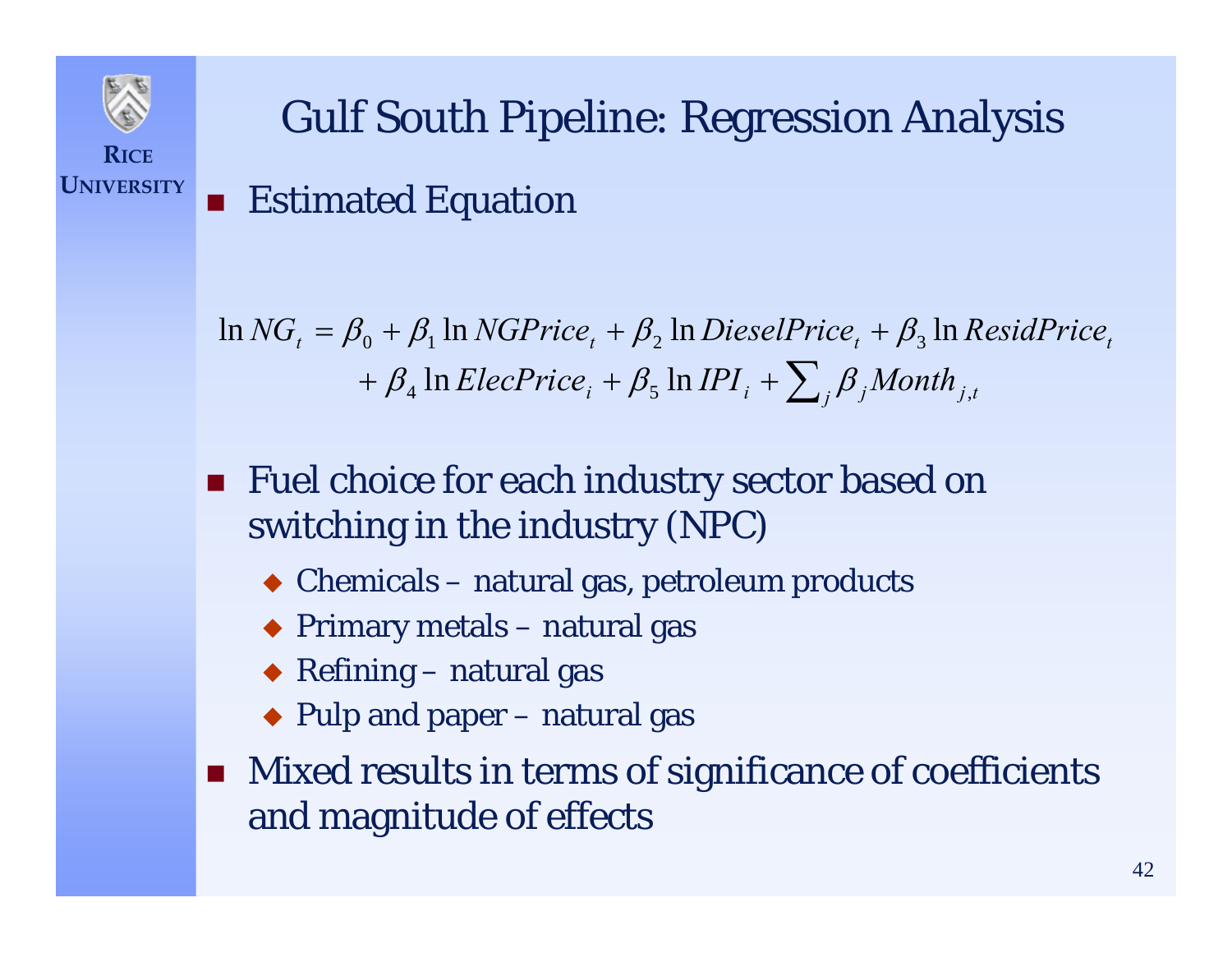

### Gulf South Pipeline: Total Industry

- F. Results show persistence and an own price elasticity of 0.35
- **EXTE: Cross price elasticity of electricity was marginally** significant at 0.14
- $\blacksquare$  Independent variables explained 94% of the natural gas demand

 $\ln NG_t = 3.06 + 0.811* \ln NG_{t-1} - 0.350* \ln(NGPrice_t)$ 

0.14\*Feb – 0.05\*Mar – 0.11\*Apr – 0.17\*May

0.17\*June – 0.10\*Jul – 0.02\*Aug – 0.12\*Sep

– 0.06\*Oct – 0.03\*Nov + 0.05\*Dec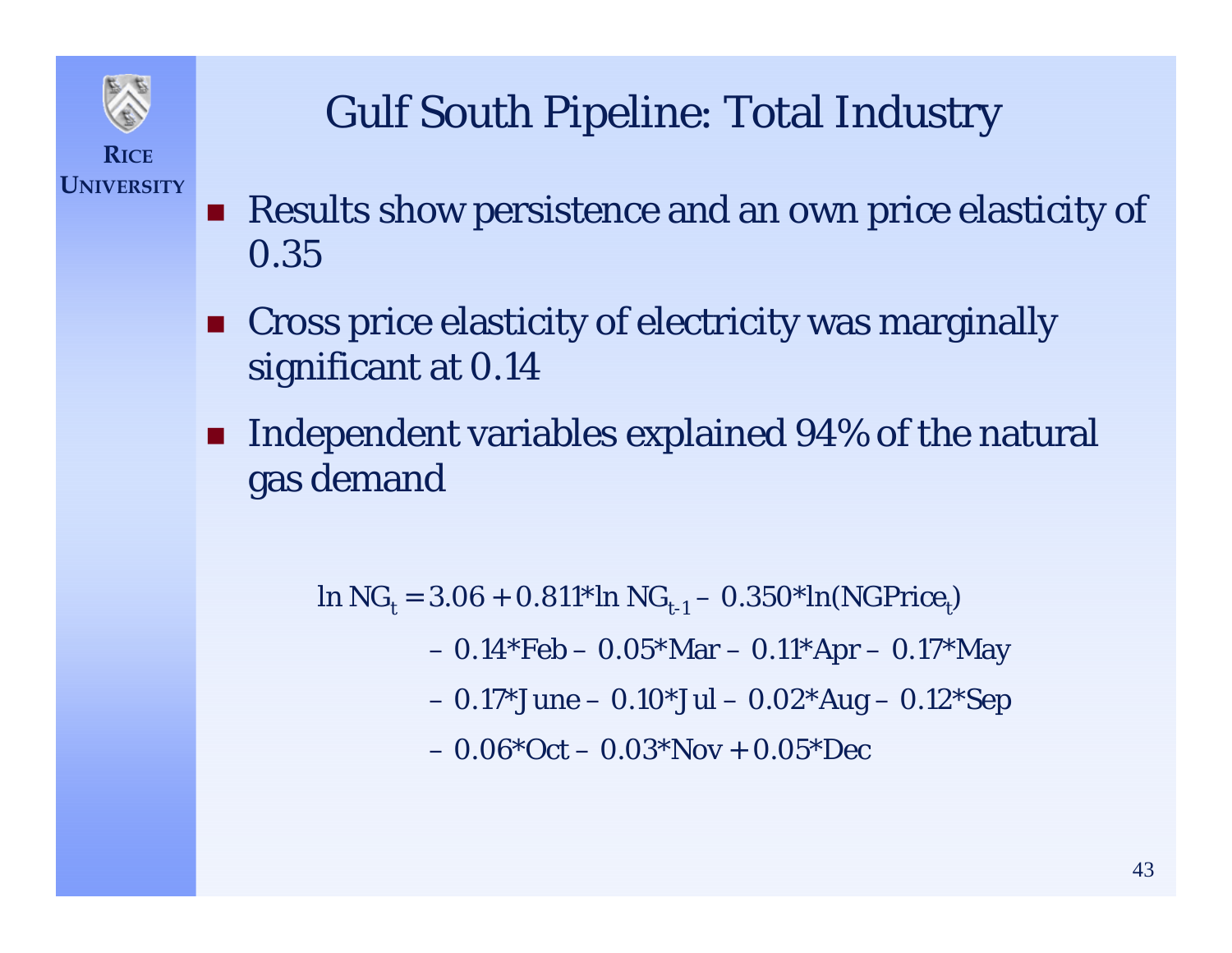

### Gulf South Pipeline: Pulp and Paper

- **Results indicate significant persistence and an own** price elasticity of 0.18
- F. Cross price elasticities were insignificant

 $\ln {\rm NG}_{\rm t}$  = 2.88 + 0.818\*ln  $\rm NG_{t\text{-}1}-0.181^*ln(\rm NGPrice_{t,I})$ 

- 0.08\*Feb 0.07\*Mar 0.10\*Apr 0.10\*May
- 0.20\*June 0.01\*Jul 0.03\*Aug 0.13\*Sep

– 0.05\*Oct + 0.08\*Dec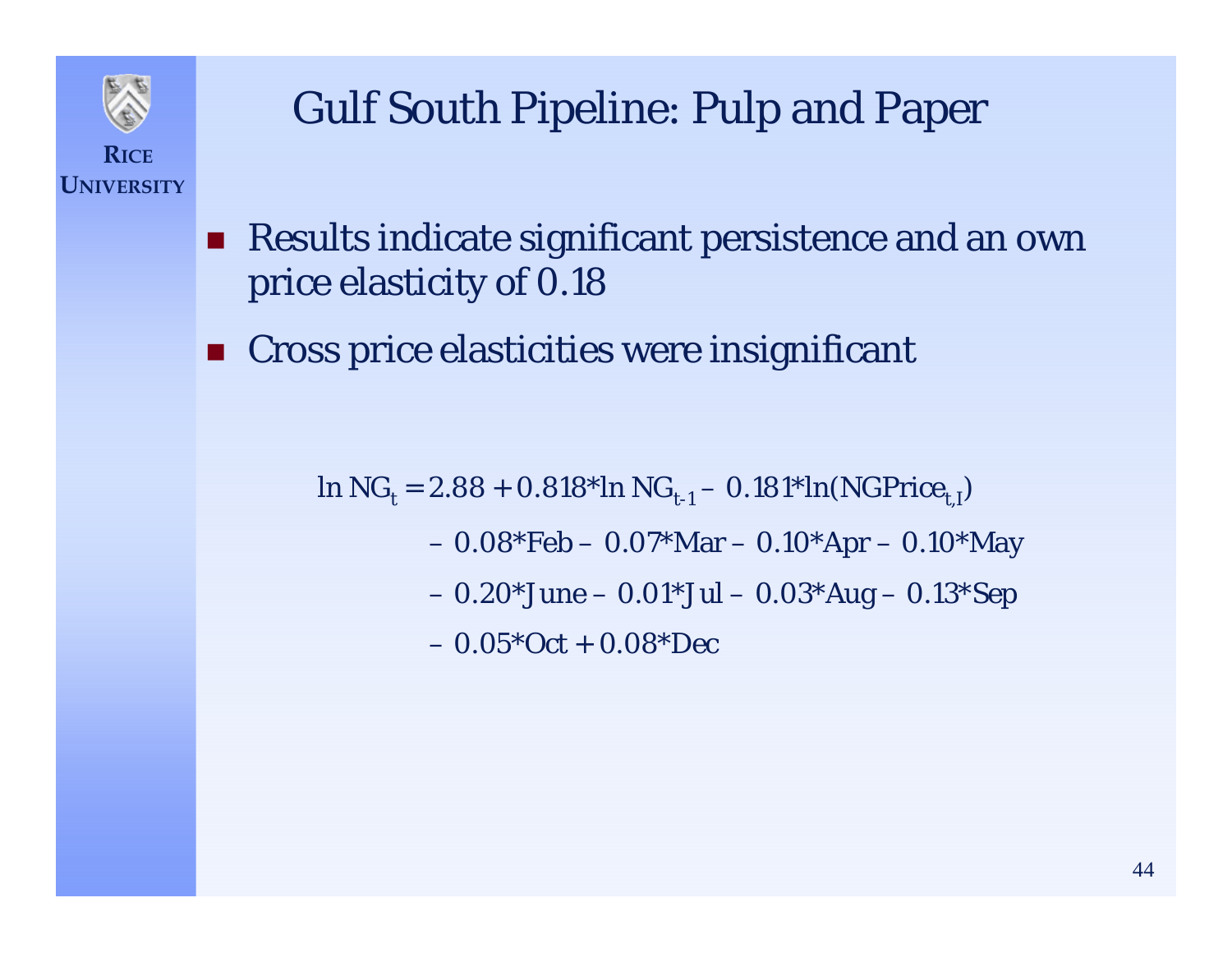

**UNIVERSITY**

### Gulf South Pipeline: Chemicals

- F. Also persistent with and own price elasticity of 0.38
- F. Cross price elasticities were insignificant

 $\ln {\rm NG}_t = 4.46 + 0.749^* \ln {\rm NG}_{t\text{-}1} - 0.377^* \ln ({\rm NGPrice}_{t,\rm I})$  0.17\*Feb – 0.07\*Mar – 0.13\*Apr – 0.27\*May 0.17\*June – 0.08\*Jul + 0.02\*Aug – 0.11\*Sep – 0.10\*Oct – 0.11\*Nov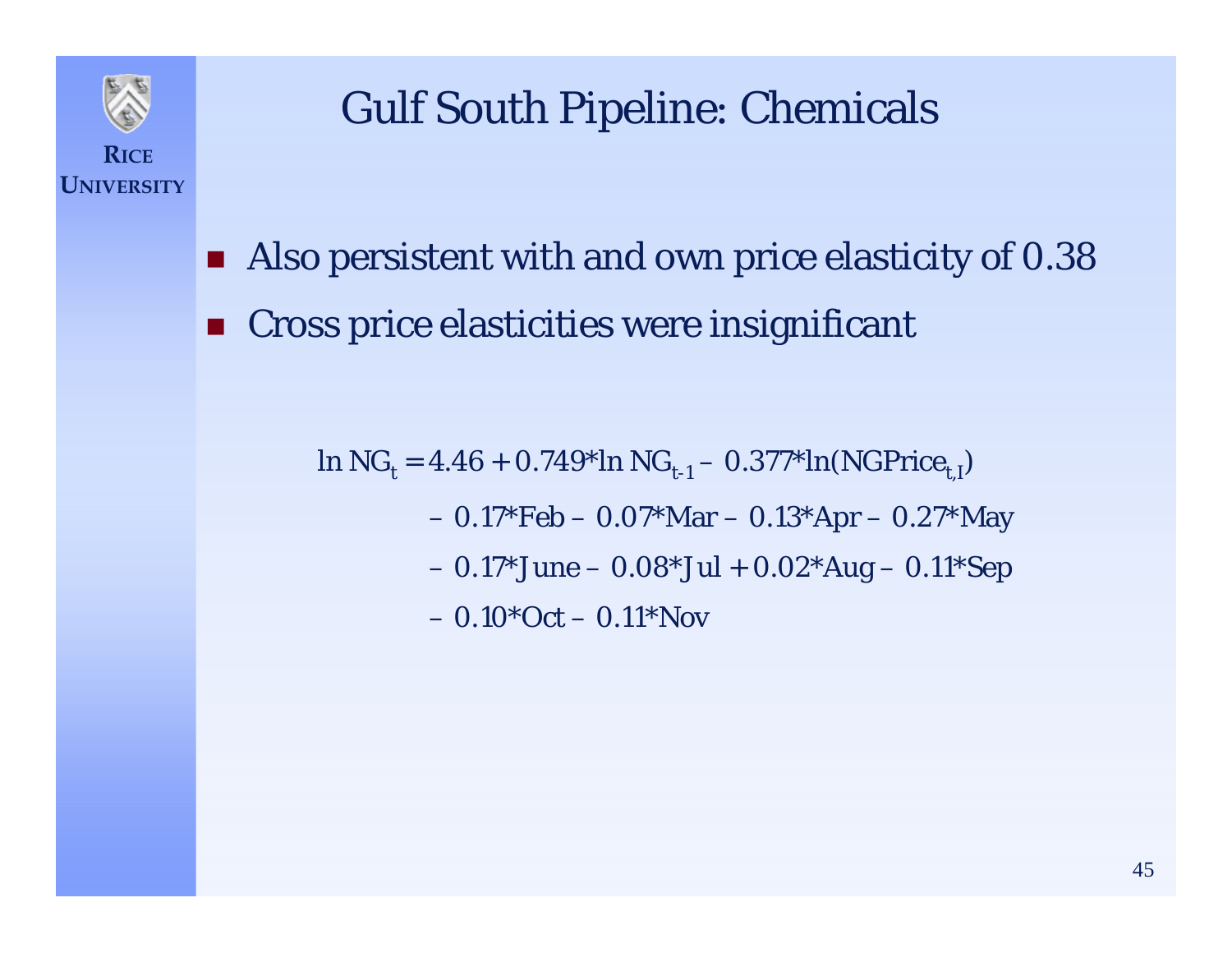

## Regression Analysis using Daily Data

- . . Same idea, but only prices are included as independent variables
- $\blacksquare$  No controls in place for production, seasonality, and production price indices
- П Data – Gulf South pipeline production by NAICS code, residual fuel and diesel spot prices, and natural gas prompt month contract price
- $\Box$  Results:
	- Lower own price elasticity on total demand than in the monthly data
	- Consumption largely dependent on consumption from the previous day
	- ♦ Primary Metals show no significant results while Chemicals, Pulp and Paper, and Refining have significant negative own price elasticities
- ш Next steps:
	- Analyze more pipelines and aggregate by state or region
	- ♦ Separate out single large users to determine price responsiveness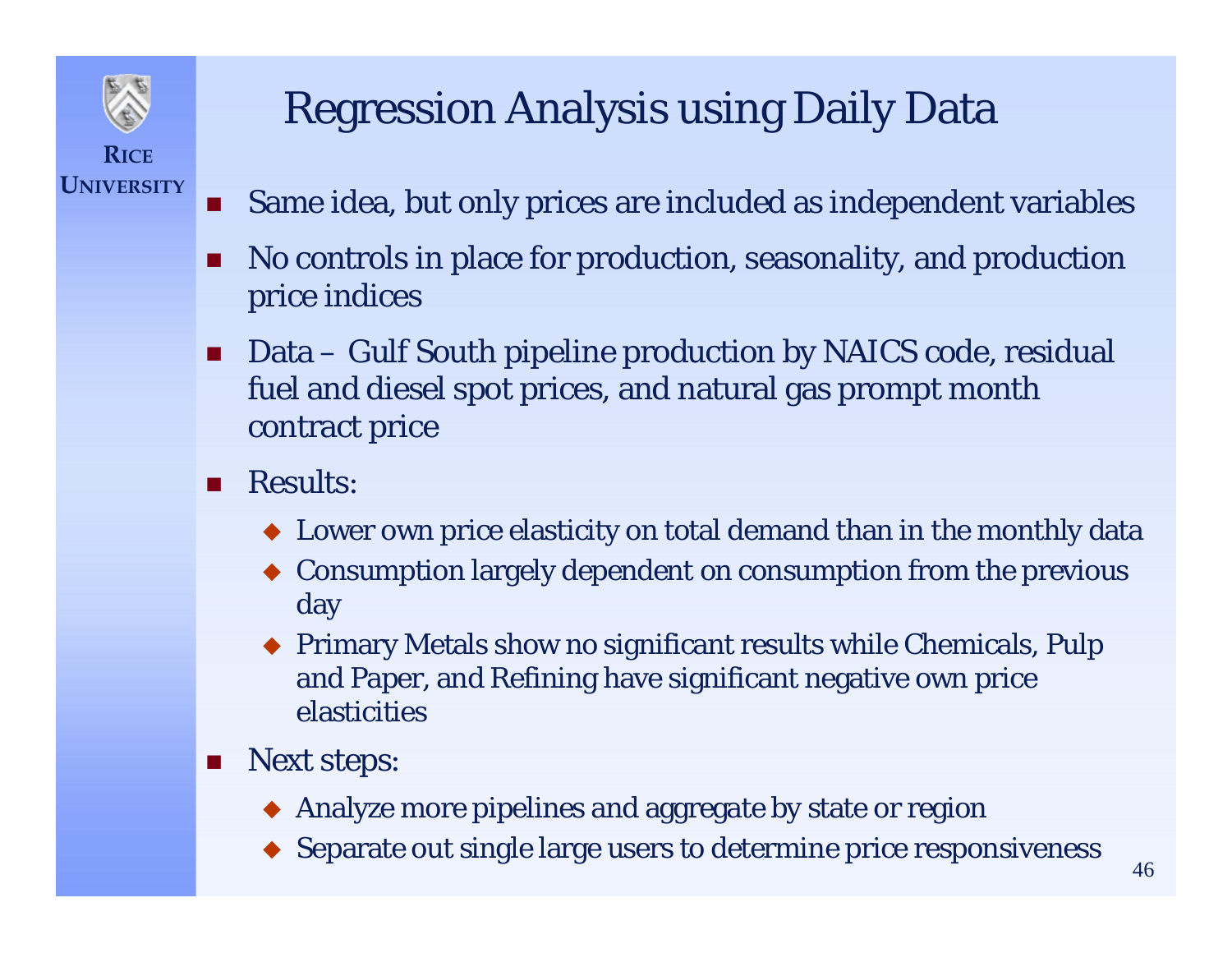

#### Some Comments on the Relationship between Crude Oil and Natural Gas Prices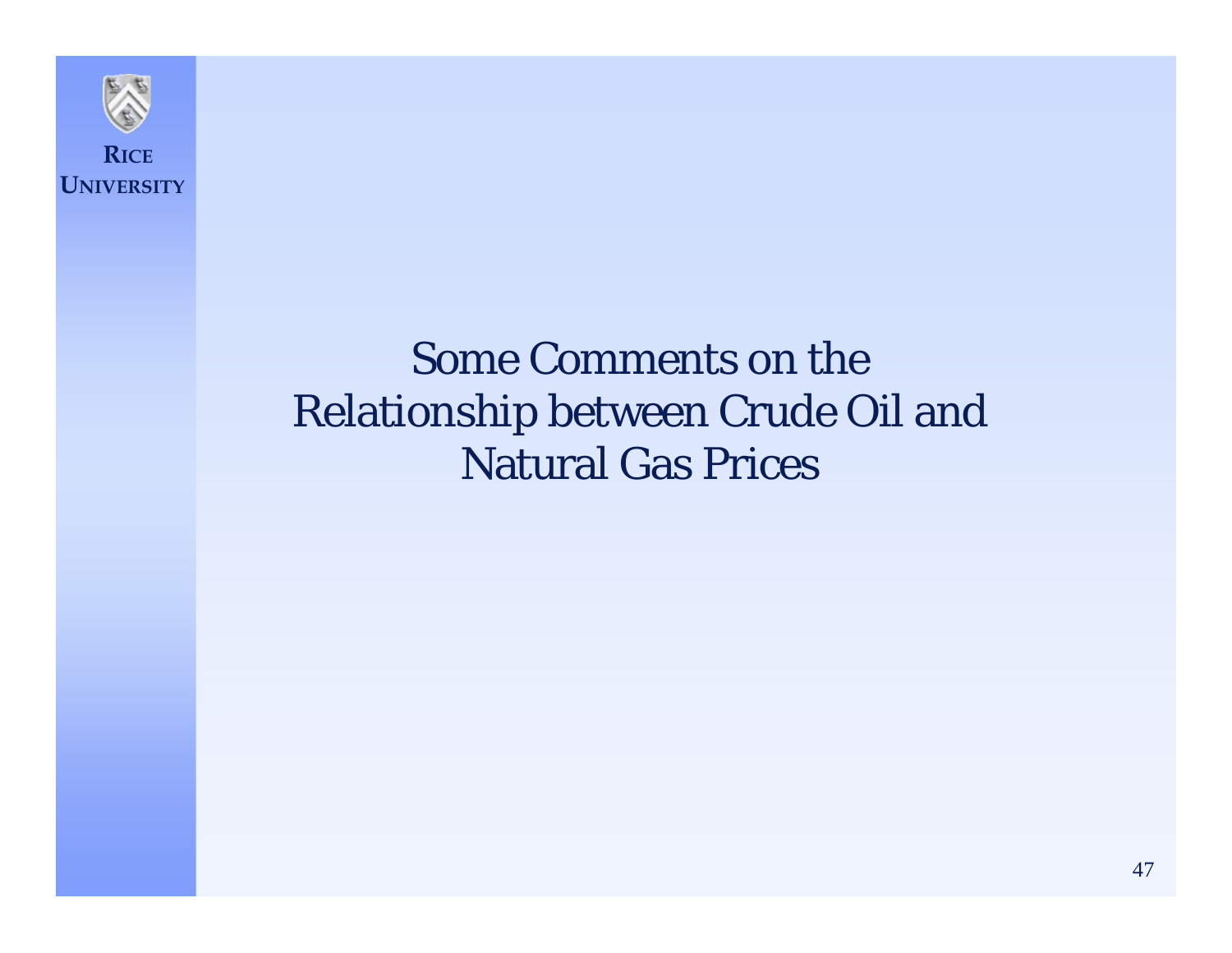

### Micro Analyses and Dynamic Responses

- П The analyses discussed earlier in the day should help us understand the critical determinants of substitution between natural gas and other fuels
- П Such substitution should link the prices of different fuels
- П One key question we are interested in is how *fast* the adjustment **occurs**
- $\mathbf{r}$  One could aggregate the microeconomic models of individual sectors to get a model of how overall demand responds to price changes
	- This is feasible and something that we intend to pursue
- $\mathcal{L}_{\mathcal{A}}$  However, the overall dynamic price response may also depend on supply factors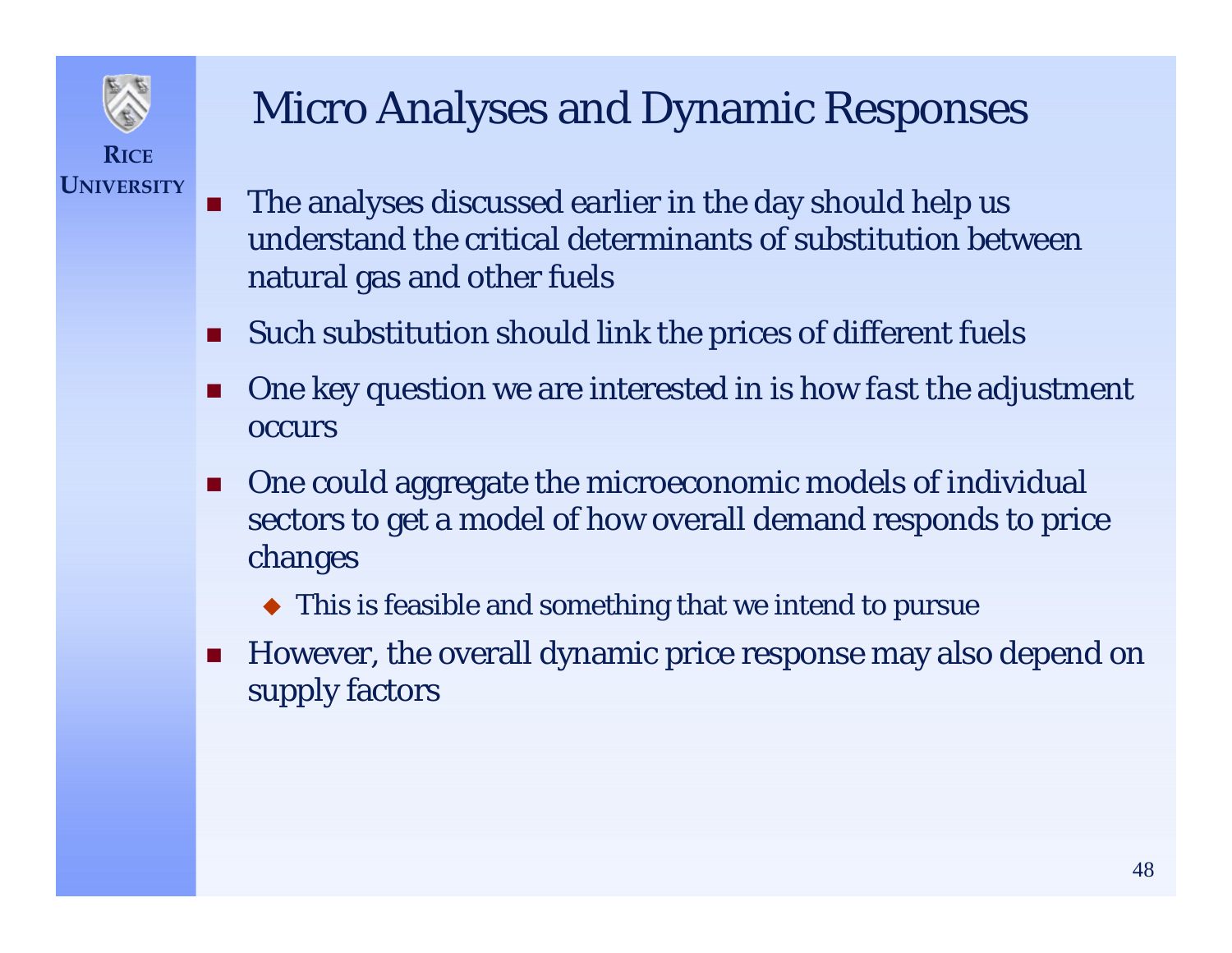

### A Role for Time Series Analysis

- П It may also be useful to approach the problem from the "other direction"
	- That would involve modeling the dynamic relationships using aggregate time series data
- The time series approach makes fewer assumptions about firm behavior or market structures
	- It could be seen more as a way to "summarize the data"
	- It thus provides another "triangulation" on how the aggregated micro models should behave
- **Time series analysis can facilitate looking at more complicated** dynamic responses
- $\mathcal{L}_{\mathcal{A}}$  Time series approach also has weaknesses
	- Especially, without theory, it is difficult to choose functional form or to say which parameters should be relatively stable
- $\mathcal{L}_{\mathcal{A}}$  It also is more difficult to understand why the results are what they are and how the model might change out of sample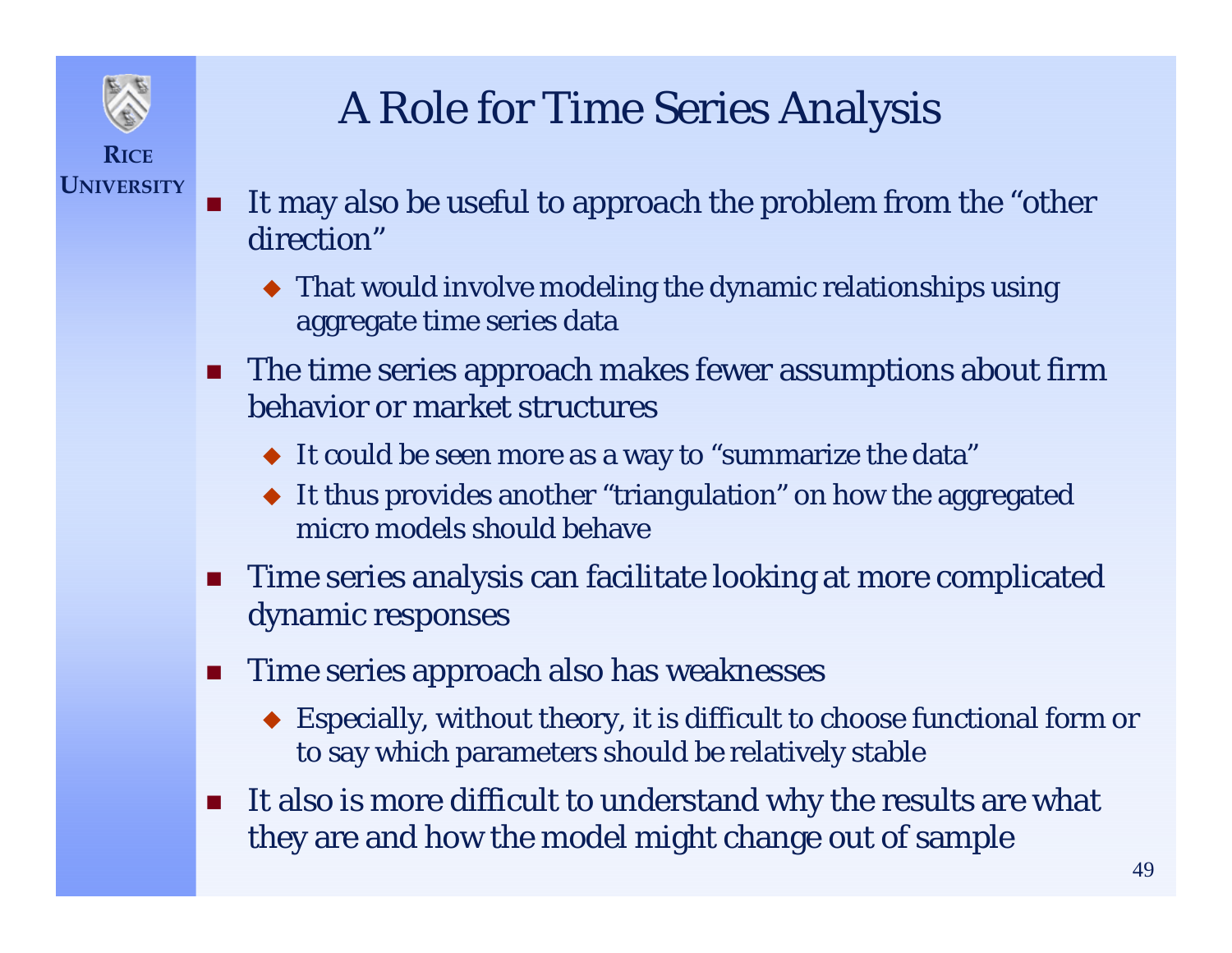

## Analysis of Price Relationships

- **T**  Most previous analyses have used "benchmark" prices like WTI for oil and Henry Hub for natural gas
- П Micro level analyses can suggest which prices are most relevant
- П Firms respond to local gas prices, which include premiums for pipeline constraints
	- Responses to capacity constraints might differ from responses to other sources of price shocks
	- ♦ A similar argument applies to predictable shocks – like seasonal weather – versus less predictable ones
	- A consumption weighted average price is also not necessarily the best thing to look at
- $\mathcal{L}^{\text{max}}$  Also need to take account of technological change – such as changes in heat rates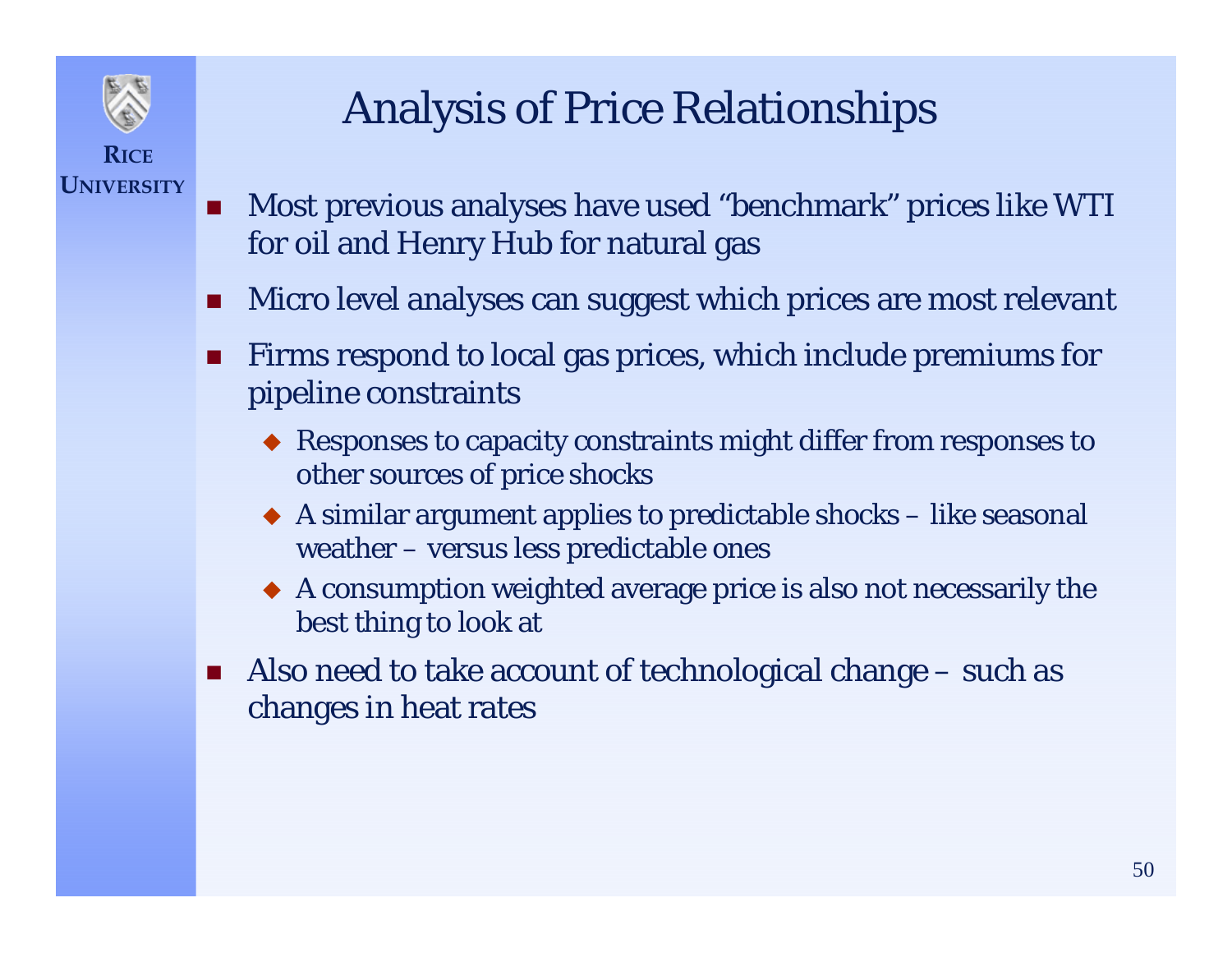

#### Natural Gas, Petroleum and Coal Prices



51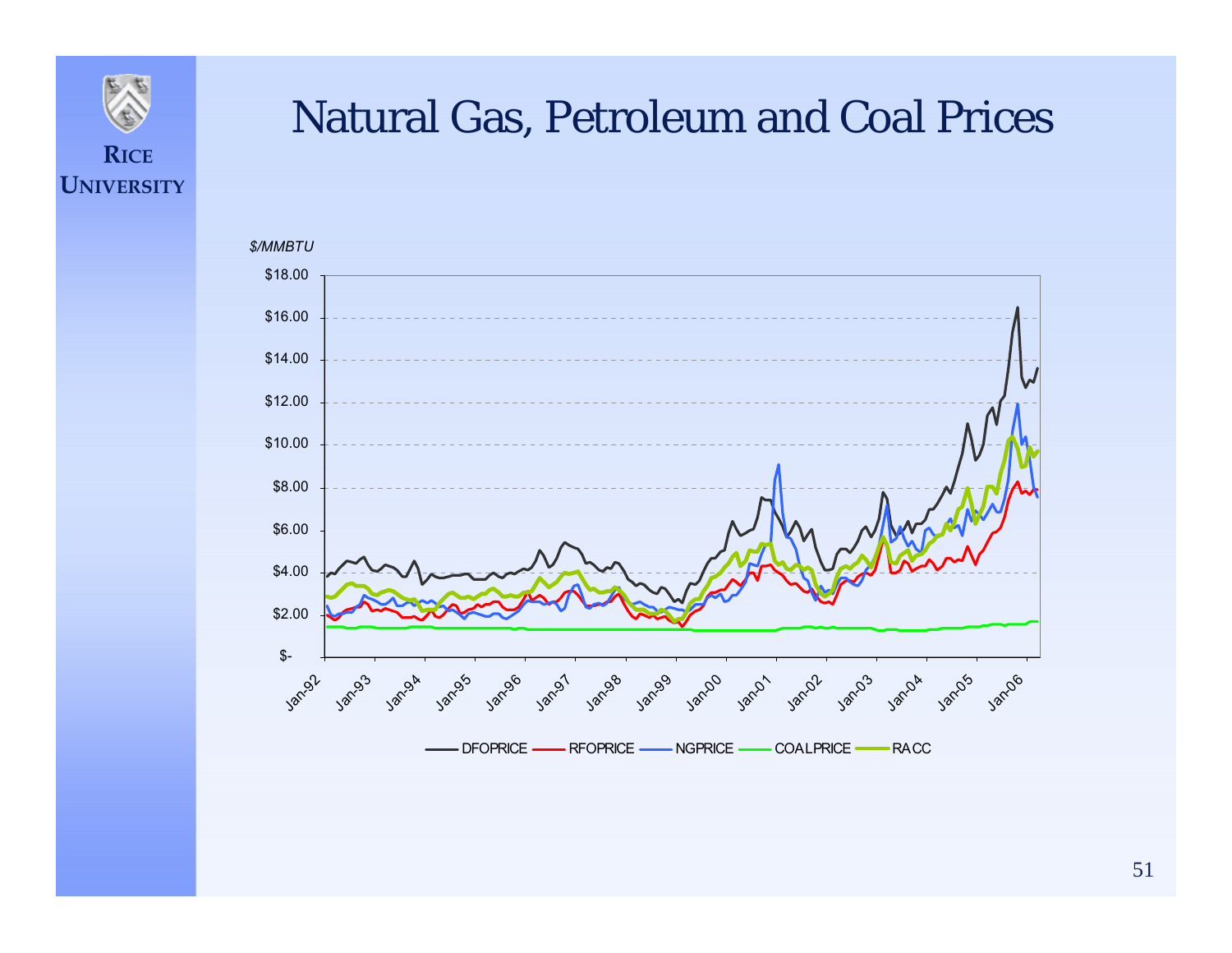

**UNIVERSITY**

## Why the would oil and gas prices be correlated?

- п Substitutability
	- ◆ Dual fueled electricity generation
	- ♦ Competition on the electricity supply stack
	- ♦ But over the long term – technological changes are likely to change the relationship
- Supply-side issues
	- $\blacklozenge$  Use of natural gas to extract oil (EOR)
	- $\blacklozenge$  Associated gas
	- ♦ Unconventional oil
	- ◆ Gas to liquids
- $\mathcal{L}_{\mathcal{A}}$  Financial markets
	- Expectations of a linkage affect arbitrage, storage decisions
- $\mathcal{L}_{\text{max}}$  Development of global LNG market
	- Should make gas prices more closely tied to shorter term market conditions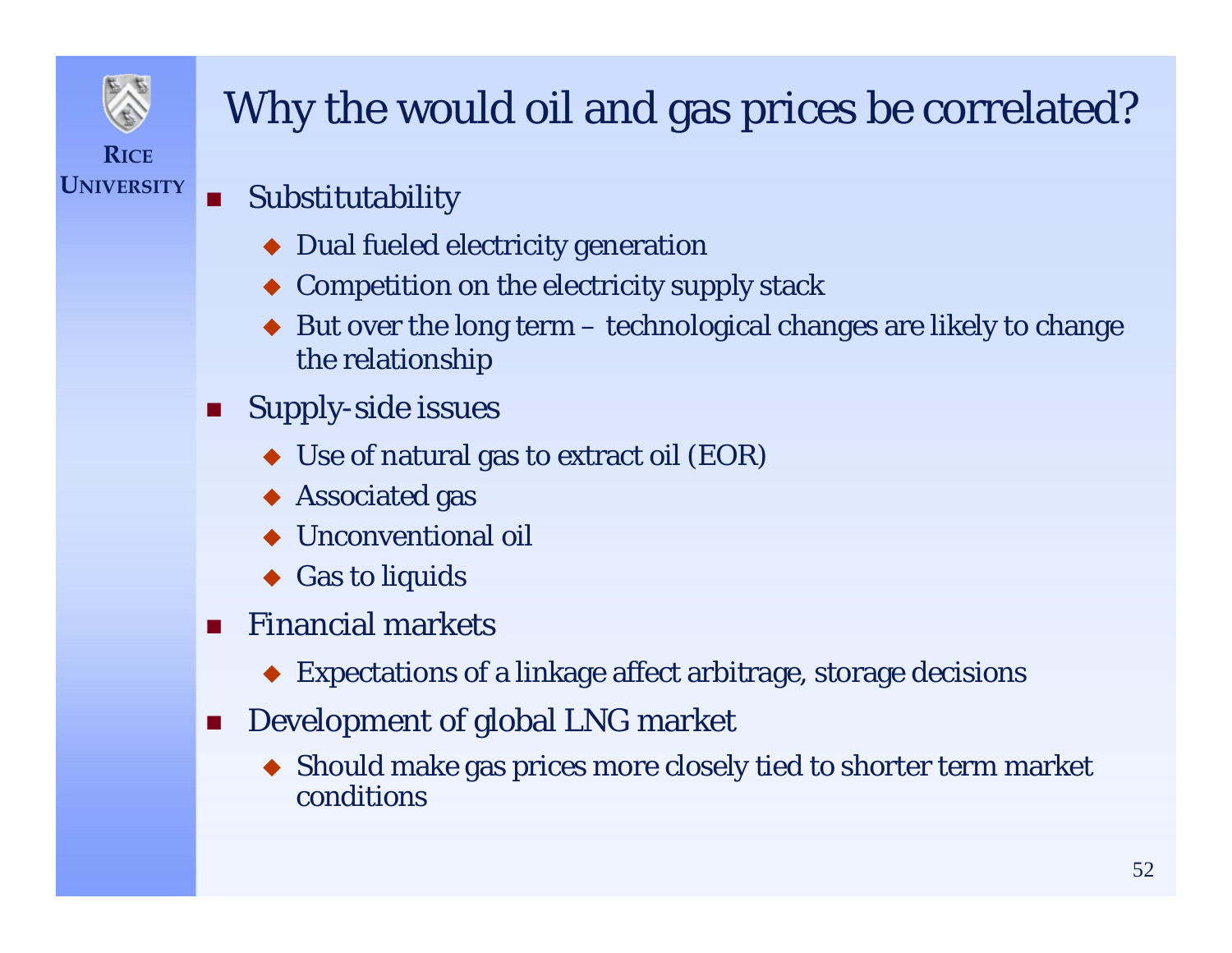

## Modeling Approach

- **RICEUNIVERSITY**
- . Real oil and gas prices may tend to "drift" over time
	- Hotelling model of resource extraction, combined with nonstationary changes in technologies and costs
- п Handling non-stationarity
	- $\blacklozenge$  In the equation,  $y_t = \rho y_{t-1} + e_t$ , a unit root exists if  $\rho$  is not statistically different than 1.
	- ◆ Tests for unit root
		- Dickey-Fuller, Augmented Dickey-Fuller, Phillips-Perron (allows specification of structural changes)
- $\mathcal{L}_{\mathcal{A}}$  Cointegration
	- $\blacklozenge$  Two I(1) variables,  $y_t$ ,  $x_t$  are considered cointegrated if there exists a cointegrating vector, *β*, such that

$$
y_t - \beta_0 - \beta_1 x_t = u_t
$$

where  $u_t$  is I(0).

- Tests for cointegration
	- Johansen MLE to estimate relationship
	- OLS
	- VAR for multivariate cointegration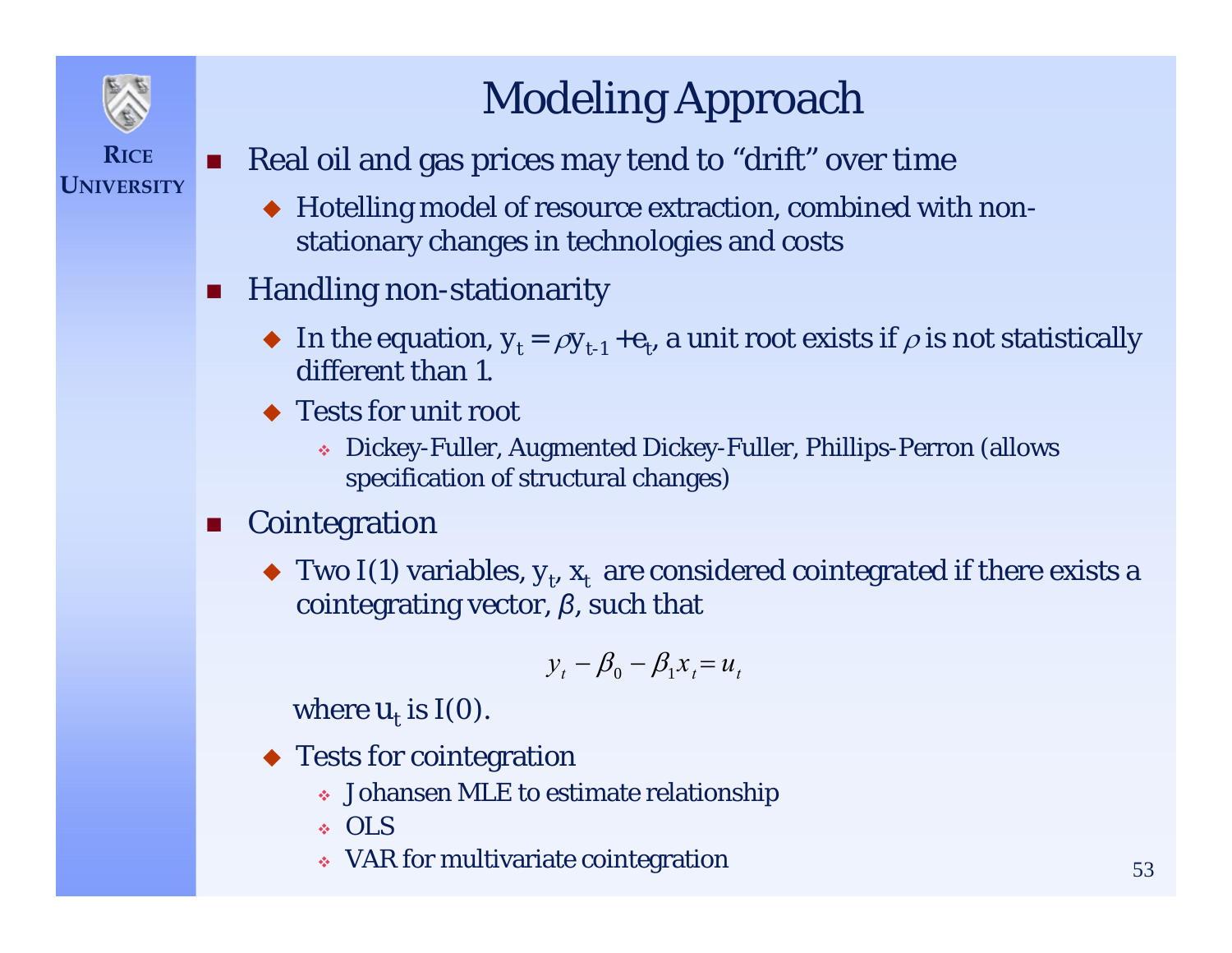

**UNIVERSITY**

## Vector Autoregression (VAR)

- П With multiple price series we can use a vector autoregression (VAR) to investigate the long run relationships among variables.
- П Each endogenous variable is regressed on lagged values of itself and the other endogenous variables in the system.
- П Appropriate lag time can be determined using AIC or other criterion.
- П The VAR(r) long run relationship can be written

$$
\mathbf{p}_{t} = \prod_{i} \mathbf{p}_{t-1} + \dots + \prod_{r} \mathbf{p}_{t-r} + \mathbf{B} x_{t} + u_{t}
$$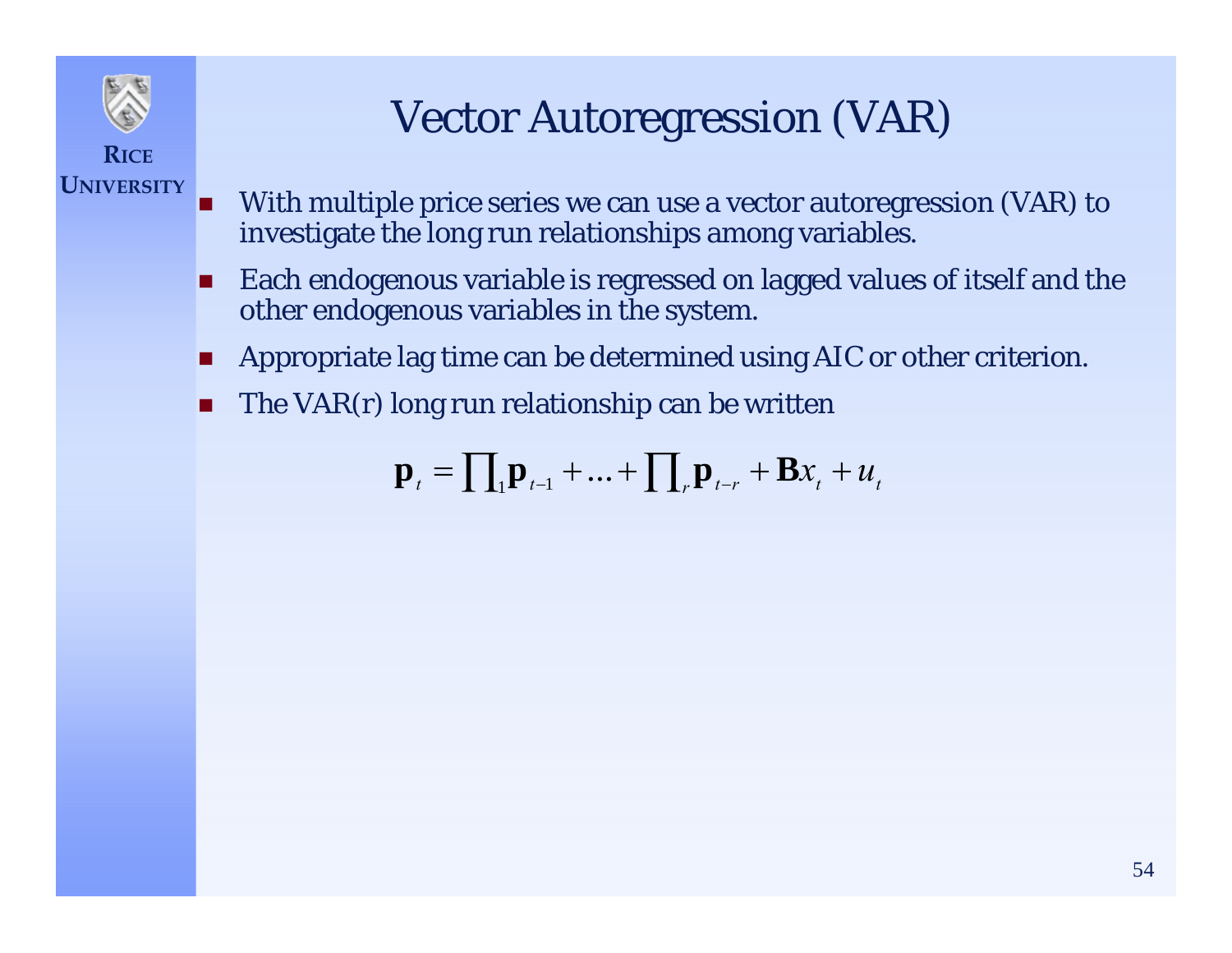

## Error Correction Model (ECM)

- **UNIVERSITY**П Once a long run relationship is determined by the cointegrating vector, the ECM looks at how quickly and through what variable an adjustment back to the long run equilibrium occurs.
	- $\blacksquare$  In a multivariate setting, we can use the VAR to determine the cointegrating relationships. Then, the estimated residuals are<br>used as a regressor for the differenced endogenous variables in the<br>Vector ECM (VECM). The VECM looks at a system of equations of<br>the form:

$$
\Delta p_t = \alpha_1 + \alpha_2 \widehat{u}_t + \sum_{j=1}^r \alpha_{11} \Delta p_{t-j} + \varepsilon_t
$$

- **The variable**  $\alpha_2$ long run equilibrium relationship. We expect the sign to be negative.
- **A** note on causality
	- Granger causality is demonstrated by positive coefficients for the independent variable on the lagged differences of the other variables in the system.
	- Additionally, a value of  $\alpha_2$  statistically different from zero indicates that it is the dependent variable that adjusts to movements away from the long run equilibrium.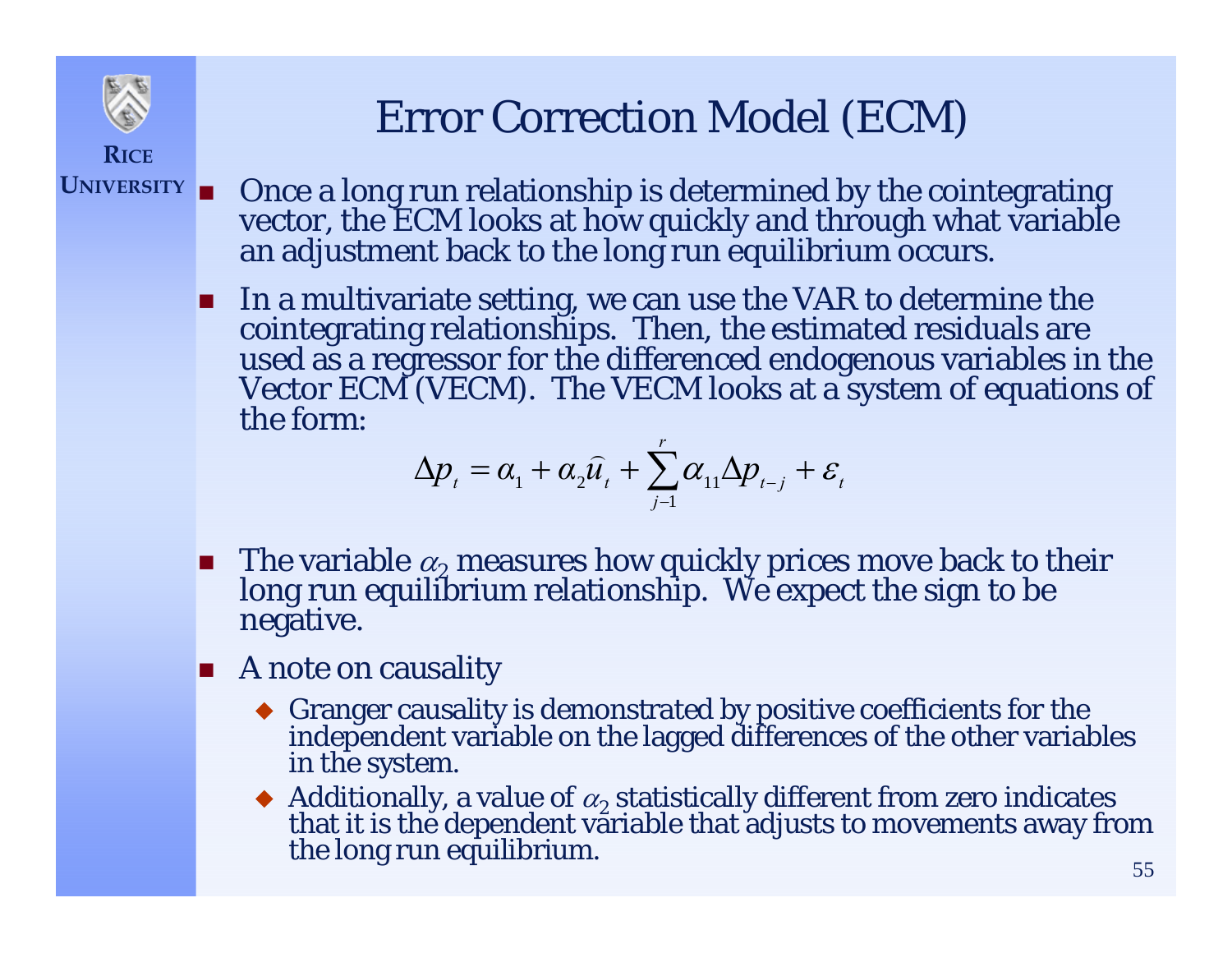

#### Some previous literature

#### **UNIVERSITY**F Serletis and Herbert (1999)

- Used daily data from October 1996 November 1997 for Henry Hub and Transco Zone 6 natural gas, PJM electricity prices, and NYMEX NY harbor heating oil contract.
- Checked for correlation between prices, integration in the series, shared price trends, and causality.
- Found a strong overall correlation between logged levels and first differences, but with a smaller relationship between PJM and the others.
- Augmented Dickey-Fuller test to check the integration of the series and found that all price series were integrated except PJM.
- Engle-Granger cointegration tests (tests to see if the OLS residuals have a unit root) and found that there is a cointegrating vector between Henry Hub TZ6, and fuel oil.
- Short run dynamics can be described by an Error Correction Model (ECM).
- Using a bivariate VAR with the error correction terms found that Henry Hub causes TZ6 prices, but causality does not move in the opposite direction.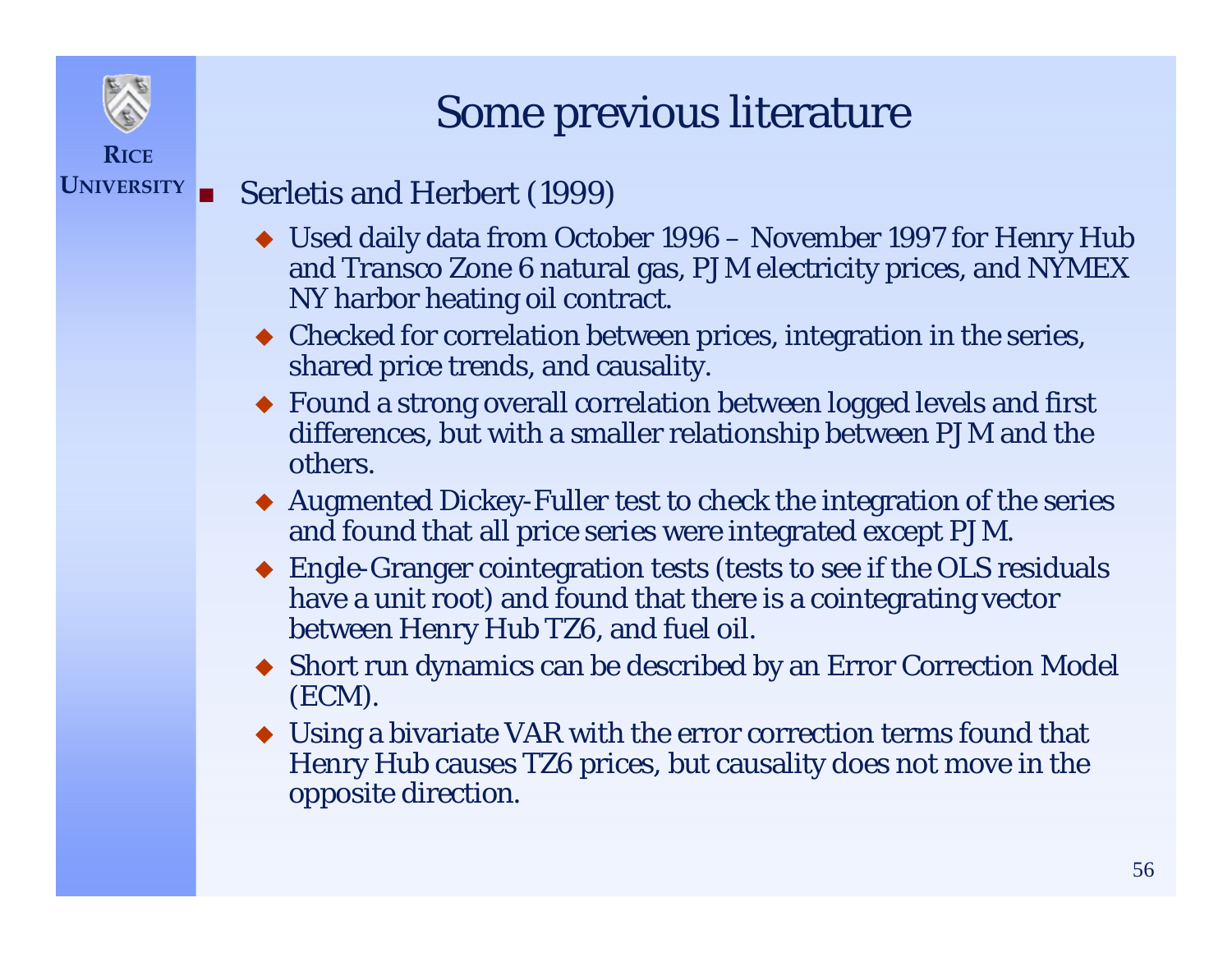

**UNIVERSITY**

#### Some previous literature (cont.)

#### F Serletis and Herbert (2002)

- $\bullet$  Goal was to assess the strength of shared dynamics between North American energy markets after deregulation (occurred in the natural gas market in 1989).
- Looked at shared trends and cycles between WTI and Henry Hub as well as Henry Hub and AECO Alberta natural gas.
- ◆ Concluded that there has been a de-coupling of oil and natural gas price cycles since deregulation, but North American natural gas markets continue to move together.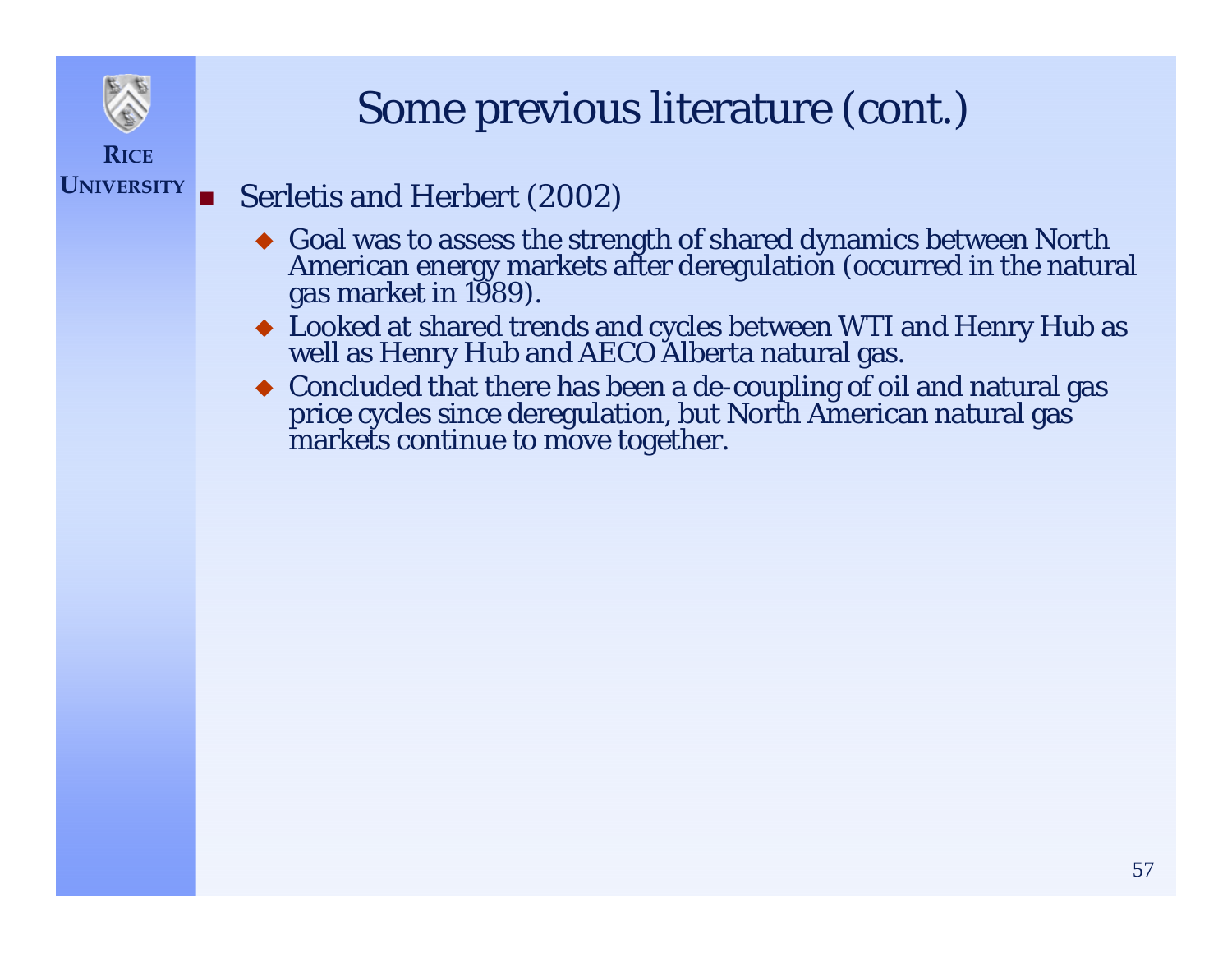

#### П Brown and Yucel (1993)

**RICE**

**UNIVERSITY**

- $\blacklozenge$  An analysis of upstream and downstream natural gas pricing in the United States.
- ◆ They examined:
	- Integration, Cointegration, Causality, Adjustment to equilibrium error (ECM), Impulse response, Long run sources of variance
- Found integration in seven series using ADF and Phillips-Perron.
- Using the Johansen MLE procedure found linear significant, but different, cointegrating relationship between wellhead prices and electrical, industrial, city gate, and commercial prices.
- Causality runs from upstream price to downstream price in all tests and from downstream to upstream when looking at electrical, industrial, and city gate.
- Used and ECM to evaluate adjustments to equilibrium error and found that for some markets upstream prices adjust and for some markets downstream prices adjust.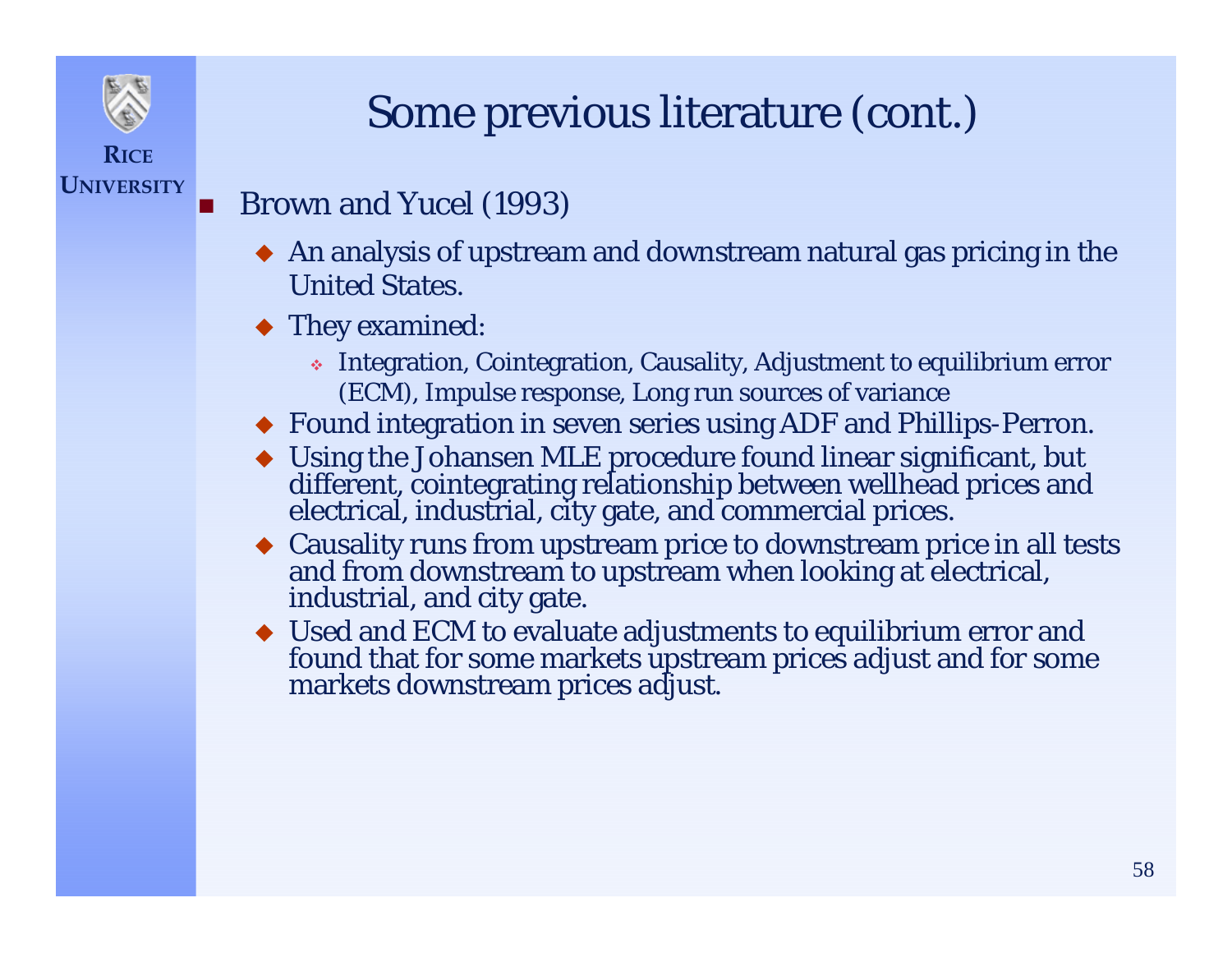

### Some previous literature (cont.)

#### **UNIVERSITY**п Villar (2006)

- Looks at the statistical relationship between Henry Hub natural gas and WTI January 1989 December 2005.
- Used a VAR and VECM to look at the long and short run relationships between the prices.
- Addition of this research is the use of some exogenous control variables.
- As with others, showed the I(1) nature of prices. The persistence of autocorrelations are consistent with this finding.
- VAR regresses an endogenous variables on lagged value of itself and other endogenous variables in the system.
- $\blacklozenge$  Used a VAR(2) found that the estimated residuals are non-normal and possibly heteroskedastic.
- Added several exogenous variables in order to improve the fit of the model: heating degree days, monthly dummy variables, lagged value of the difference between storage and the 5-year minimum, pulse dummy variables.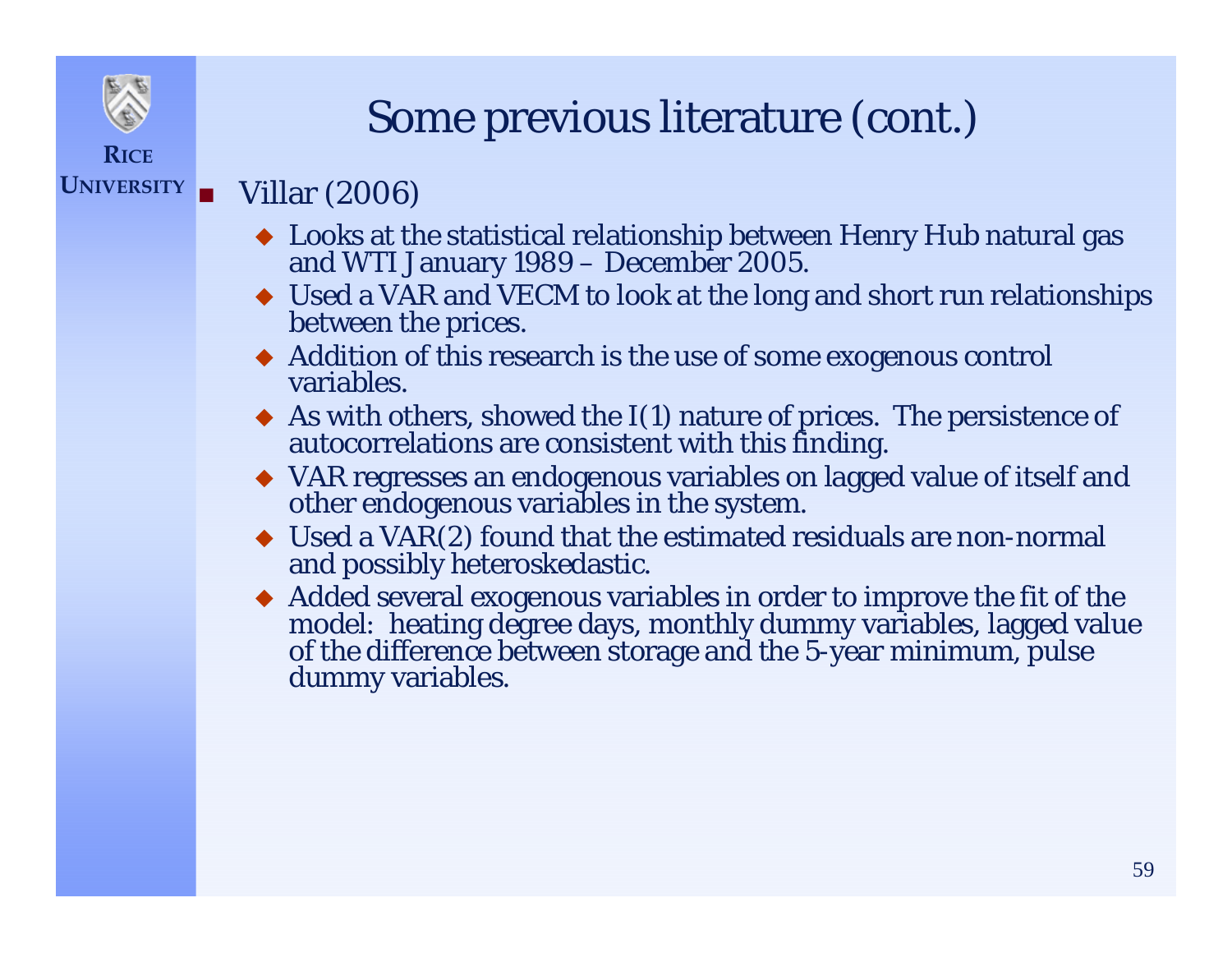

**UNIVERSITY**

## Preliminary Analysis

- B Used monthly price data from June 1986 to December 2005 for natural gas, residual fuel oil, and heating oil prices.
- П Exogenous variables
	- Inventory/Consumption
		- an improvement on Villar's use of Inventory and HDD as separate variables
	- ◆ Heat rate for DFO, RFO, and NG plants
		- much of the literature has concluded a de-coupling of prices. Is this a function of natural gas electricity generation becoming more efficient?
	- Monthly dummy variables
		- accounts for seasonal factors influencing prices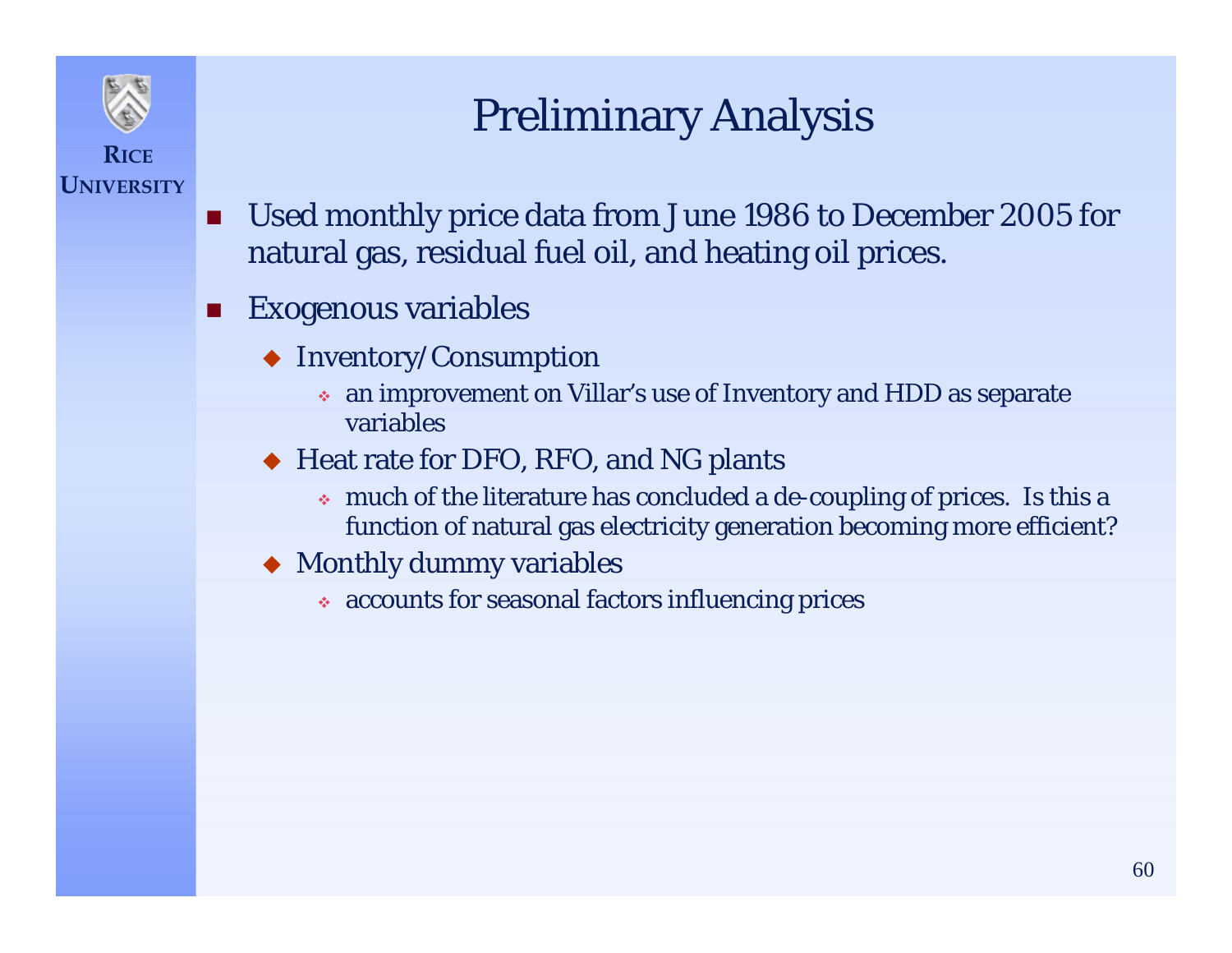## Preliminary Analysis (cont.)

#### **UNIVERSITY** П Cointegration analysis

**RICE**

Natural logarithm of variables

|                            | <b>Test Statistic</b> |                        |          |                   |
|----------------------------|-----------------------|------------------------|----------|-------------------|
|                            | <b>ADF</b>            | <b>Phillips-Perron</b> |          | <b>Conclusion</b> |
|                            | Z(t)                  | Z(rho)                 | Z(t)     |                   |
| <b>Natual Gas</b>          | $-0.397$              | $-0.596$               | $-0.184$ |                   |
| <b>Residual Fuel Oil</b>   | $-0.645$              | $-4.595$               | $-1.13$  |                   |
| <b>Distillate Fuel Oil</b> | $-0.574$              | $-3.031$               | $-0.862$ |                   |
| <b>Heating Oil</b>         | $-1.085$              | $-4.792$               | $-1.198$ |                   |

#### ◆ Log returns of variable

|                          | <b>Test Statistic</b>  |                        |           |                          |
|--------------------------|------------------------|------------------------|-----------|--------------------------|
|                          | <b>ADF</b>             | <b>Phillips-Perron</b> |           | <b>Conclusion</b>        |
|                          | Z(rho)<br>Z(t)<br>Z(t) |                        |           |                          |
| <b>Natual Gas</b>        | $-12.591$              | $-159.555$             | $-12.776$ | I(0)                     |
| <b>Residual Fuel Oil</b> | $-10.38$               | $-130.865$             | $-10.059$ | I(0)                     |
| Distillate Fuel Oil      | $-10.838$              | $-133.999$             | $-10.459$ | I(0)                     |
| <b>Heating Oil</b>       | $-12.799$              | $-171.23$              | $-12.626$ | $\mathsf{I}(\mathsf{O})$ |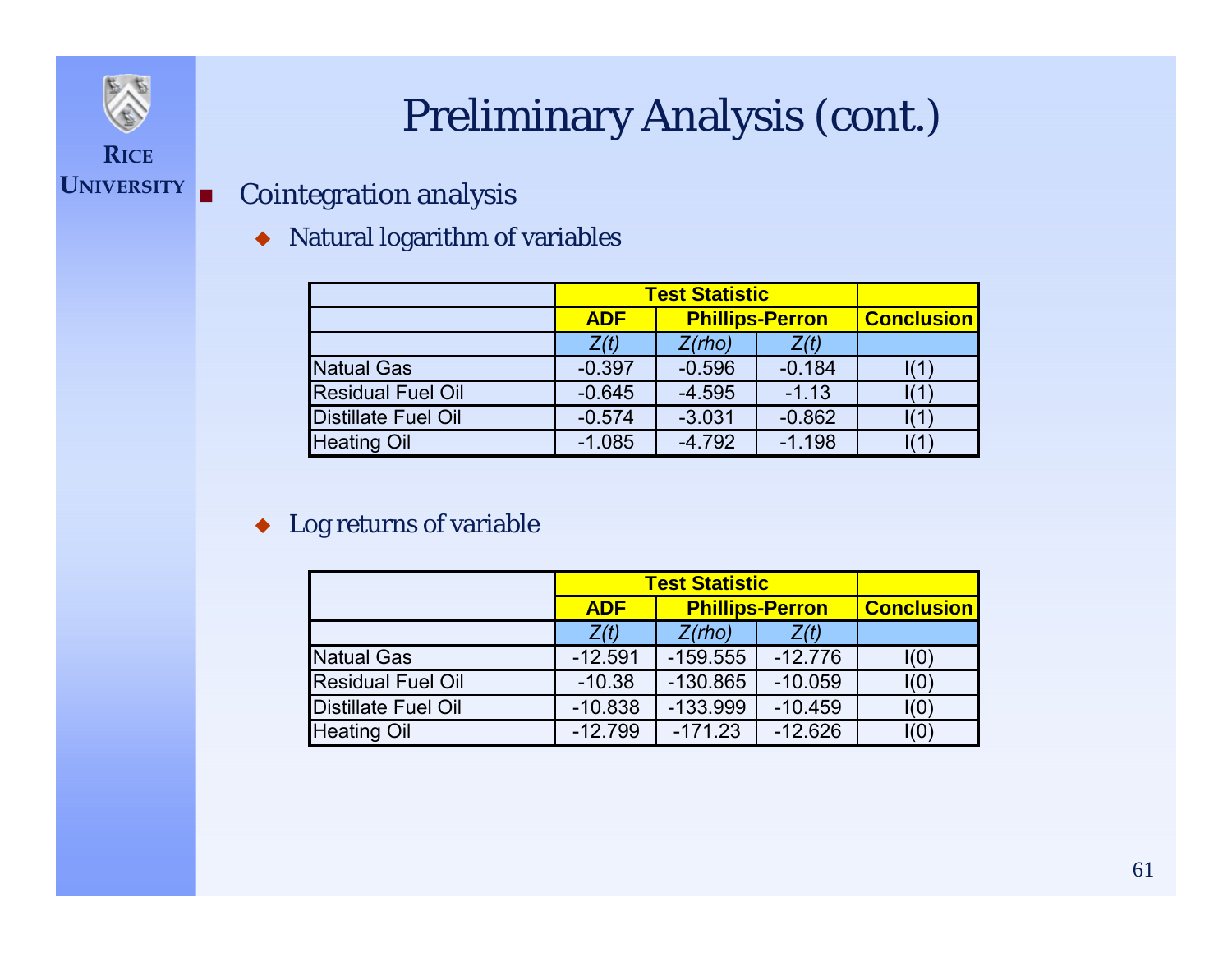

## Preliminary Analysis (cont.)

#### **RICEUNIVERSITY**VAR analysis (prices only)

- Variables: LNPNG, LNPRFO, LNPDFO, LNPHO
- Optimal lag of three periods selected based on the AIC.
- F Natural gas price equation results:

|              | Coef.    | Std. Err. | $\overline{z}$ | P > z |
|--------------|----------|-----------|----------------|-------|
|              |          |           |                |       |
| <b>LNPNG</b> |          |           |                |       |
| Inpng        |          |           |                |       |
| L1.          | 1.028    | 0.066     | 15.540         | 0.000 |
| L2.          | $-0.386$ | 0.093     | $-4.170$       | 0.000 |
| L3.          | 0.233    | 0.065     | 3.590          | 0.000 |
| Inprfo       |          |           |                |       |
| L1.          | 0.046    | 0.132     | 0.350          | 0.729 |
| L2.          | $-0.027$ | 0.189     | $-0.140$       | 0.886 |
| L3.          | 0.033    | 0.126     | 0.260          | 0.796 |
| Inpdfo       |          |           |                |       |
| L1.          | $-0.090$ | 0.224     | $-0.400$       | 0.688 |
| L2.          | 0.857    | 0.282     | 3.050          | 0.002 |
| L3.          | $-0.375$ | 0.199     | $-1.880$       | 0.060 |
| Inpho        |          |           |                |       |
| L1.          | 0.438    | 0.148     | 2.950          | 0.003 |
| L2.          | $-0.743$ | 0.168     | $-4.420$       | 0.000 |
| L3.          | 0.055    | 0.153     | 0.360          | 0.722 |
| cons         | $-0.709$ | 0.195     | $-3.640$       | 0.000 |

 $\blacksquare$  Test for normality of VAR residuals using the Jarque Bera test does not reject the null that the disturbances are normally distributed, except in the case of LNPDFO.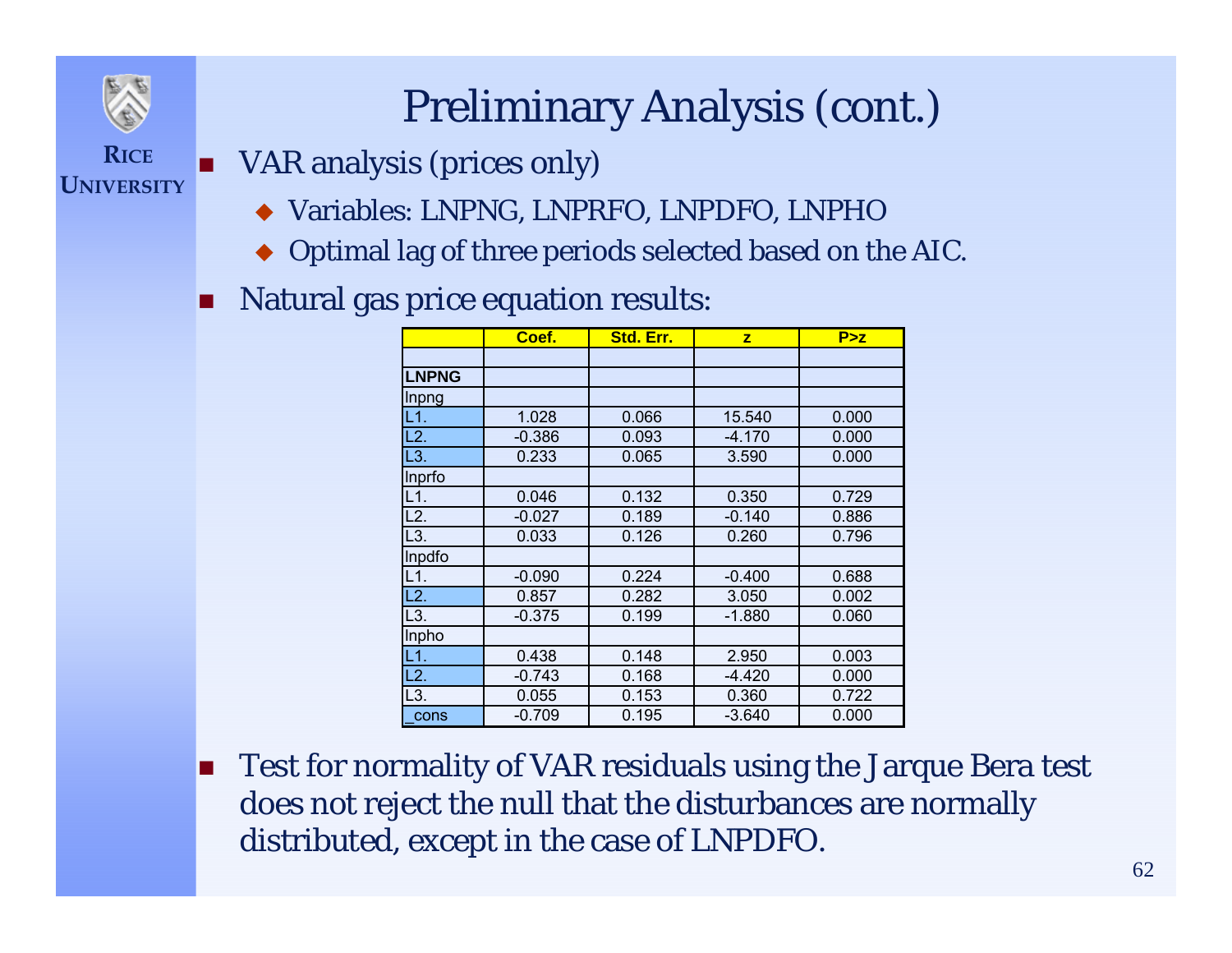

### Preliminary Analysis (cont.)

- **UNIVERSITY** VAR analysis with exogenous variables
	- Seasonal dummies, heat rate, inventory/consumption.
	- ♦ Two VAR models – one with RFO, one with HO.
	- Chose lag of two periods based on AIC.
	- П Natural gas price equation results:

#### Model with RFO

#### Model with HO

|              | <b>Coefficient</b> | <b>Standard Error</b> | $\overline{z}$ | P > z |              | <b>Coefficient</b> | <b>Standard Error</b> | z        | P > z  |
|--------------|--------------------|-----------------------|----------------|-------|--------------|--------------------|-----------------------|----------|--------|
|              |                    |                       |                |       |              |                    |                       |          |        |
| <b>LNPNG</b> |                    |                       |                |       | <b>LNPNG</b> |                    |                       |          |        |
| Inpng        |                    |                       |                |       | Inpng        |                    |                       |          |        |
| L1.          | 0.9425950          | 0.0701729             | 13.43          | 0.000 | L1.          | 0.9464720          | 0.0638644             | 14.820   | 0.0000 |
| L2           | $-0.1039345$       | 0.0674891             | $-1.54$        | 0.124 | L2.          | $-0.0899772$       | 0.0611714             | $-1.470$ | 0.1410 |
| Inprfo       |                    |                       |                |       | <b>Inpho</b> |                    |                       |          |        |
| L1.          | 0.3395874          | 0.09244               | 3.67           | 0.000 | L1.          | 0.4382131          | 0.0717622             | 6.110    | 0.0000 |
| L2           | $-0.2102098$       | 0.0926443             | $-2.27$        | 0.023 | L2.          | $-0.3262390$       | 0.0734177             | $-4.440$ | 0.0000 |
| constr       | $-0.0100617$       | 0.006912              | $-1.46$        | 0.145 | constr       | $-0.0114274$       | 0.0066528             | $-1.720$ | 0.0860 |
| hrng         | $-0.0000520$       | 0.0000178             | $-2.92$        | 0.003 | hrng         | $-0.0000491$       | 0.000017              | $-2.880$ | 0.0040 |
| hrpet        | $-0.0000123$       | 0.0000239             | $-0.52$        | 0.606 | hrpet        | $-0.0000146$       | 0.0000223             | $-0.660$ | 0.5120 |
| jan          | 0.1058900          | 0.0303624             | 3.49           | 0.000 | jan          | 0.1061871          | 0.0286753             | 3.700    | 0.0000 |
| mar          | 0.0991395          | 0.030449              | 3.26           | 0.001 | mar          | 0.0974767          | 0.0289588             | 3.370    | 0.0010 |
| apr          | 0.1127435          | 0.0308399             | 3.66           | 0.000 | apr          | 0.1070907          | 0.0290101             | 3.690    | 0.0000 |
| may          | 0.1495425          | 0.0358319             | 4.17           | 0.000 | may          | 0.1509081          | 0.0340608             | 4.430    | 0.0000 |
| jun          | 0.1644365          | 0.0504613             | 3.26           | 0.001 | jun          | 0.1877196          | 0.0485324             | 3.870    | 0.0000 |
| jul          | 0.1793854          | 0.0629362             | 2.85           | 0.004 | jul          | 0.2020967          | 0.0604943             | 3.340    | 0.0010 |
| aug          | 0.2100776          | 0.0730432             | 2.88           | 0.004 | aug          | 0.2229399          | 0.0702278             | 3.170    | 0.0020 |
| <b>Sep</b>   | 0.2116101          | 0.0758915             | 2.79           | 0.005 | sep          | 0.2111372          | 0.0729091             | 2.900    | 0.0040 |
| loct         | 0.2070264          | 0.0546222             | 3.79           | 0.000 | loct         | 0.2027337          | 0.0521683             | 3.890    | 0.0000 |
| nov          | 0.1643608          | 0.0373112             | 4.41           | 0.000 | nov          | 0.1700492          | 0.0356216             | 4.770    | 0.0000 |
| dec          | 0.1589530          | 0.0307438             | 5.17           | 0.000 | dec          | 0.1666191          | 0.0292373             | 5.700    | 0.0000 |
| $\_cons$     | 0.2081383          | 0.3382423             | 0.62           | 0.538 | cons         | 0.2175743          | 0.3210996             | 0.680    | 0.4980 |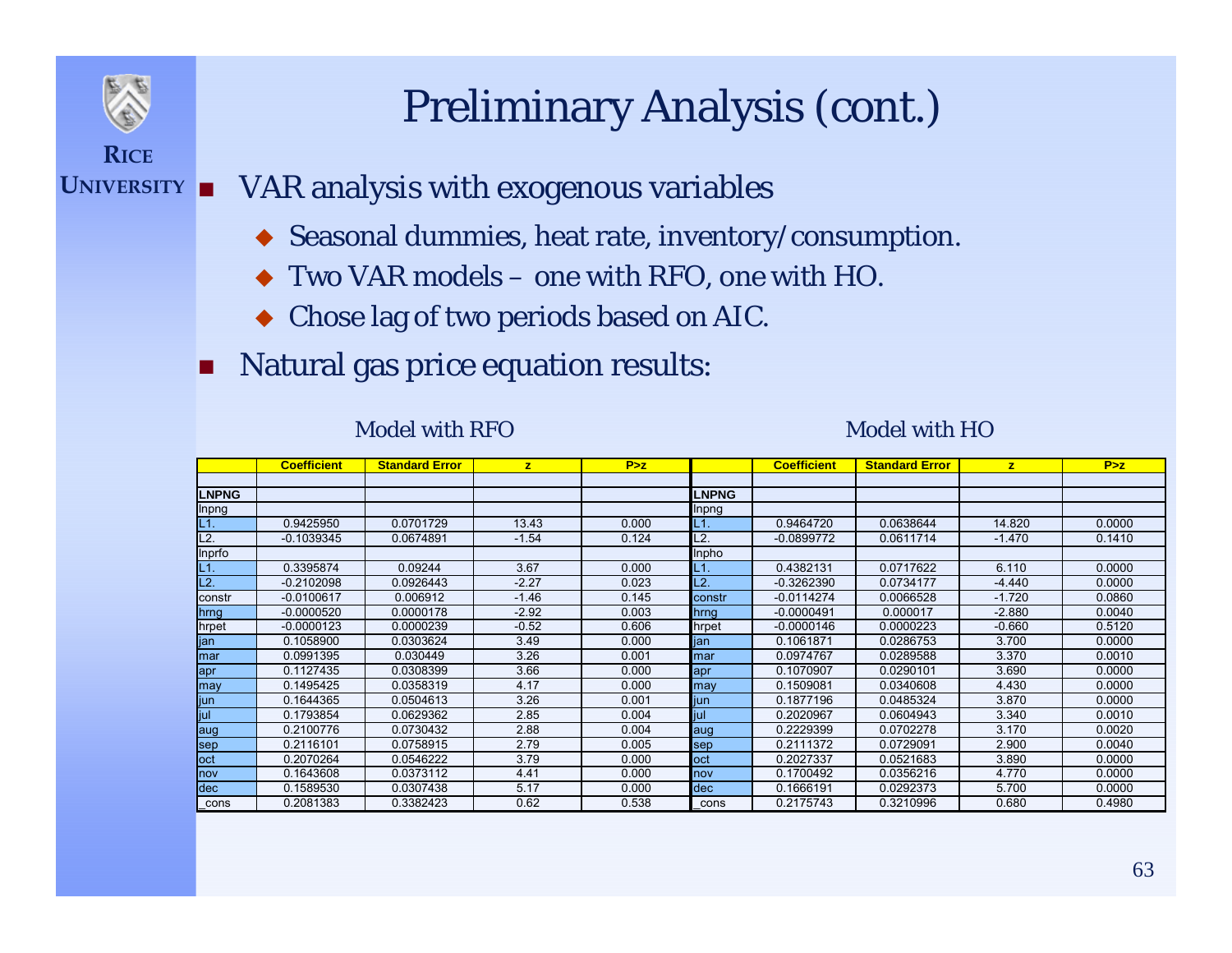#### Preliminary Analysis (cont.)

#### **RICE UNIVERSITY**F VAR analysis with exogenous variables (cont.)